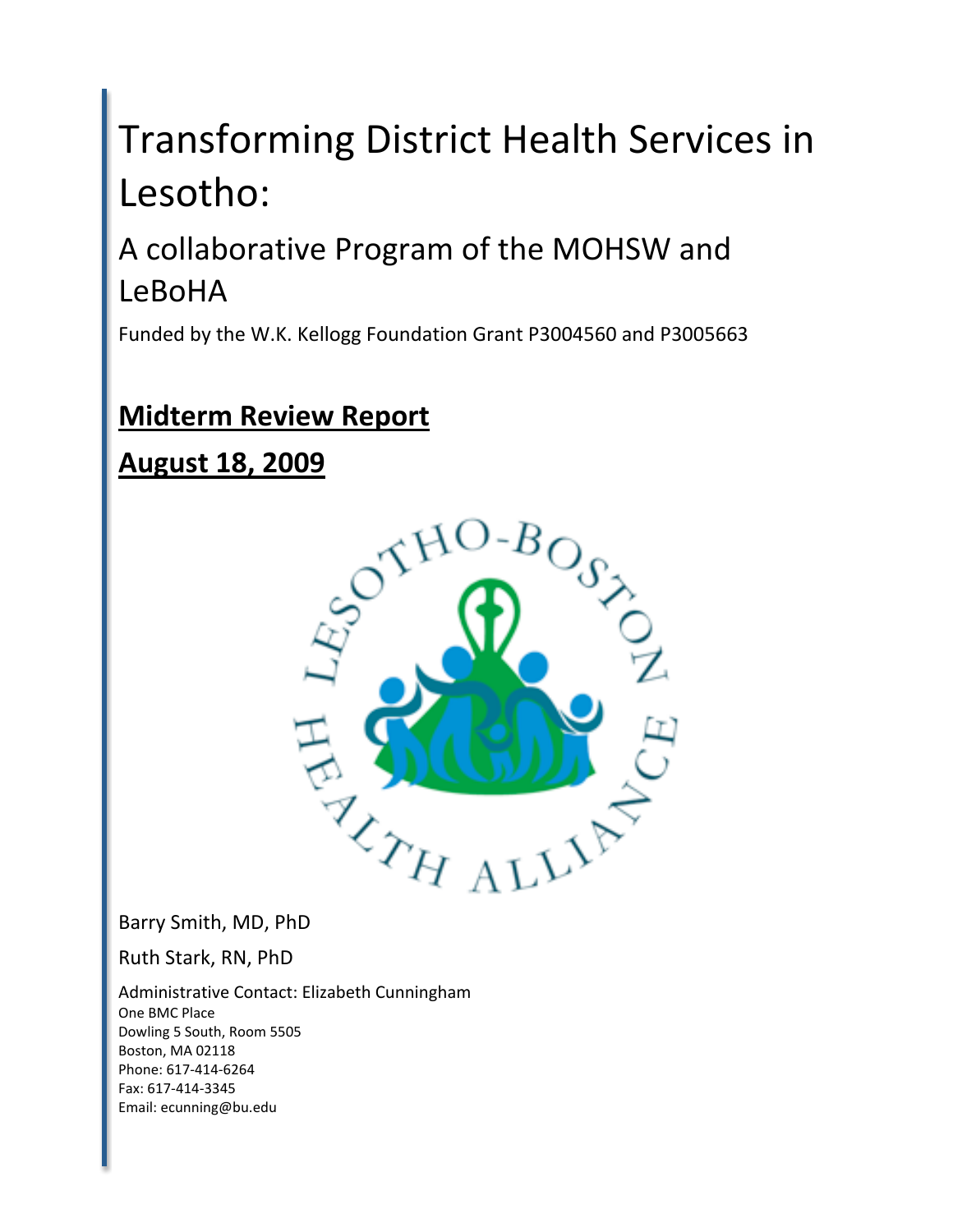## **Table of Contents**

| "Transforming District Health Services in Lesotho: A Feasible and Sustainable Way |  |
|-----------------------------------------------------------------------------------|--|
|                                                                                   |  |
|                                                                                   |  |
|                                                                                   |  |
|                                                                                   |  |
|                                                                                   |  |
|                                                                                   |  |
|                                                                                   |  |
|                                                                                   |  |
|                                                                                   |  |
|                                                                                   |  |
| Review of the Programs: Progress, Challenges, and General Programmatic            |  |
|                                                                                   |  |
|                                                                                   |  |
|                                                                                   |  |
|                                                                                   |  |
|                                                                                   |  |
|                                                                                   |  |
|                                                                                   |  |
|                                                                                   |  |
|                                                                                   |  |
|                                                                                   |  |
|                                                                                   |  |
|                                                                                   |  |
|                                                                                   |  |
|                                                                                   |  |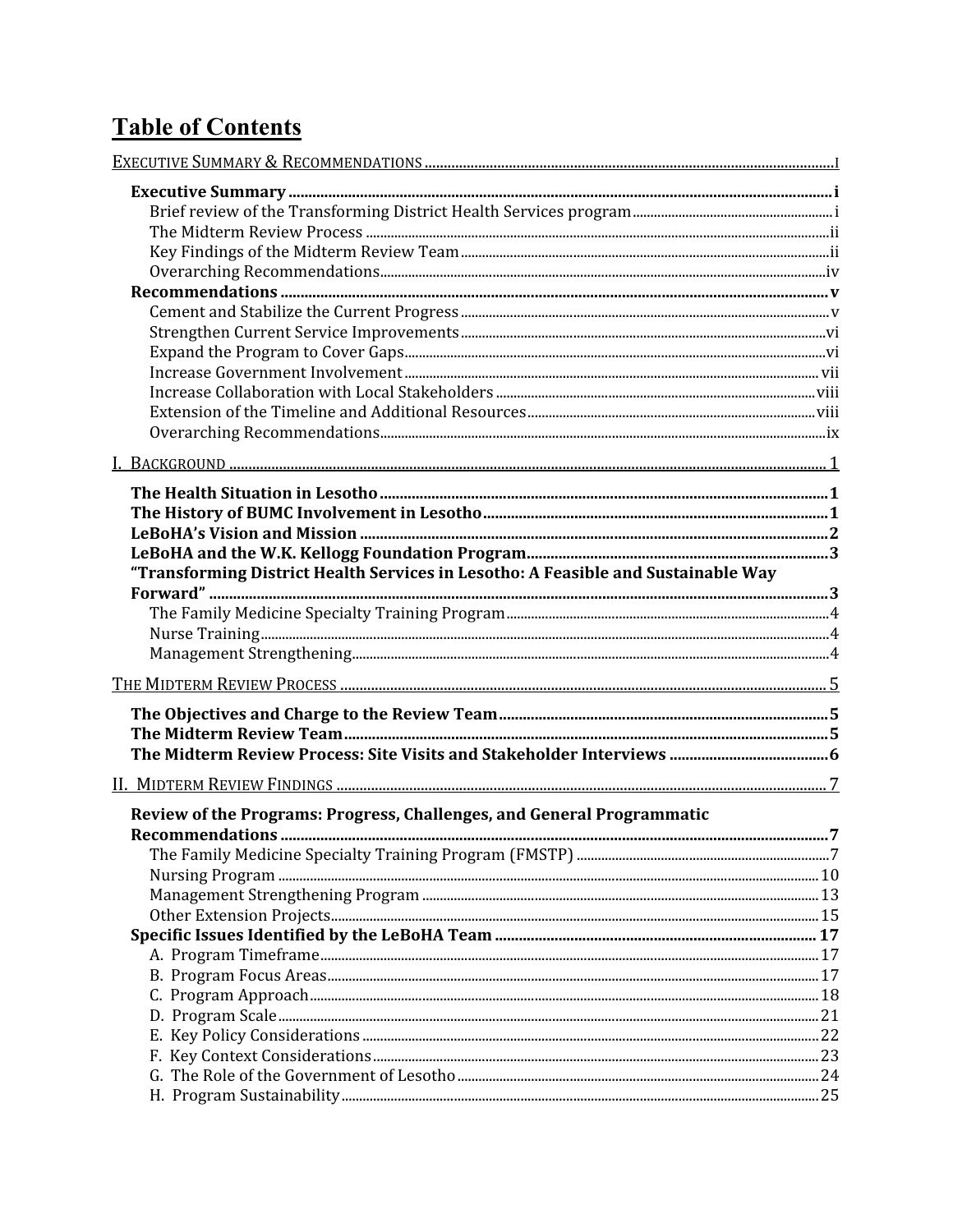CDs attached inside the back cover:

1 - All briefing material provided to the Mid-Term Review Team

2 - Mountains of Hope - a Documentary Film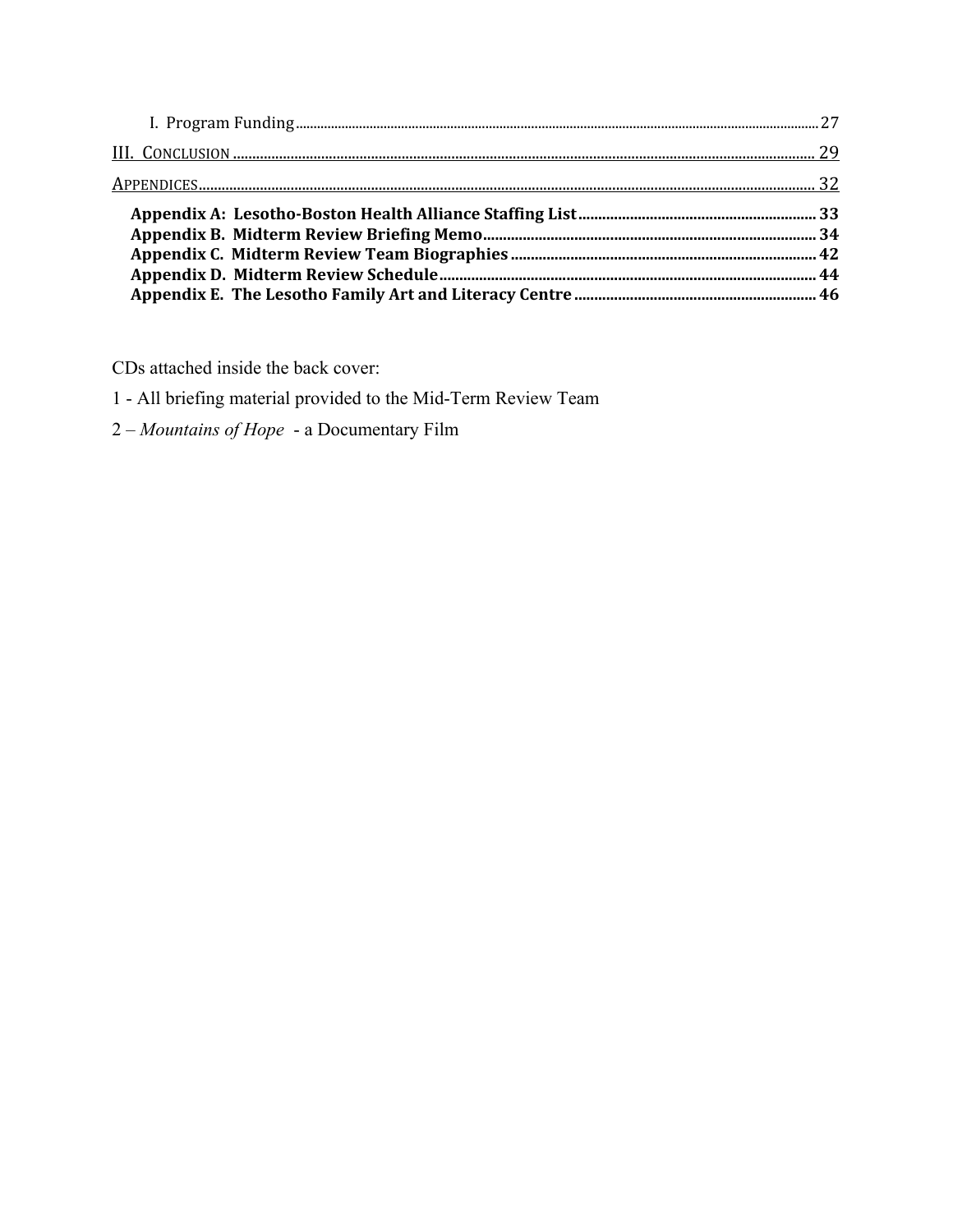## **EXECUTIVE SUMMARY & RECOMMENDATIONS**

#### *EXECUTIVE SUMMARY*

The *Transforming District Health Services* program focuses on the sustainable and affordable strengthening of the clinical and management components of health care in Lesotho by addressing physician, nursing, and management services using a customized, problem-solving approach. This is done in direct partnership with local counterparts to provide them with the knowledge, skills, direction, and motivation to address the challenges necessary to improve the delivery of health services. This program, implemented with guidance from the Ministry of Health and Social Welfare (MOHSW) and manpower from the Lesotho-Boston Health Alliance (LeBoHA), has made a great deal of progress in transforming health services in the Berea and Leribe districts of Lesotho.

*The objectives of the program's midterm review were to review the program's progress, identify gaps and areas for strengthening, and guide future priorities and next steps. This report presents the major findings of the review team.*

#### *Brief review of the Transforming District Health Services program*

The program was developed by the Ministry of Health and Social Welfare and Boston University Medical Center (BUMC)<sup>1</sup> staff. Although HIV/AIDS is a large problem in Lesotho with  $\sim$ 40% of women and men between the ages of 30 and 39 infected, the health system must still work for all, therefore a systems approach was needed. This led to the submission of a ground-breaking proposal to the W.K. Kellogg Foundation by the MOHSW, designating BUMC as the key implementing partner for a five year program for "*Transforming District Health Services in Lesotho: A Feasible and Sustainable Way Forward*". This was funded effective January 2007 through December 2011 for \$3,200,000. In addition, a complimentary 18-month Kellogg Foundation grant of \$400,000 was awarded to BUMC from April 1, 2007 – September 30, 2009 for Essential and Complementary Activities in Support of Strengthening District Hospitals and Health Centers in Lesotho. Implementation is done in partnership with the Ministry of Health and Social Welfare through the Lesotho Boston Health Alliance (LeBoHA)<sup>2</sup>.

The goals of the program are:

Over a period of five years the Ministry of Health and Social Welfare (MOHSW), in cooperation with Boston University Medical Center (BUMC) will institute sustainable continuing medical and nursing education programs and a Family Medicine residency program, increase the return of Basotho physicians to Lesotho, improve the retention of Basotho nurses and physicians in Lesotho, transform two pilot district hospitals into vibrant, sustainable, well-utilized hospitals providing services of good quality in

 $<sup>1</sup>$  BUMC comprises several schools of Boston University (BU) and the University's main teaching hospital, Boston</sup> Medical Center (BMC).

 $2^2$  The Lesotho-Boston Health Alliance (LeBoHA) is a registered public trust in Lesotho within which the Boston University Medical Campus (BUMC) programs operate.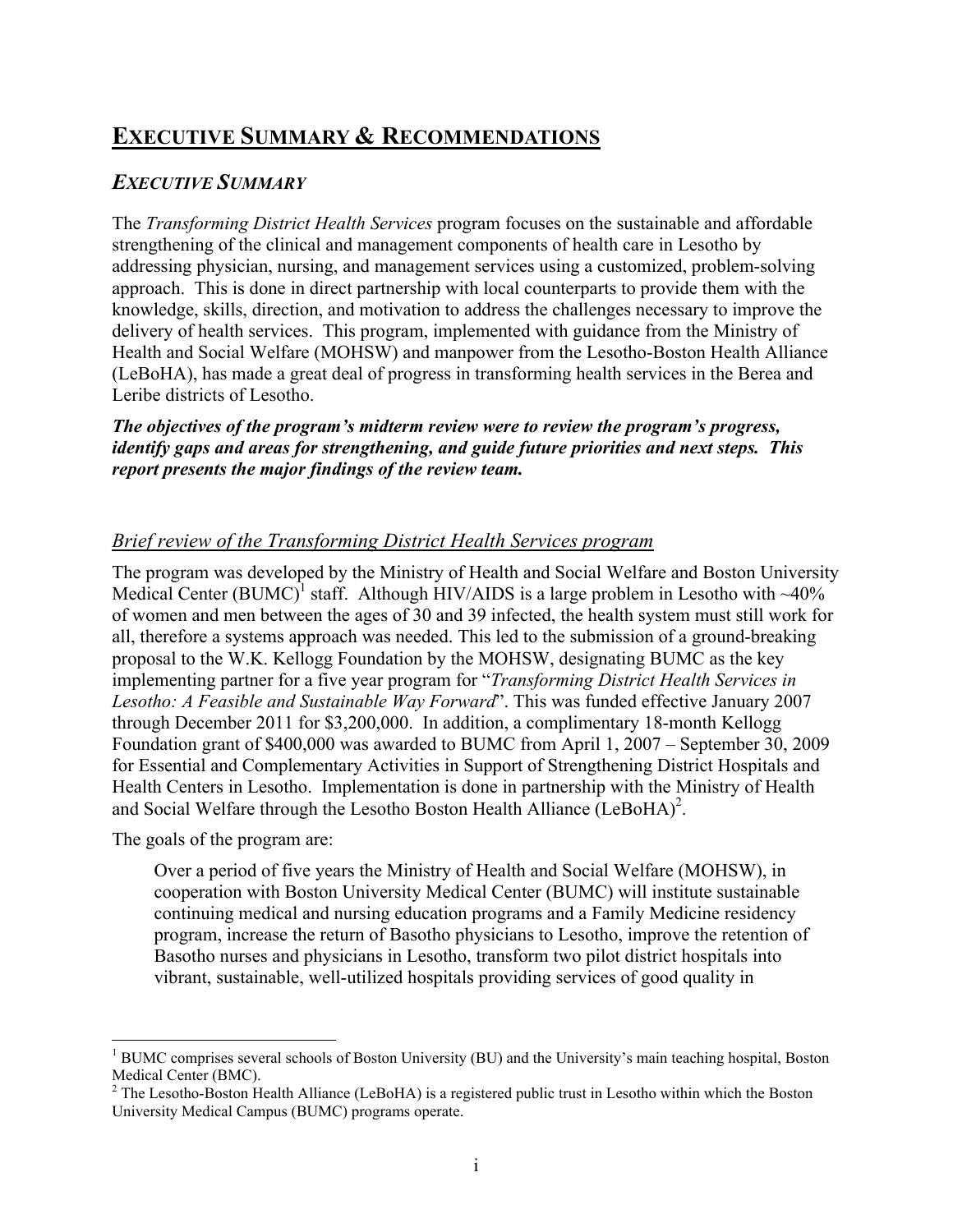support of primary care and lay the groundwork for transforming other district hospitals in Lesotho.

The Kellogg Program is built on three pillars:

Family Medicine Specialty Training Program: Initiating the nation's first specialty training program for physicians, thus developing Family Medicine doctors who can lead district teams in providing 95% of the care that most people need most of the time.

Strengthening Nursing Care: Strengthening nursing at the bedside, in outpatient clinics and in health centers, because the Lesotho health care system is nurse driven with nurses providing the bulk of primary care.

Management Capacity Building: Strengthening management so existing resources, both human and financial, can be used far more effectively, as widely available and good care requires the best possible use of the national investment in health care.

#### *The Midterm Review Process*

The Midterm Review Team, made up of external consultants and representatives from local stakeholders, conducted key participant interviews, conducted site-visits, participated in daily activities and reviewed organizational documentation.

#### *Key Findings of the Midterm Review Team*

#### **Key Accomplishments to date**

Family Medicine: In order to increase the number of Mosotho<sup>3</sup> medical students returning to Lesotho, the Family Medicine Special Training Program (FMSTP) identified and contacted medical students in training and many recent graduates, arranged for improved compensation for FMSTP registrars, and provided a world-class, postgraduate training opportunity. To date, the training program has enrolled two classes of registrars (6 doctors in total) with a third class being recruited. There is no doubt the training program is, though still very young, a success. Leribe district hospital (Motebang Hospital), where about 75% of the training takes place, now is a true teaching hospital with nurses and doctors rounding together on the wards, weekly grand rounds for both nurses and doctors, full use of diagnostic equipment that previously was unused, and medical records that tell a coherent story and include vital signs, nurses notes, doctors notes and laboratory findings. As one community member said "Now we are examined."

Nursing: The needs of nurses and the need for improving nursing services were greatly underestimated when the program was initially planned in 2007. Resources were reprogrammed<sup>4</sup> and nursing improvement became a priority. Accomplishments include rewriting the national inpatient policies and procedures, developing and implementing a12-month inservice nursing curriculum, providing in-service mentorship and related quality improvement activities in three district hospitals, and increasing supervision and accountability through the introduction of the clinical supervisor.

<sup>&</sup>lt;sup>2</sup><br>3 <sup>3</sup> Mosotho is the singular and Basotho is the plural for persons native to Lesotho. The Language is Sesotho.

<sup>&</sup>lt;sup>4</sup> This was largely possible because of the supplementary Kellogg grant to BUMC.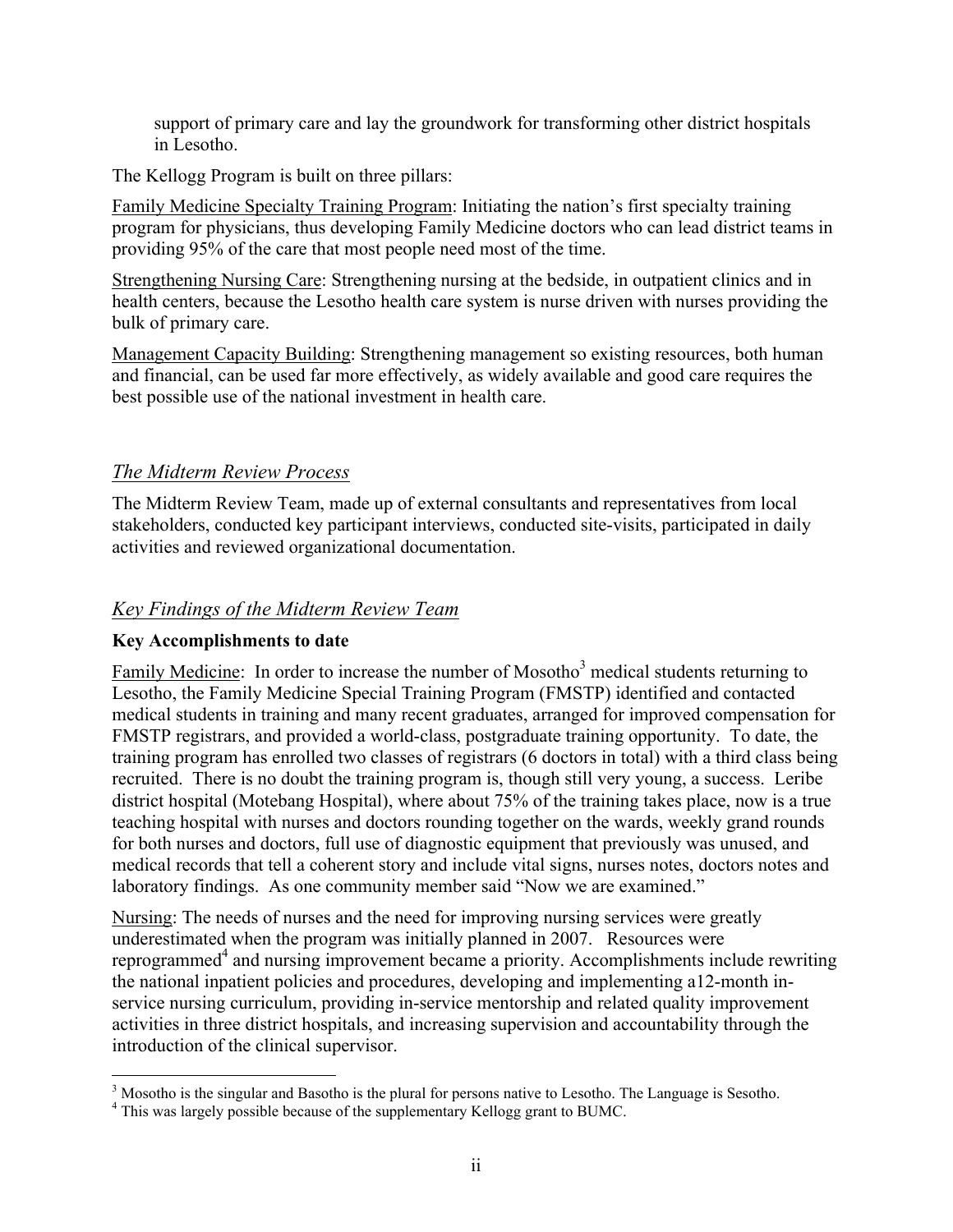Management: The management strengthening successes are the result of the long-term investment that has been made in building relationships, identifying problems of greatest priority to each facility, and working hand-in-hand with the management team at each facility to develop specific and tailored approaches. Accomplishments include implementing nearly 200 individual problem-solving projects, establishing quality assurance committees, meeting an increased number of accreditation standards, enhancing efficiency and effectiveness across all hospital departments, developing skills in financial management and planning, and building technical capacity in selected ancillary service areas. The greatest achievement is really the secondary benefit of these accomplishments that results from the customized, hands-on, collaborative approach that is used: a staff that is increasingly shifting towards becoming a team that is motivated and able to work together to solve problems to improve the delivery of health services and, ultimately, the health of the people of Lesotho.

#### **Effective Use of Grant Funds**

We were amazed to learn that LeBoHA has delivered 685 person-months of technical assistance in the MOHSW-funded program as of the end of May 2009, 560 of which were in Lesotho with about 60% of those based in the districts. This amounts to an average of 23.6 person-months of assistance every calendar month at a rate of \$2,774 per person-month (\$33,288 per person-year, inclusive of all expatriate and local salaries, fringe benefits, travel, accommodations, training costs, and miscellaneous expenses). The 685 person-months does not even include the resident and medical student volunteers from Boston Medical Center who have paid their own way as well as BUMC legal counsel, accounting, and grants management services, which have all been provided at no cost. This is a very high return on investment.

#### **Identification of Gaps & Needs**

Timeframe: The LeBoHA program is, necessarily, very complex. It focuses on systems change. This requires dealing with many different facts and program elements at the district and national levels. Managing this complexity and introducing sustainable change of the type the MOHSW and LeBoHA are aiming for takes time. The original five-year plan was overly optimistic. However, we feel the indictors of success are such that support for a longer period of time is both warranted and necessary.

Improving Coordination and Problem Solving with Central Government: Key members of the Ministry of Health and Social Welfare played an active role in the design and development of the proposal to the Kellogg Foundation. However, the initiation of the program has been carried out by LeBoHA with the MOHSW serving largely to grant permission and to advise on only a limited number of issues. Given the rapid maturing and complexity of the LeBoHA program there is an unmet need for the collaborative identification of problems and solutions and the strengthening of regular and informal communication between the central MOHSW, and likely other ministries.

Cementing Change: Although all program elements are well begun, they are still very young. Enduring institutional change and a sustained change in the work ethic, service delivery and management culture requires time. Role models and mentors must be readily available. The development of local, Basotho staff for each program is a long-term process. Until that time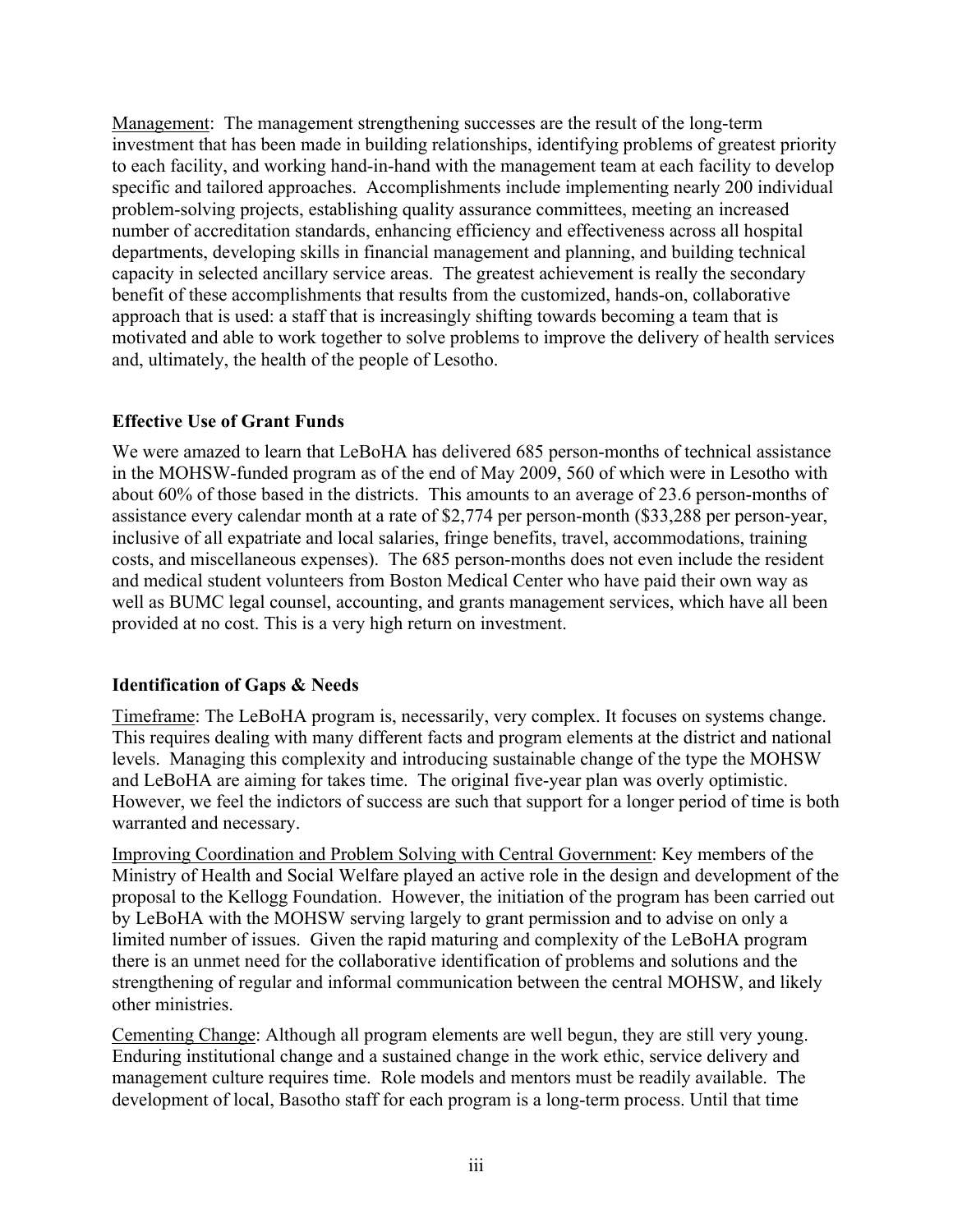there will be a slowly decreasing but continuing need for donor support of expatriate staff and advisors.

Nursing – An Essential Investment: To build on the initial successes of the nursing program and to assure that changes will be sustained, we urge continued development and support of clinical nurse supervisor positions at each hospital as the most essential next step for the continued success of the nursing program. Furthermore, as untrained ward attendants are often on duty alone, particularly in the evening and at night, we strongly recommend support for in-service training of ward attendants in basic clinical and nursing skills. Finally, as the hospitals become stronger and more functional, it is possible, appropriate and needed to extend nursing in-service support to the health centers in a way that is effective and sustainable. We believe LeBoHA can do this and support is merited.

Ancillary Services: Ancillary services were omitted from the original proposal, and have only been approached through management strengthening. However, ancillary services, specifically laboratory, x-ray and pharmacy services, need more attention as they are vital for the strengthening of district health services in general and for the full impact the FMSTP to e realized. Technical support is needed to address the issues that management strengthening cannot improve.

#### *Overarching Recommendations*

We found the LeBoHA program goes beyond the three pillars as it seeks to develop a model for the integrated transformation of a healthcare system that is far more effective than the uncoordinated, often too insular and overly specialized programs that have been implemented around the world to date. With this program, Lesotho is showing the world a better, sustainable and affordable way to improve health services.

**The Review Team's overarching recommendations for moving forward are:**

**1. Provide additional funding to cement management and work practice changes, stabilize the Family Medicine Specialty Training Program, significantly strengthen and extend nursing service improvements with a focus on health centers and ward attendants, and increase technical support for ancillary services.** 

**2. Funding should be geared to realistic milestones, developed in collaboration by the MOHSW and LeBoHA, that recognize the principle of sustainability and the progressive assumption of funding responsibility by the Government of Lesotho as articulated in the original 5 year Kellogg grant.** 

**3. Funding should be for five years and of approximately the same magnitude as the current grants.**

All recommendations are on the immediately following pages and recommendations specific to various review areas are repeated at the end of each relevant section of the narrative.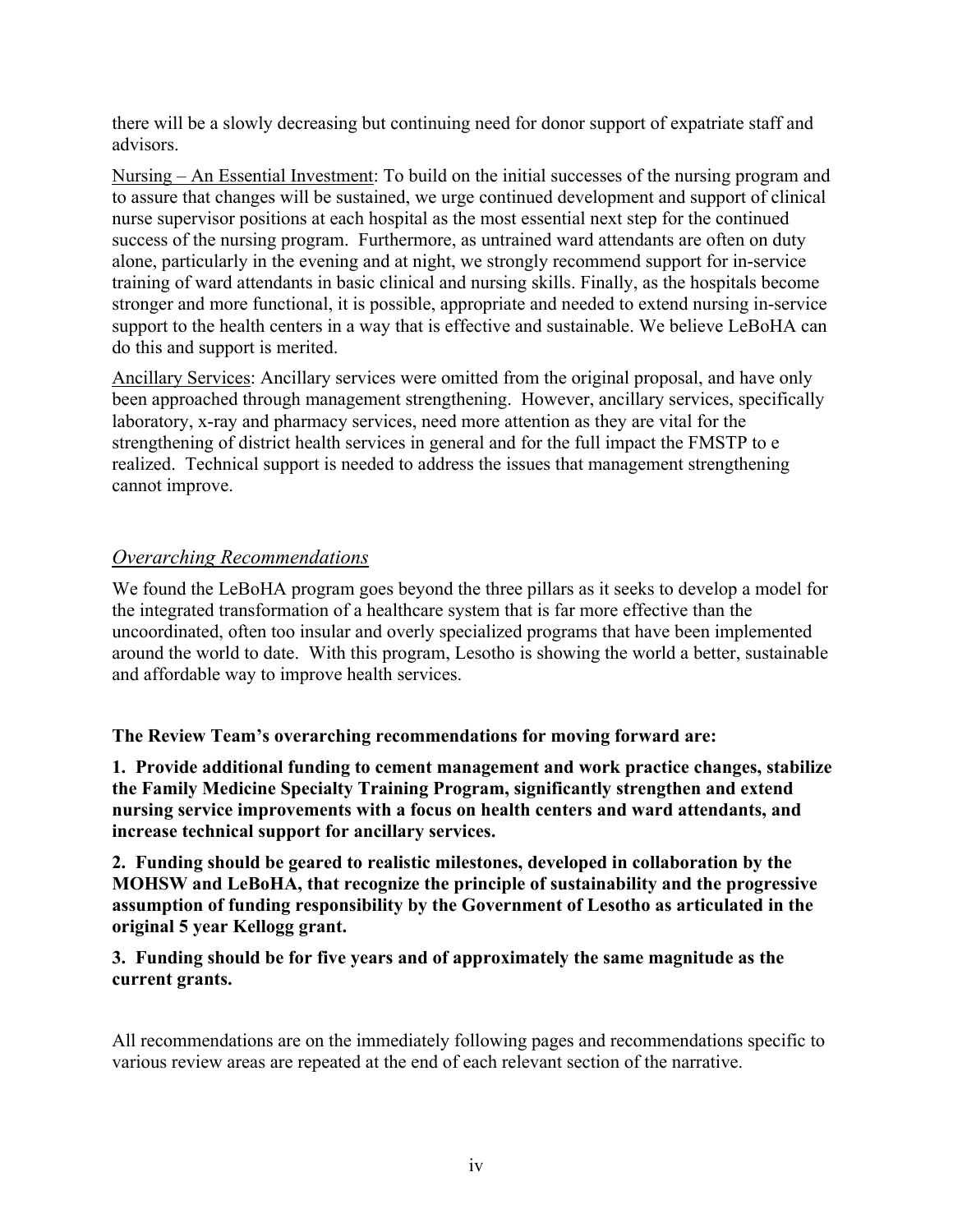#### *RECOMMENDATIONS*

**Overall, we feel that the LeBoHA program is more than its three components. Rather, it is also about developing a model for transformation of any healthcare system so that it becomes an integral part of a society and is thus far more effective than the uncoordinated, often too insular and overly specialized programs that have been implemented around the world to date. We believe that LeBoHA is something different.** 

**There is probably no other program with as much potential as the MOHSW-LeBoHA partnership to measurably improve the health of a people, while contributing a new model for health system development and management to the world. This powerful, cost-effective program is worthy of continued and increased support for at least the next 5 years, with the ultimate goal of being an auto-replicating and self-sustaining health program that is both of and by the people.**

#### *Cement and Stabilize the Current Progress*

Much progress has been made to date, and we believe LeBoHA should continue to develop the skills and practices introduced, thus creating an environment of sustainable, long-term initiatives with local ownership.

- Because of the very time-intensive approach that is used by LeBoHA, we feel the focus should remain on Motebang, Maluti, and Berea since strong relationships have been built at all three facilities and a great deal of momentum that has been established.
- We agree that the customized approach used by LeBoHA is necessary in order to build capacity that builds off of the existing strengths of each facility and is relevant to the needs faced by the individual institutions, therefore a similar approach should be continued.
- Similarly, we commend the model LeBoHA has implemented of working hand-in-hand with local staff. LeBoHA's partnership with local staff is absolutely essential and separates this program from many others where external expertise operates largely by itself.
- The mix of teaching methods, the comprehensiveness of the content and type of rotations, and the personalized hands-on, problem-solving nature of the teaching all contribute to making the Family Medicine Specialty Training Program an incredibly strong training program. We believe this comprehensive approach should continue to be a priority.
- LeBoHA and the MOHSW should also continue to explore the possibilities of establishing a Masters of Medicine in Family Medicine (MMedFam) degree at the National University of Lesotho (NUL). There are many advantages to having such a degree available at NUL as opposed to depending on South African programs for such a degree, and we recommend that these discussions continue.
- We recommend that Quality Assurance (QA) activities, in all their different forms, continue and the focus be on practical interventions that have a direct impact on the quality of patient care and result in improvements in patient outcomes, patient safety and cost-effectiveness. Many of the interventions LeBoHA is implementing are in essence QA activities, and health workers need to see their daily activities in this light.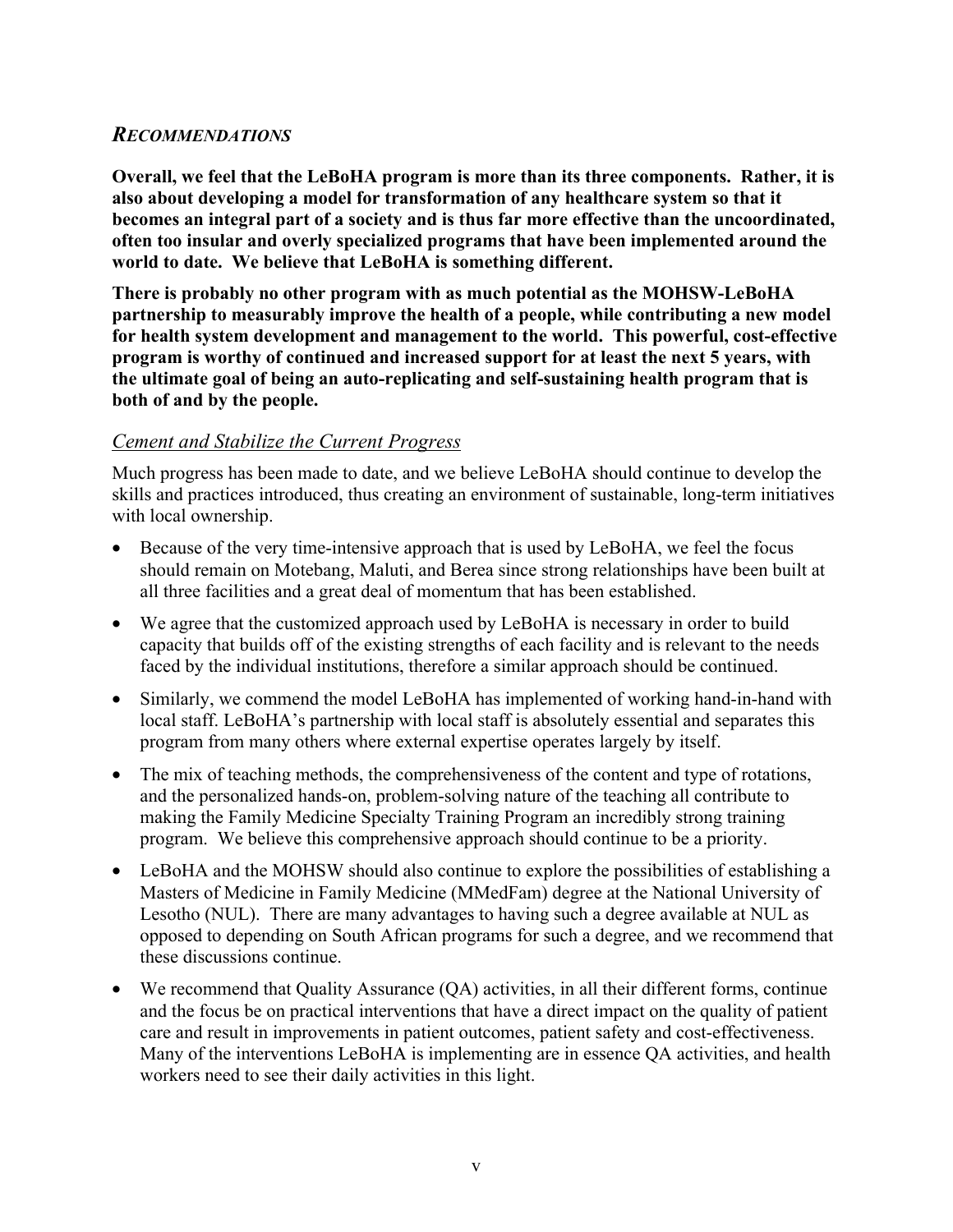• The Clinical Supervisor position is a vital piece of the Nursing Program and an invaluable resource for the hospitals. Support should continue to be provided in order to mentor and develop these nurses.

#### *Strengthen Current Service Improvements*

While many of the approaches taken to strengthen district services have been successful, the review team also believes that there are areas within the program that could use strengthening or further emphasis:

- We recommend that continued efforts be made to encourage more team teaching between the FMSTP registrars and nurses.
- As stated above, the Clinical Supervisor is a key resource, and more effort should be provided in order to continue developing the role in general and the nurses' skills specifically.
- While progress has been made to encourage the nurses to improve documentation, continued improvement is needed to ensure that the nursing history is used to plan and implement patient care.

#### *Expand the Program to Cover Gaps*

We believe that comprehensive strengthening of district health services requires focusing on all three pillars, and believe that the distribution of resources was appropriate for the first half of the program. While continuing to support Family Medicine, Management and Nursing, we strongly recommend that LeBoHA also consider expanding their focus to incorporate related activities.

- We feel that the time is quickly approaching that the management strengthening activities targeting ancillary services will be stymied by limitations in technical competence. Should additional funding become available, we also feel that the management strengthening activities will benefit a great deal from organizing local consultants to provide technical training and support for ancillary services, specifically in the areas of pharmacy, radiology, laboratory, and maintenance.
- We also feel that the nursing program could be significantly bolstered by the introduction of training geared towards ward attendants that would enable effective task shifting. Chronic understaffing has resulted in ward attendants completing tasks above and beyond their job description and training, and therefore basic nursing training would be beneficial to this cadre of caregivers.
- In addition to their role in acute and chronic care, the strengthening of nursing so that nurses can provide health promotion and prevention programs to the people must be part of the planning and training.
- Expansion of the nursing and Problem Solving for Better Health (PSBH®) programs to the nursing schools would allow for nursing students to integrate practical problem-solving skills with nursing practices thus setting the stage for life-long learning and fullest use of the intellectual and service potential of nurses.
- We agree with LeBoHA that long term strengthening of district health services requires future expansion to the health centers and the community. However, it is abundantly clear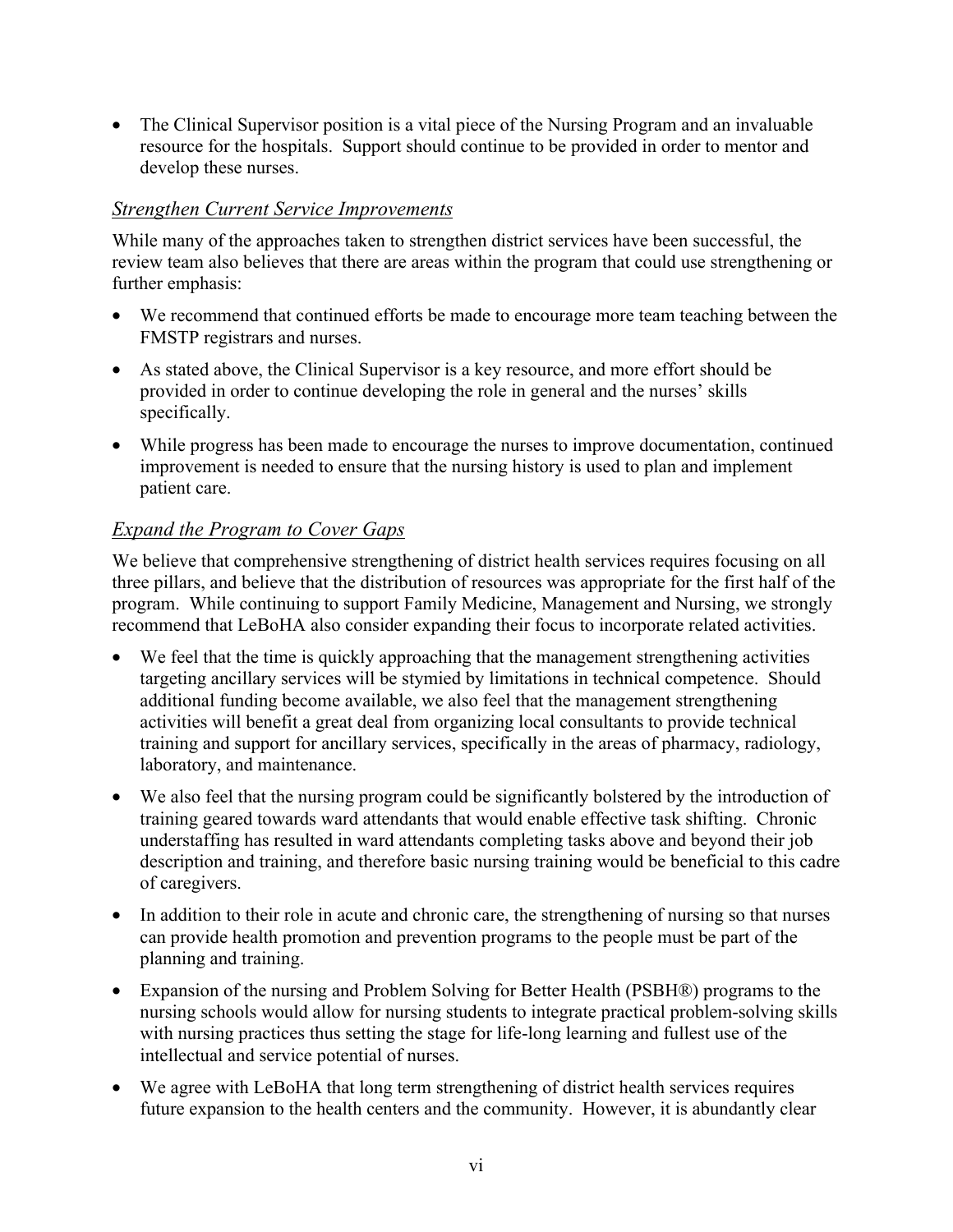that the resources for the current Kellogg funded program are not sufficient for this expansion.

While LeBoHA operates primarily within the three pillars, projects have evolved as a result of the *Transforming District Health Services in Lesotho* program that complement and support the three pillars such as the Lesotho Medical Students Association, the monthly Learning and Sharing Forum for health professionals, International Nurses' Day, the Lesotho Medical Association Journal, and wireless internet access at Maluti and Motebang hospitals. Modest funds and more time would allow these activities to become self-sustaining. Currently resource constraints limit LeBoHA's ability to respond to MOHSW requests for assistance outside of the Leribe and Berea districts. A recent example is a request for assistance in training on improved budgeting practices piloted in the Leribe and Berea districts but intended for the entire country.

#### *Increase Government Involvement*

In our opinion, the rapid maturing of the LeBoHA program has necessitated an increase in Government involvement to ensure the appropriateness and sustainability of the program.

- For the promise of this program to be realized, the regular and informal communication between the central MOHSW, and likely other ministries, needs to be substantially strengthened.
- Specific issues to be addressed by the MOHSW at this time include accreditation and certification of the Family Medicine Program, and transition of funding for agreed upon FMSTP faculty, registrars and administrative support from the LeBoHA budget to the MOHSW budget. This is essential for program sustainability.
- Until there is a clear and realistic vision and strategy for decentralization at the central level with clear roles and objectives for the District Health Management Teams (DHMTs) and their staff, it will be very difficult for any organization to make a substantial impact with the DHMTs. In addition, the move of health centers to local government under the decentralization plan has disconnected them from the hospital system. Working towards the goal of an integrated system of care with each level functioning at the maximum level of efficiency is going to be very difficult without having clear channels of communication for referrals and management of patients in chronic care. In addition, future expansion of the program to the health centers is going to be very difficult without being able to draw from the hospital as a sustainable base for supervision and training. These issues must be clearly addressed before expansion can occur.
- It is important to work toward an overall environment that is more supportive of health care provision in Lesotho. Training and continuing education are vital elements of the program, but they should be supplemented when possible by enhanced authority, responsibility and accountability at the district level with a particular focus on compensation, opportunities for professional growth, and recognition of jobs well done and continuing public emphasis on the importance of nurses to the system. This can only be done with proactive support from the central level.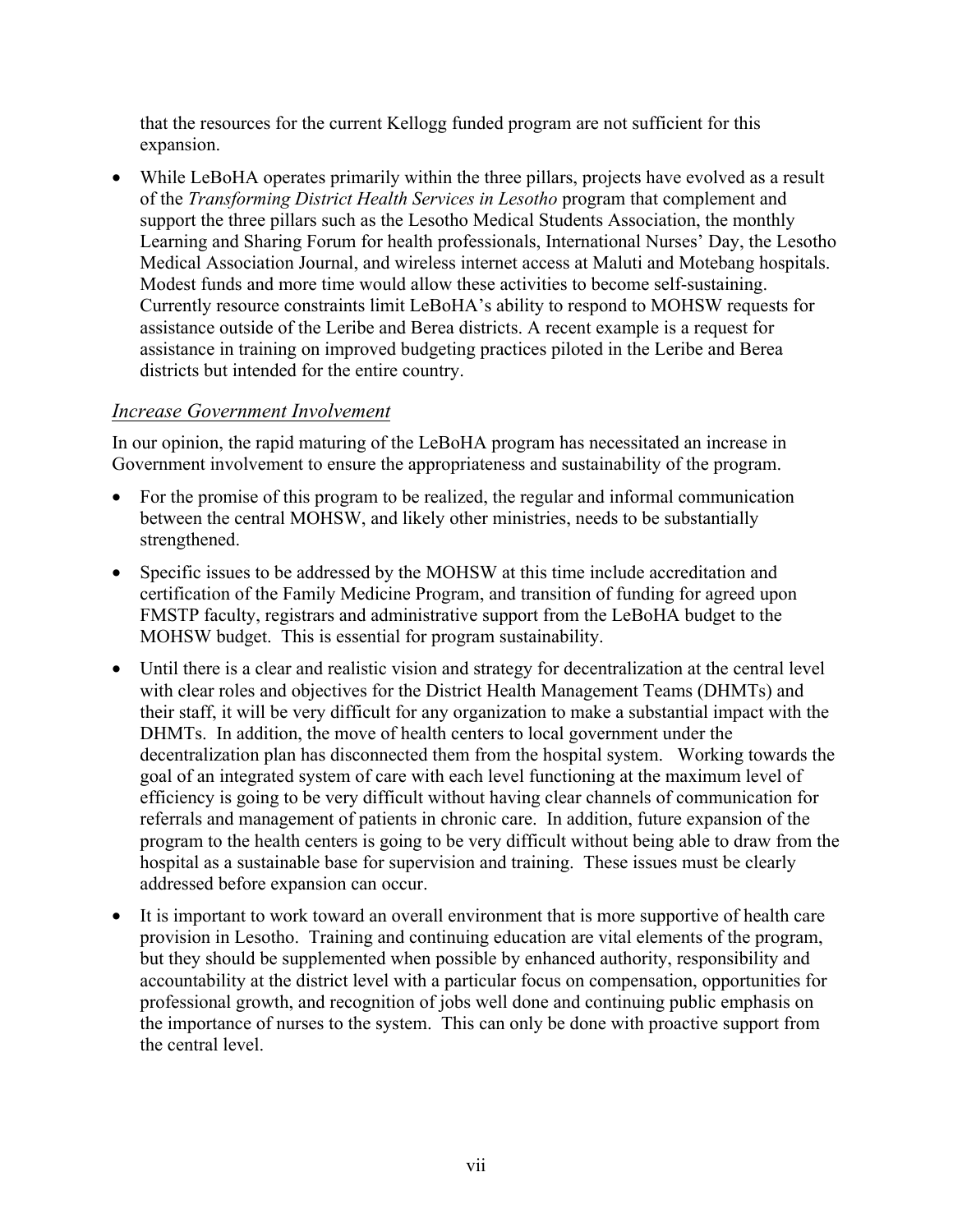• If the MOHSW agrees that there is a need to address some of the broader central level challenges, there is a unique opportunity in the LeBoHA facilities to test some possible solutions to determine the most appropriate approach before changing national policy.

#### *Increase Collaboration with Local Stakeholders*

In order for the program to be sustainable and for the people of Lesotho to take ownership, we believe that other individuals, programs and organizations, outside of the Hospital teams and the central MOHSW, must be involved.

- Strengthening linkages with other Southern African clinicians and medical institutions would greatly improve the sustainability and relevance of the FMSTP. Furthermore, we strongly encourage soliciting the continued input of registrars and local and regional physicians in order to further strengthen the program curriculum and schedule.
- Promoting more active participation of the Lesotho Medical, Dental and Pharmacy Council (LMC), Lesotho Medical Association (LMA), and local physicians would be beneficial to the Family Medicine Specialty Training Program specifically and LeBoHA's program in general. Physicians from the region are more likely to be knowledgeable in the skills needed in the district hospitals and more comfortable performing the needed procedures with limited resources and back up. More active participation would also help to garner support throughout the health care field and to bring in different perspectives and ideas.
- Many of the issues facing LeBoHA and the MOHSW must be addressed by a larger audience. We recommended that LeBoHA and the MOHSW hold periodic national forums to address issues at the local, district and national level, with representatives from the LMC, LMA, Lesotho Nursing Association (LNA), Lesotho Nursing Council (LNC), Government health professionals, health professionals in private practice, FMSTP trainees, medical students, and the Government of Lesotho.
- We also see major benefits to operationalizing community participation and increasing community communication. Additional thought should be spent on the issue of involving community members in health services, and we feel that LeBoHA and the MOHSW have the opportunity to show how this might be done, and to set an example for other countries to follow.

#### *Extension of the Timeline and Additional Resources*

Based on our experiences in Lesotho, we feel the LeBoHA program with its three components (FMSTP, nursing, and management strengthening) is the right program at the right place at the right time. It is unique in its comprehensive approach and, with time, it should be made even more comprehensive. The LeBoHA program has already made strong contributions in each of its program areas and should continue its efforts for the next five to ten years.

• Though sustainability has been built into all aspects of the program, primarily through the involvement of the local professionals, more time and more support will be needed to put the transformation process on a firm, auto-replicative and self-sustaining footing. For that reason, the review team is recommending a five-year extension of funding, with continued support of family medicine and management, an increased focus on strengthening the nursing workforce, and expansion to include ancillary services.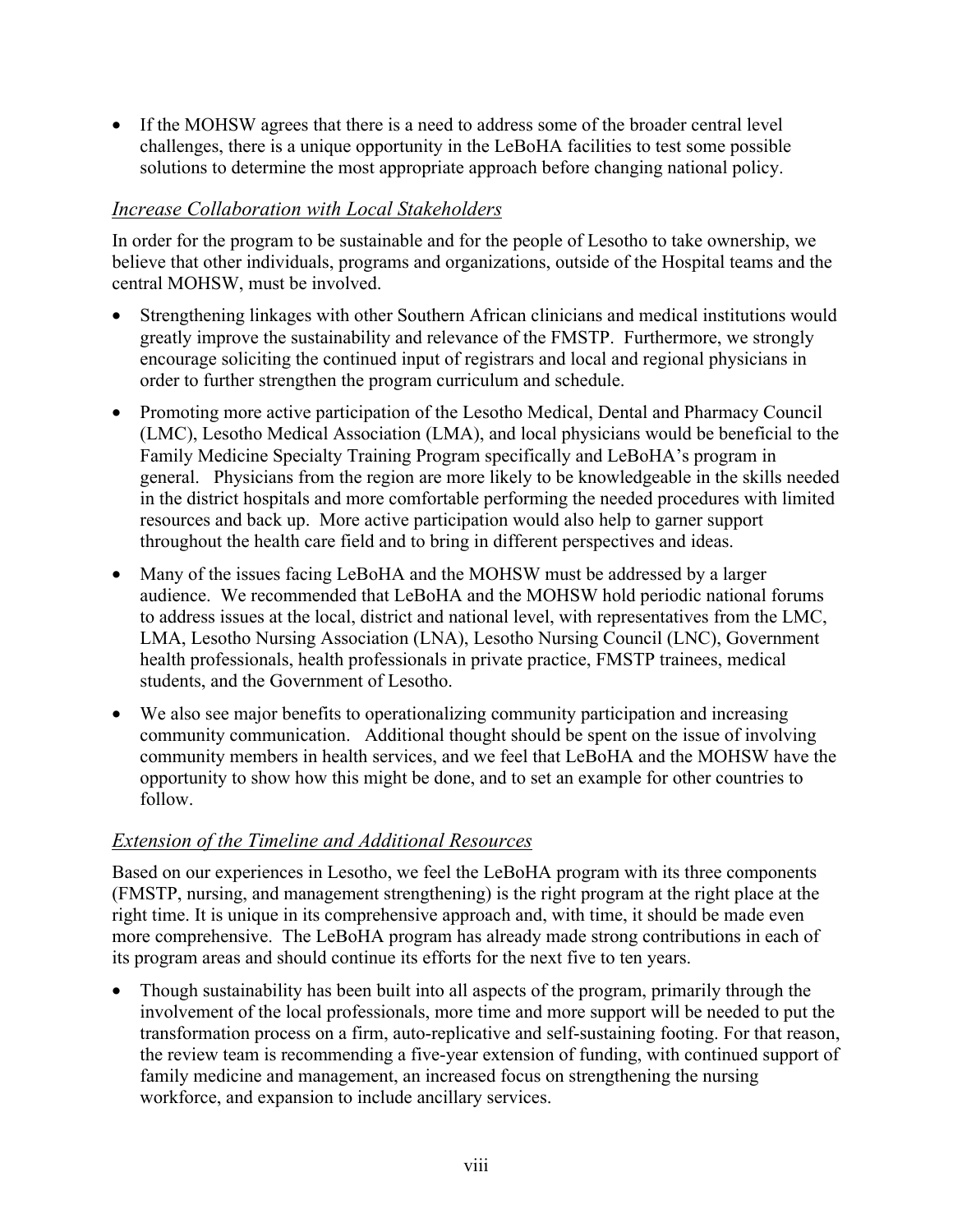- The foundation for organizational change is being laid and the LeBoHA program is fostering the development of true change-agents. We are left with little doubt that true transformation is possible, but we expect that it is likely to take closer to ten years.
- Individual skills are being developed, attitudes are changing, and the specific problems that are being identified and addressed are often illuminating larger systems issues that are key to address for more permanent change. However, this direct and individualized style is very time-consuming, which is part of the reason for the need for more time to achieve true transformation
- It is our opinion that the program is effective and low-cost when considering the frequency with which a large number of people are being trained, the quality and relevance of the training, and the large number of problems that are continuously being solved, including ones that have resulted in fairly substantial monetary savings to the hospitals.
- There is no question that the work being done is incredibly challenging and will require expatriate medical and managerial assistance for at least several more years. However, we do think that the overall cost-effectiveness of the program can be improved by hiring additional local counterparts that can be mentored to operate in the roles currently held by expatriates. More funds and time are required in the short-term to identifying local counterparts, develop their skills and requisite attitudes, and to complete the transformation of district health services and build the faculty and administrative structures essential to have a sustainable program.
- LeBoHA should continue to pursue innovative strategies for the long-term sustainability of the program, especially in regards to financial support.

#### *Overarching Recommendations*

**We feel strongly that Kellogg has made a worthwhile investment and much has been done with the resources available. The original five-year timeline was overly optimistic. In order to complete the process of transformation and cement changes in work practices and organizational behavior, there is no question that additional time and funding is needed to meet the intent of the original program. There is much to be gained by all parties for the continuation of this partnership. This leads us to restate our overarching recommendations:**

**1. Provide additional funding to cement management and work practice changes, stabilize the Family Medicine Specialty Training Program, significantly strengthen and extend nursing service improvements with a focus on health centers and ward attendants, and increase technical support for ancillary services.** 

**2. Funding should be geared to realistic milestones, developed in collaboration by the MOHSW and LeBoHA, that recognize the principle of sustainability and the progressive assumption of funding responsibility by the Government of Lesotho as articulated in the original 5 year Kellogg grant.** 

**3. Funding should be for five years and of approximately the same magnitude as the current grants.**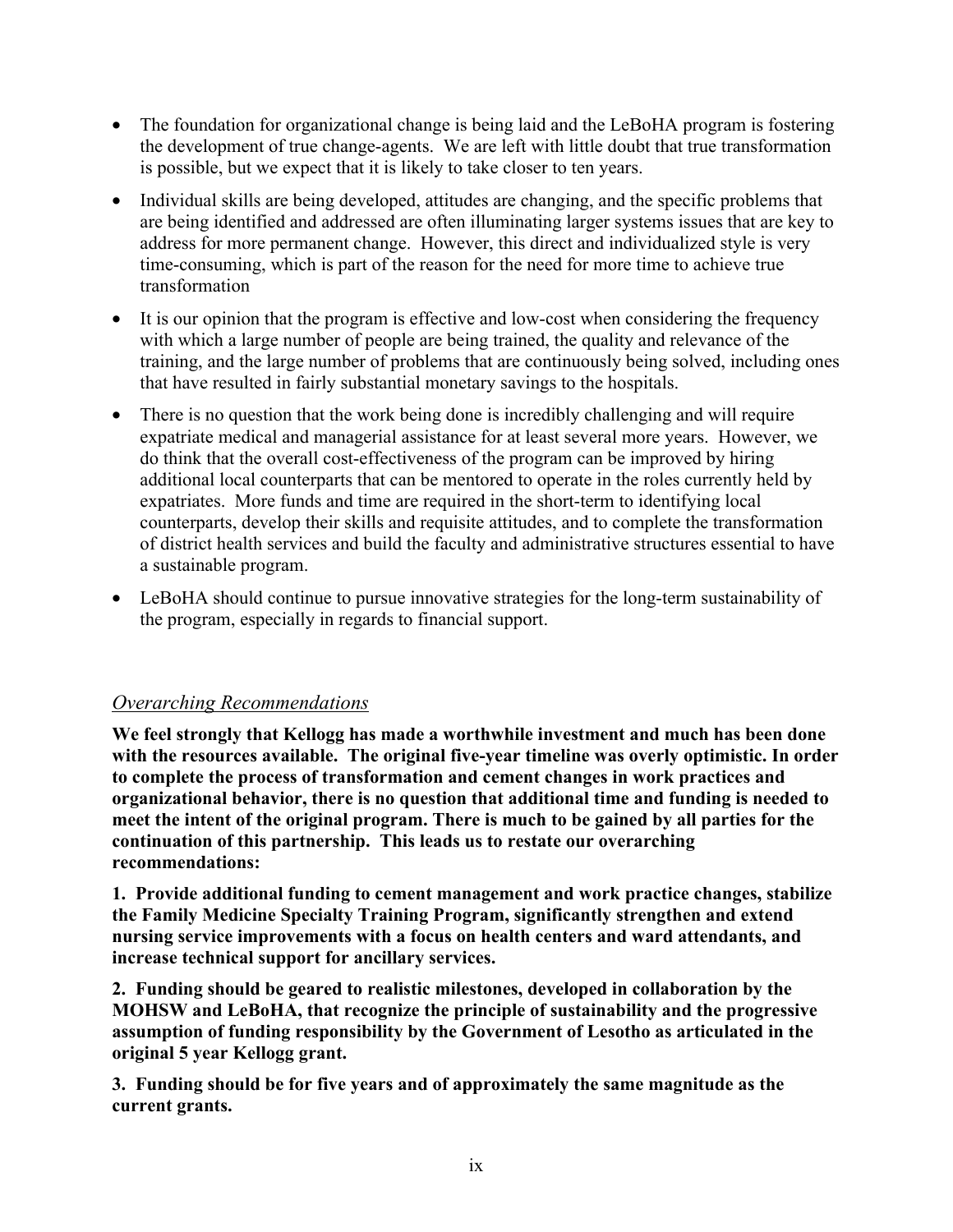## **I. BACKGROUND**

#### *THE HEALTH SITUATION IN LESOTHO*

With the average life expectancy in Lesotho having declined from 60 years in 1996 to 42 years in 2004, the health of Lesotho's citizens has weakened considerably over the last decade. Underfive mortality has increased from 82 deaths per 100,000 live births in 1996 to 113 per 100,000 live births in 2001. Lesotho's maternal mortality rate has also increased substantially from 282 in the early 1990s to 762 per 100,000 births in 2004, a 270% jump. To further compound the situation, Lesotho suffers from the world's third highest adult HIV prevalence rate, 23.6%, coupled with a high prevalence of tuberculosis co-infection that has further exacerbated this issue.

With the fall of apartheid in the early 1990s, many professional workers, including physicians, nurses and health managers, departed Lesotho for higher paying positions in South Africa. South Africa's GDP per capita is more than three times that of Lesotho. This exodus, together with an increasing HIV/AIDS burden has severely weakened Lesotho's health system.

In short, Lesotho's health system is now inundated with a high disease burden and a deficiency of adequately trained staff to care for the sick and dying. These profound shortages are most evident in Lesotho's district hospitals and health centers.

#### *THE HISTORY OF BUMC INVOLVEMENT IN LESOTHO*

The Boston University Medical Campus  $(BUMC)^5$  has a long history of work in Lesotho with and for the Lesotho Ministry of Health and Social Welfare (MOHSW)<sup>6</sup>. In 2001-02 Boston University carried out an economic feasibility and design study for a possible new hospital to replace Lesotho's current National Referral Hospital – Queen Elizabeth II. This engagement led to a discussion between Dr. M. Motloheloa Phooko, then Minister of Health & Social Welfare, as to whether Lesotho would be interested if Boston University were to make a multi-year commitment to work with the country as it grappled with the profound impacts of HIV/AIDS. Dr. Phooko indicated his interest and Dr. John Silber, then Chancellor of Boston University, approved and provided start-up funding on June 10, 2003. The Honourable Minister, Dr. Mphu Ramatlapeng, then in private practice, saw the potential of the Boston commitment and introduced the Boston team to the Deputy Prime Minster in August of 2003. Subsequently, Boston University President's Chobanian and Brown have reaffirmed this commitment. The Government of Lesotho and BUMC agreed to focus on preserving the lives of Lesotho's citizens through building the capacity of the country's health workforce and maximizing the efficiency of Lesotho's existing health system and its use of resources.

 $\frac{1}{5}$ <sup>5</sup> Boston University Medical Campus (BUMC) comprises several schools of Boston University (BU) and Boston Medical Center (BMC).

 $6$  1990 – A study on performance indicators for the MOHSW funded by the World Bank; 1993 – a grant from the US Census Bureau to the then sitting Director General of the MOHSW and Dr. Bicknell on the health implications of population aging; 2001 and 2002, the design study for a possible new national referral hospital via a contract from the MOHSW with Irish AID and World Bank funding.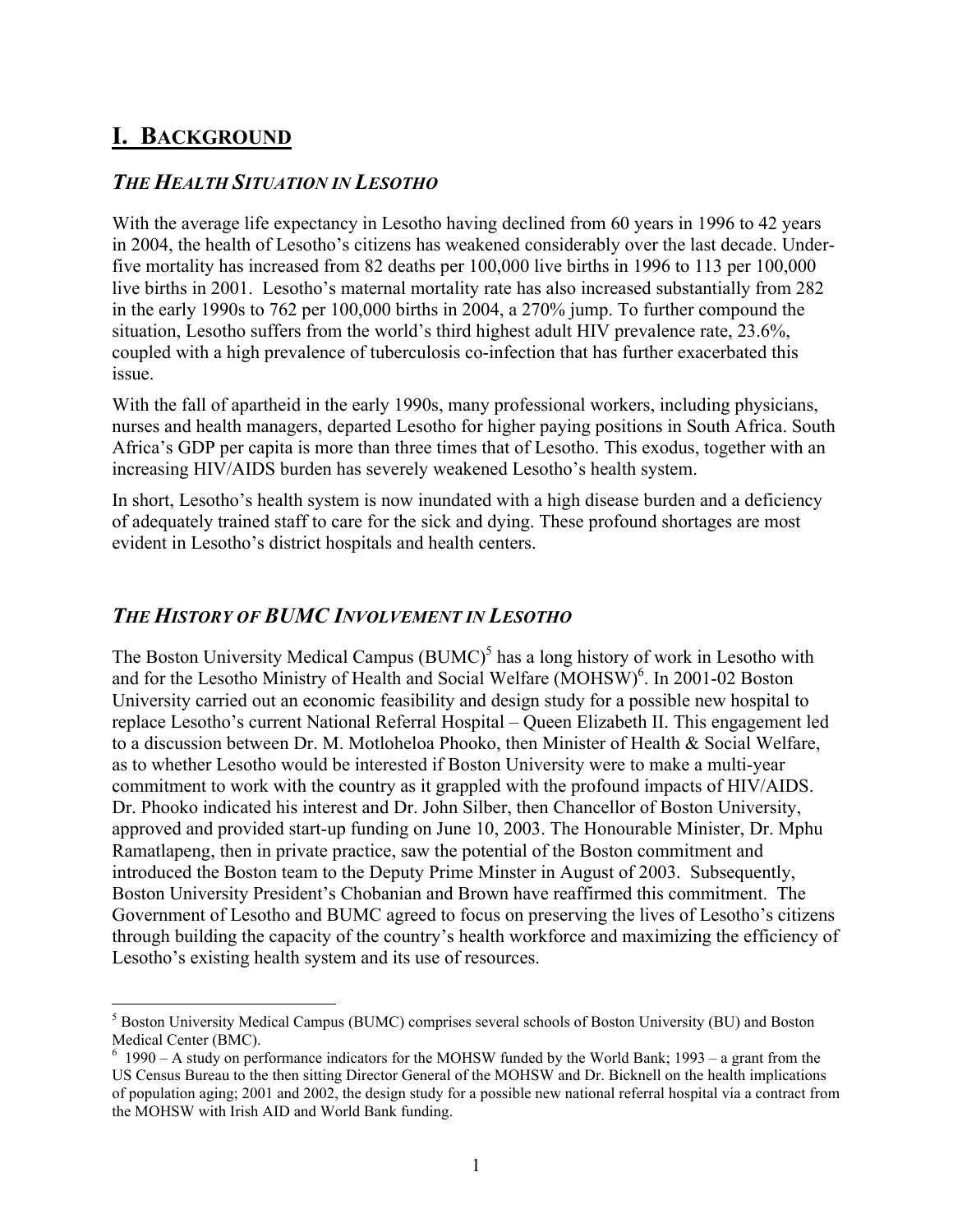Since January 2004, BUMC has had a continuous presence in Lesotho. Work has focused on supporting the intent of the MOHSW Human Resources Development & Strategic Plan through professional exchanges, multi-cadre discussions on strategy, training community health workers, building capacity for individual problem solving, and the development of a long-term program for the introduction of specialty training in family medicine and health services management improvement in two of Lesotho's ten districts. BUMC has also provided technical assistance and advice when requested to the MOHSW and the Ministry of Finance and Development Planning on multiple issues, including health insurance, resource limitations and antiretrovirals, the formulation of an agreement with the Christian Health Association of Lesotho (CHAL), and research involving human subjects. BUMC, with funding from the International Finance Corporation and World Bank, has an ongoing major role in planning the new national referral hospital. The hospital is now under construction with opening anticipated in two to three years.

#### *LEBOHA'S VISION AND MISSION*

The collaboration of Boston University and Boston Medical Center activities in Lesotho is officially known as the Lesotho-Boston Health Alliance (LeBoHA), a registered public trust in Lesotho. $<sup>7</sup>$ </sup>

LeBoHA's vision, as presented to the review team, is to see well-trained Basotho physicians and nurses working with strong, empowered hospital management in an environment that supports and fosters innovation and problem-solving, thus resulting in the transformation of district health services in Lesotho. In brief, they aim to develop much improved services within the resources realistically available to the nation.

The mission of LeBoHA is to work with the Government of Lesotho and particularly the Ministry of Health and Social Welfare in building capacity to improve and sustain good quality comprehensive health care in Lesotho. In order to achieve this, LeBoHA's goals include:

- Developing systems and programs to recruit, train, and retain a quality health care workforce that is able to meet the needs of Lesotho, with a focus on providers delivering primary care services;
- Developing management practices and policies that support continuous improvement and maximize the efficiency and effectiveness of health service delivery in Lesotho; and
- Developing capacity for conducting systems analysis and planning that promotes efficiency, equity and sustainability in the administration of health care in Lesotho.

<sup>-&</sup>lt;br>7 <sup>7</sup> As the operating body of BUMC in Lesotho, LeBoHA personnel consists of both local and expatriate staff, with administrative offices in Boston and Maseru, and a satellite office at Motebang Hospital in Leribe. 17.5 full time equivalent staff operate out of the Lesotho office, and 4.27 full-time equivalent staff are based in Boston. See Appendix A for staffing list.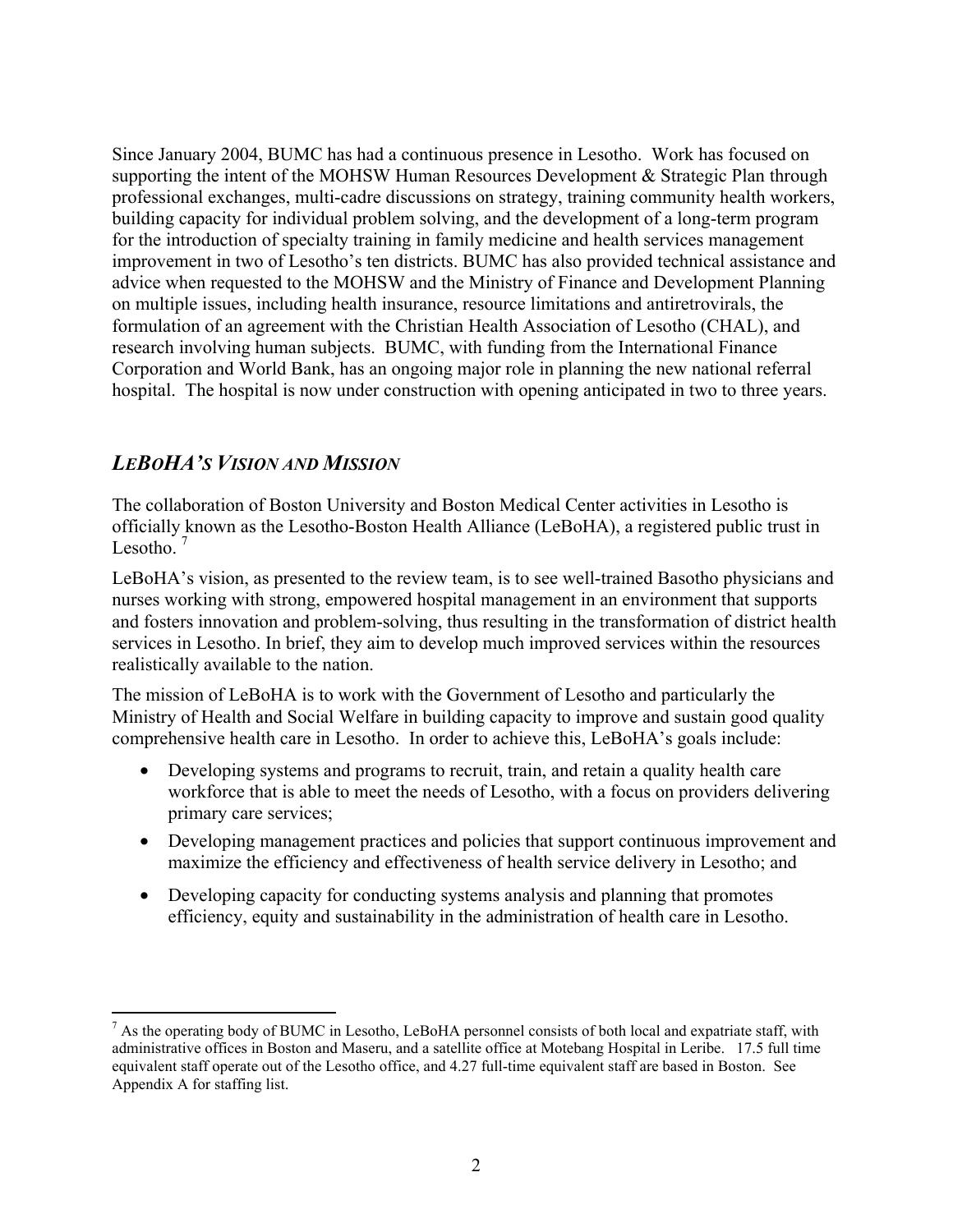#### *LEBOHA AND THE W.K. KELLOGG FOUNDATION PROGRAM*

In 2005, Boston University Medical Center submitted a planning grant to the W.K. Kellogg Foundation entitled "*Strengthening District Hospitals and Health Centres In Lesotho*". They were awarded a one-year grant to support the detailed planning and initial start-up activities in support of a program with the Ministry of Health and Social Welfare to address broad health systems needs in two districts of Lesotho (Leribe and Berea). Although HIV/AIDS is a large problem with ~40% of women and men between the ages of 30 and 39 infected, the health system in Lesotho must work for all, therefore a systems approach was proposed. With the active and enthusiastic participation of the MOHSW, a grant application to the Kellogg Foundation was submitted by the MOHSW on September 20, 2006 entitled *"Transforming District Health Services in Lesotho: A Feasible and Sustainable Way Forward".* This proposal identified BUMC as the intended primary non-governmental implementing agency. Funding was effective January 2007 through December 2011 for \$3,200,000. The goals were: "Over a period of five years the Ministry of Health and Social Welfare (MOHSW), in cooperation with Boston University Medical Center (BUMC) will institute sustainable continuing medical and nursing education programs and a Family Medicine residency program, increase the return of Basotho physicians to Lesotho, improve the retention of Basotho nurses and physicians in Lesotho, transform two pilot district hospitals into vibrant, sustainable, well-utilized hospitals providing services of good quality in support of primary care and lay the groundwork for transforming other district hospitals in Lesotho." In addition, a complimentary 18-month Kellogg Foundation grant of \$400,000 was awarded to BUMC from April 1, 2007 – September 30, 2009 for *Essential and Complementary Activities in Support of Strengthening District Hospitals and Health Centers in Lesotho*. 8

We were informed by LeBoHA program staff that when the original funding was secured that the direct grant to BUMC would be refunded in approximately the same amount for the 2011 and 2012 time period. Budget and expenditure planning was based on this assumption and, given the unanticipated changes in the Kellogg office in Pretoria, there has been no way to pursue this funding. The review team hopes that refunding of the direct grant to BUMC can be pursued with vigor, otherwise serious contractions at a critical time in the development of the LeBoHA program will likely be necessary.

#### *"TRANSFORMING DISTRICT HEALTH SERVICES IN LESOTHO: A FEASIBLE AND SUSTAINABLE WAY FORWARD"*

There are three pillars to the LeBoHA model of improving district health services in the Kellogg program: (1) the Family Medicine Specialty Training Program, (2) Nurse Training and (3) Management Strengthening.

 <sup>8</sup> <sup>8</sup> The supplementary grant has proven to be of great importance and has been the vehicle which has provided interim but urgently needed funding for housing for registrars (mobile homes and furniture), technology for teaching (wireless internet at Leribe and Maluti district hospitals), development of the nursing program, partial support of the clinical volunteer program, support for policy studies related to financial systems, and support for revitalizing the Lesotho Medical Association Journal and assisting the monthly Lesotho Learning and Sharing Forum for health professionals. As well, it allowed some support for implementing vaccination against HPV, a preventive strategy for cervical cancer.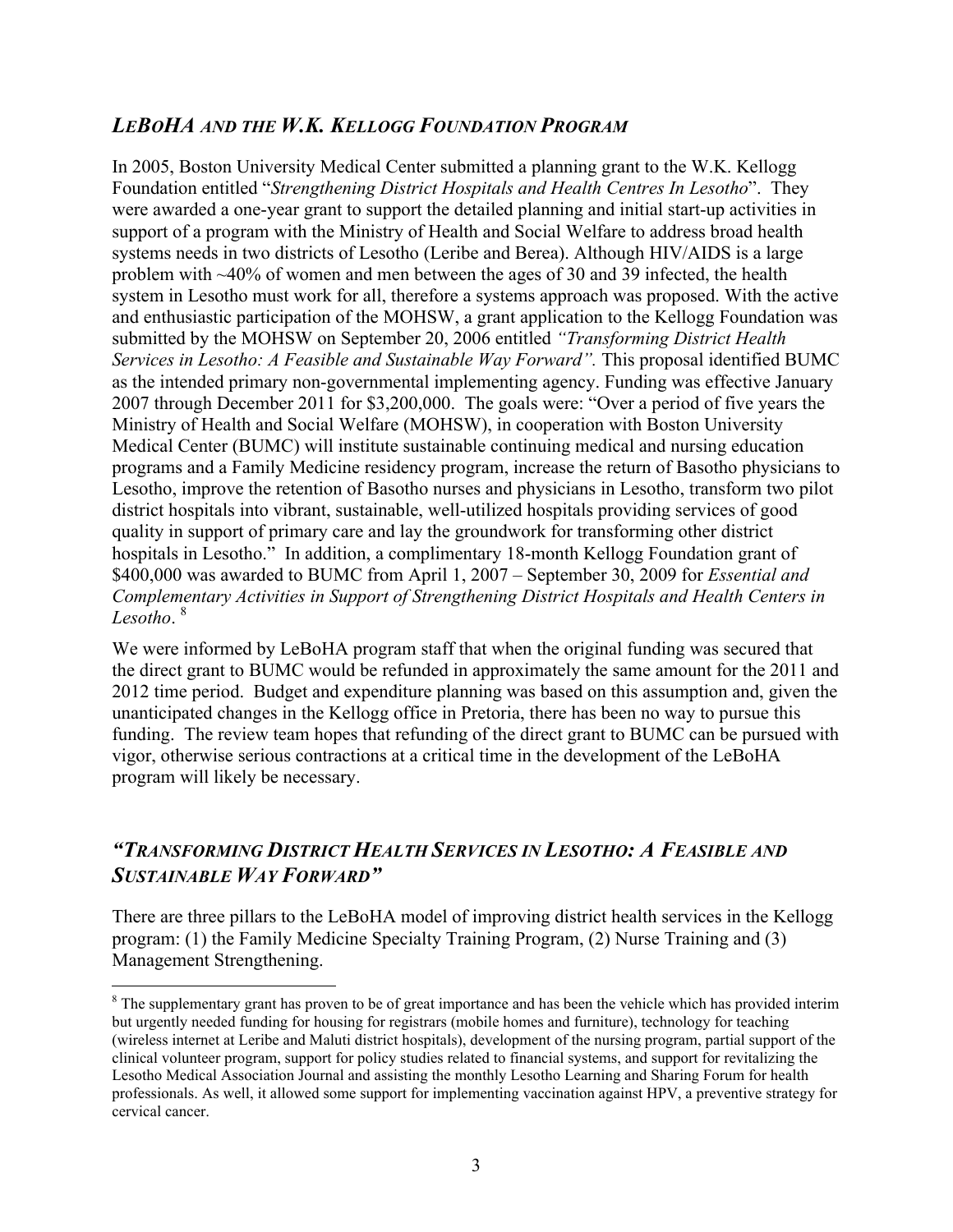#### *The Family Medicine Specialty Training Program*

LeBoHA launched the four-year Family Medicine Specialty Training Program (FMSTP) with the goals of:

- Increasing the number of well-trained Basotho physicians in Lesotho who have the knowledge, skills and commitment needed to meet the health needs of the people of Lesotho, particularly in district hospitals;
- Increasing the return and retention of Basotho physicians to Lesotho;
- Offering training that is first-class and relevant to Lesotho's needs and disease burden; and
- At the conclusion of the program, producing registrars who will have the skills required to be successful and effective district physicians.

#### *Nurse Training*

The purpose of the LeBoHA Nursing Program is to implement continuing education for nurses through site-based, integrated learning in order to improve both patients' quality of care and nurse's job satisfaction. To achieve this purpose, LeBoHA's nursing program was developed in partnership with the Lesotho Nursing Council and Lesotho Nursing Association, and by building on the strengths of faculty at nursing schools as well as other expert nursing professionals. LeBoHA's nursing program has three main areas of focus:

- The development and implementation of an inpatient competency based continuing education program;
- The development of an inpatient nursing policy and procedure manual; and
- Documentation improvement initiatives.

#### *Management Strengthening*

It is LeBoHA's belief that the clinical training alone cannot transform district health services in Lesotho. Ultimately, high quality care can only be provided to patients if there is a functional hospital for health care professionals to work within. Therefore, the LeBoHA management strengthening program works with hospital management teams to improve hospital practices and policies through:

- Assessing management needs within Hospitals, District Health Management Teams (DHMTs) and other relevant elements of district Government;
- Focusing management improvement on problem solving, strategic planning, leadership development, finances, human resources, operations, and data for decision-making; and
- Working primarily to remediate district issues and create local system improvements without calling for central Government change wherever possible, and introducing central changes in policies and procedures on a pilot basis only when district level solutions will not suffice.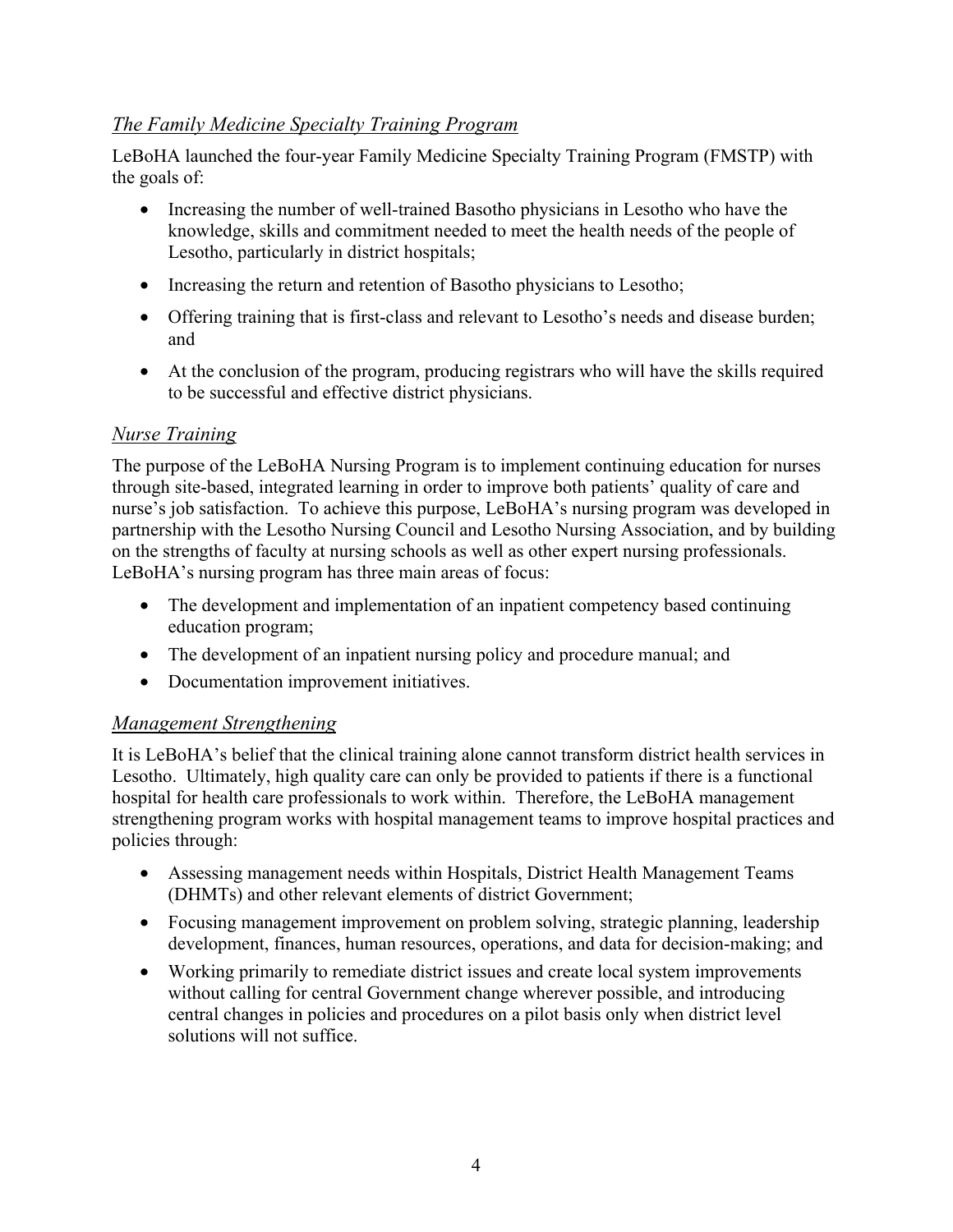## **THE MIDTERM REVIEW PROCESS**

#### *THE OBJECTIVES AND CHARGE TO THE REVIEW TEAM*

The briefing memo sent to the Review Team by Dr. William Bicknell, Director of LeBoHA, stated<sup>.9</sup>

The overall objectives of the mid-term review are:

- Briefly review progress made towards achieving overall goals to date.
- Obtain expert advice on areas where the program needs strengthening.
- Provide guidance on priorities and implementation steps for the next several years.
- Provide a framework that will assist LeBoHA as it seeks additional funds for completing the Transformation of District Health Services, expanding and intensifying the strengthening of nursing services and completing all aspects of the development of a sustainable specialty training program in Family Medicine.

More specifically, our request to you is straightforward:

- What have we done right?
- Where have we gone astray?
- Does the original intent remain viable?
- What should LeBoHA focus on in the next 3 to 5 years?
- What are critical elements that require action by the Government of Lesotho?
- Do you recommend additional funding? If so, for approximately how much money and for what period of time?
- What specific recommendations do you have that you feel are essential if a sustainable, enduring and successful program to transform district hospitals and related health services is to be achieved in a way that:
	- o Institutionalizes the Family Medicine Specialty Training Program
	- o Retains nurses
	- o Retains well qualified Basotho specialists in Family Medicine

#### *THE MIDTERM REVIEW TEAM*

The core Midterm Review Team was made up of external consultants with representatives from the MOHSW and the medical and nursing leadership invited to participate in all activities, as their schedules allowed. Dr. Barry Smith and Dr. Ruth Stark led the team and the content of this report is their responsibility. Ms. 'Maseabata Ramathebane, MPharm, as Vice-President of the Lesotho Medical, Dental and Pharmacy Council represented the Council and accompanied the team on most site visits, as did Ms. Smith. Lauren Babich, Deputy Director of LeBoHA, accompanied the team on all visits and provided technical support in the writing of the report.

<sup>-&</sup>lt;br>9  $\degree$  For complete memo, see Appendix B.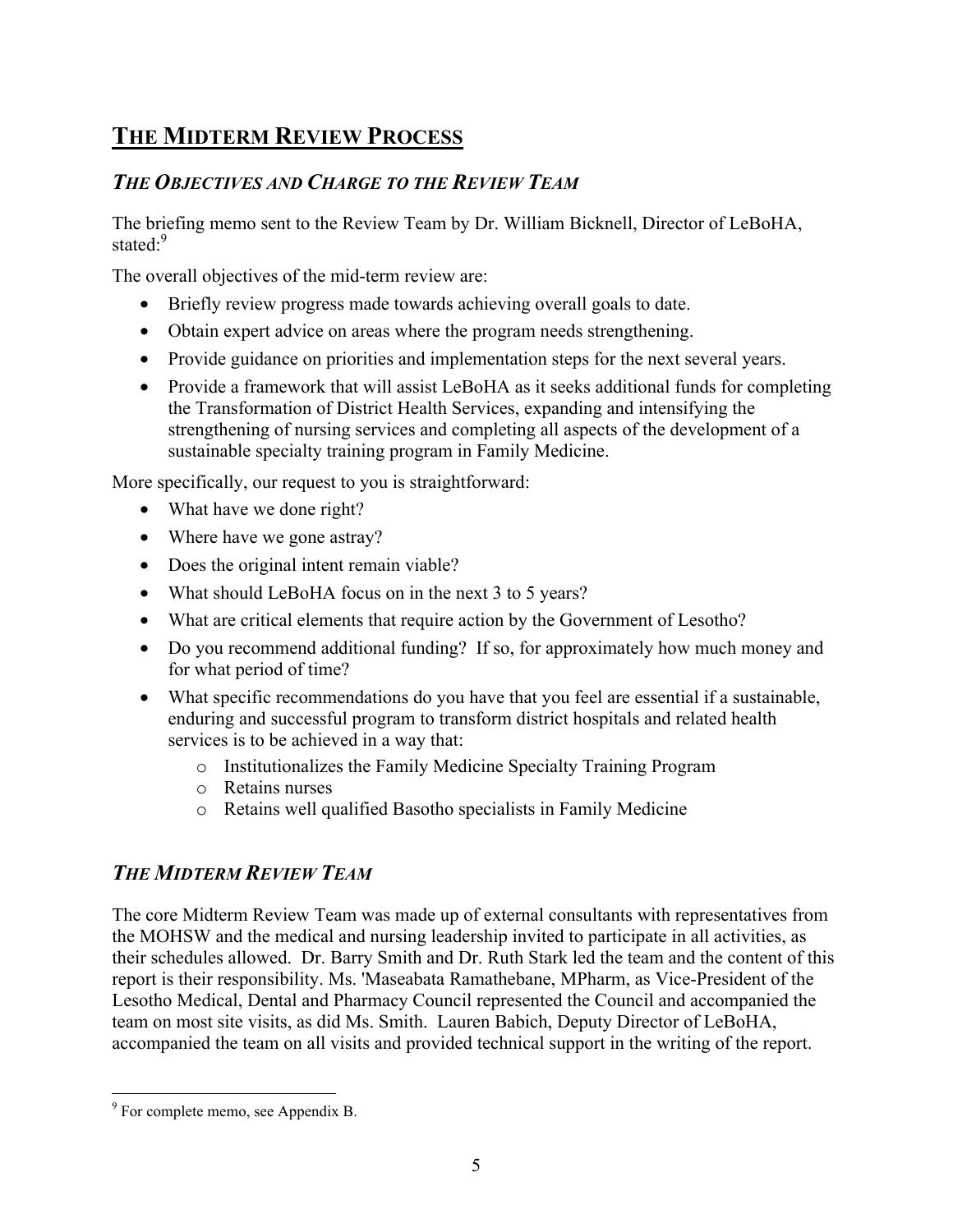#### **Barry Smith, MD**

Director, Dreyfus Health Foundation Professor of Clinical Surgery, Weill Cornell Medical College Attending Physician, New York Presbyterian Hospital Director, The Rogosin Institute

## **Dr. Ruth Stark, RN, PhD**

Country Representative for South Africa, Catholic Relief Services Chief of Party, AIDSRelief

#### **Mrs. Carley Smith** Formerly Director of Operations, Dreyfus Health Foundation

(Detailed biographies of the Review Team are available in Appendix C.)

#### *THE MIDTERM REVIEW PROCESS: SITE VISITS AND STAKEHOLDER INTERVIEWS*

In order to reach the objectives outlined in the memo, the review team was tasked with critically looking at the LeBoHA programs by interviewing key stakeholders and participants, observing activities first hand, and reviewing documentation of past activities and achievements. The interviews with key stakeholders included hospital staff who have been working with LeBoHA, hospital management who support and monitor LeBoHA's activities, and local organizations and individuals who have provided guidance and advice for LeBoHA throughout planning and implementation. Site visits allowed the review team to experience, firsthand, the activities being conducted at Motebang, Maluti, Berea and Queen Elizabeth II Hospitals. Reviewers were also invited to observe and participate in the daily activities of the program. (See Appendix D for the Midterm Review daily schedule.)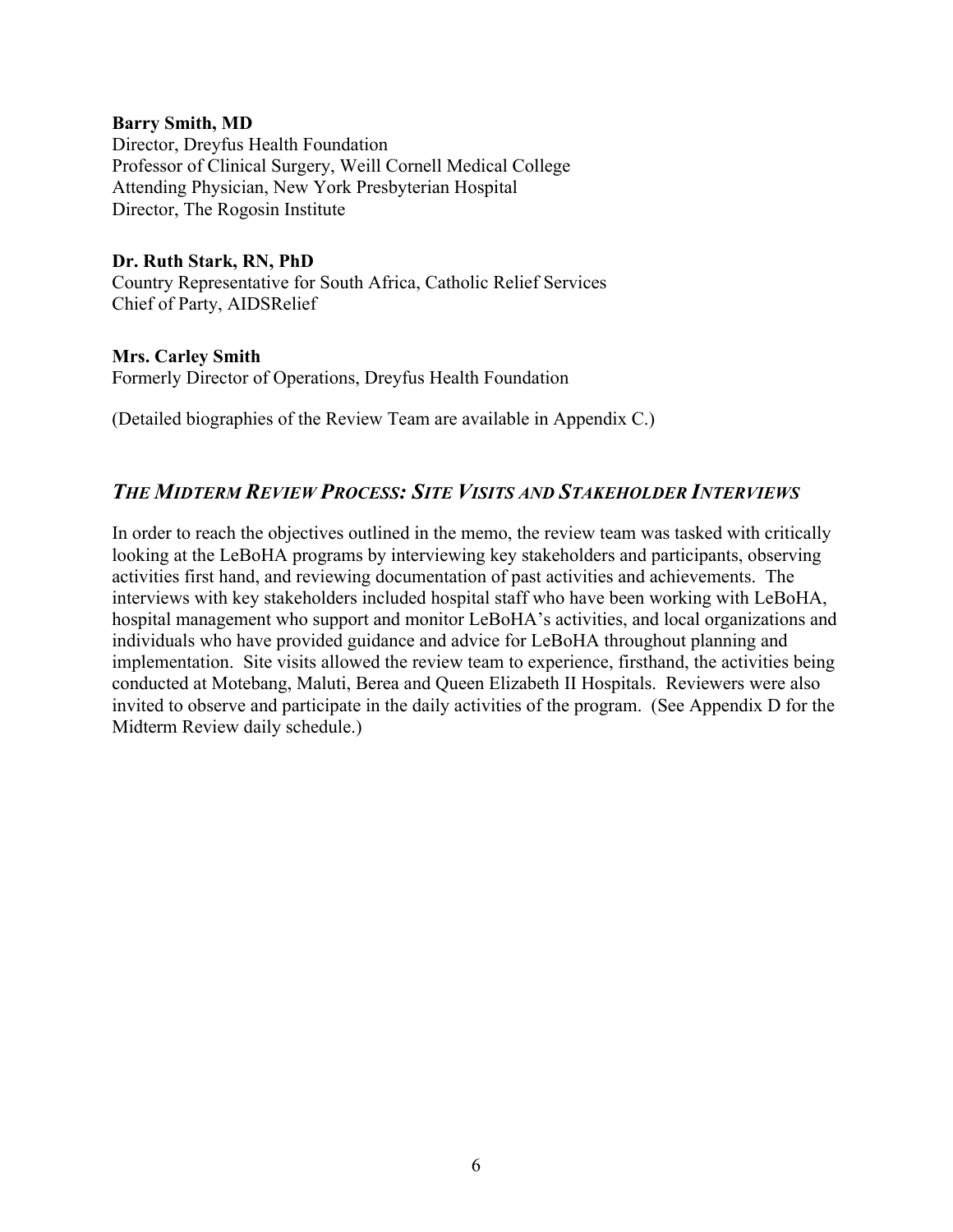## **II. MIDTERM REVIEW FINDINGS**

Throughout the review, the team was asked to take note of key accomplishments, challenges, gaps, and the way forward for LeBoHA programs. We were also asked to make recommendations about specific issues related to the overall program, including timeframe, approach, focus areas, scale, policy considerations, contextual considerations, the role of the Government of Lesotho, sustainability, and funding.

#### *REVIEW OF THE PROGRAMS: PROGRESS, CHALLENGES, AND GENERAL PROGRAMMATIC RECOMMENDATIONS*

#### *The Family Medicine Specialty Training Program (FMSTP)*

*FMSTP Progress* 

- The program's first two registrars entered the program in January 2008 and in January 2009 the FMSTP welcomed three new registrars to the program, all of whom were returning from training in South Africa. Two additional registrars joined the program in mid-2009.
- The FMSTP curriculum, policies and procedures, recruitment brochure and other administrative documents have been created and disseminated.
- The FMSTP is centered at Motebang Hospital, which in many respects has become a teaching hospital.
	- o Grand Rounds are held on a weekly basis.
	- o Weekly teaching sessions are held in the form of case presentations, didactic presentations, and journal clubs.
	- o The hospital's District Medical Officer has an adjunct faculty appointment at Boston University and is actively involved in the teaching of registrars.
	- o To date, an estimated 200 hours of formal lectures have been conducted, as well as over 300 hours of bedside teaching for each full-time faculty member.
	- o While covering inpatient and outpatient services the registrars are benefiting from active teaching and supervision and they learn in a continuous fashion as they take care of patients.
- For the second year registrars, the program has expanded to Queen Elizabeth II Hospital and the Baylor Center for Excellence (specializing in pediatric HIV care) so that the registrars can receive further training in pediatrics, OB-GYN, surgery and orthopedics. They are taught and supervised by senior Lesotho physicians who are becoming increasingly integrated into the training program.
- Registrars and faculty have also been drafting more detailed and relevant clinical guidelines and treatment algorithms for use by the registrars.
- The program is also promoting improved teamwork through weekly combined rounds with doctors and nurses. The clinical supervisor reported, "And the doctors, we are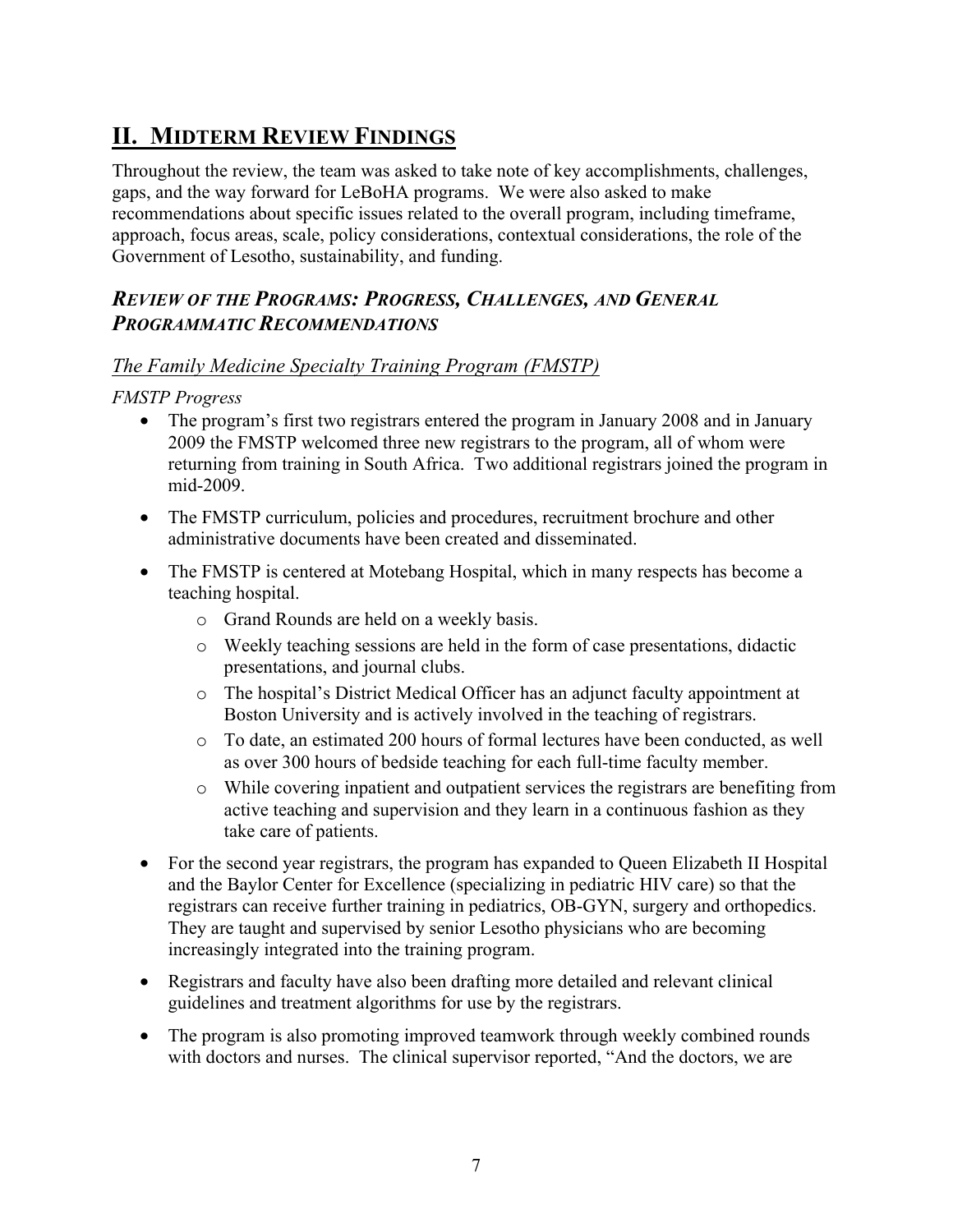happy, ka nete $10$ , to have them here. They are always helping us, always available. Used to be that doctors make rounds then disappear to OPD. They are always willing to help."

- The quality of the Family Medicine Specialty Training Program was readily apparent. Upon observing ward rounds, we were thoroughly impressed with the quality of the registrars' work. Their presentations were as good as anywhere in the world. Their physical examinations and histories were very thorough and the resulting differential diagnoses, very astute. Their treatment plans were well thought out and proactive despite the challenges of limited diagnostic tools in some instances.
- The program faculty have done very well to remain flexible and regularly seek registrar feedback in the continuous strengthening and development of the program. Based on feedback and discussions with registrars, partnering hospitals, and faculty from the University of the Free State and international conferences, improvements were made to the curriculum and competency assessment process for the second class of first year registrars.
- We were also very impressed with the recruitment efforts of the program. LeBoHA's frequent communication with medical students and interns in Southern Africa, through medical student caucuses, recruitment visits, the creation of the Lesotho Doctors website, and support to the Lesotho Medical Students Association, demonstrates the long-term strategic approach being used for this program.
- So far, the FMSTP has met its goal of recruiting two registrars in the first year and four in the second year<sup>11</sup>, and, as we understand it, there are currently four individuals interested in applying to the program for next year. LeBoHA's recruitment efforts are to be commended.
- The outpatient department has functioned largely as a center for episodic care. This is true for almost all of the outpatient facilities in Lesotho due to the severe shortage of physicians and nurses. LeBoHA has worked to modify the registrar's role in the outpatient department so that in addition to providing their share of episodic, urgent care, they will also develop their own panel of patients. Using this model the registrars will provide selected patients with a medical base where they will receive coordinated continuous care that is patient and family-centered.

#### *FMSTP Challenges and Gaps*

- As the first medical specialty training program ever developed in the county and in a country without a medical school, there have been challenges to determine where in the bureaucracy of the government such a program exist
- One major challenge we see is created by the unique nature of the program to address the training needs relevant to meet the needs of the people of Lesotho. Though the trainees are receiving training in family medicine, their training includes far more surgical experience than the typical family medicine training program, requiring skills beyond

<sup>&</sup>lt;sup>10</sup> "Ka nete" means "really" in Sesotho.

 $11$  The FMSTP was faced with a difficult decision when one of the first year registrars ultimately left the program so as to protect the integrity and quality of the program, but was able to make up for this in the second year by recruiting a fifth second year registrar.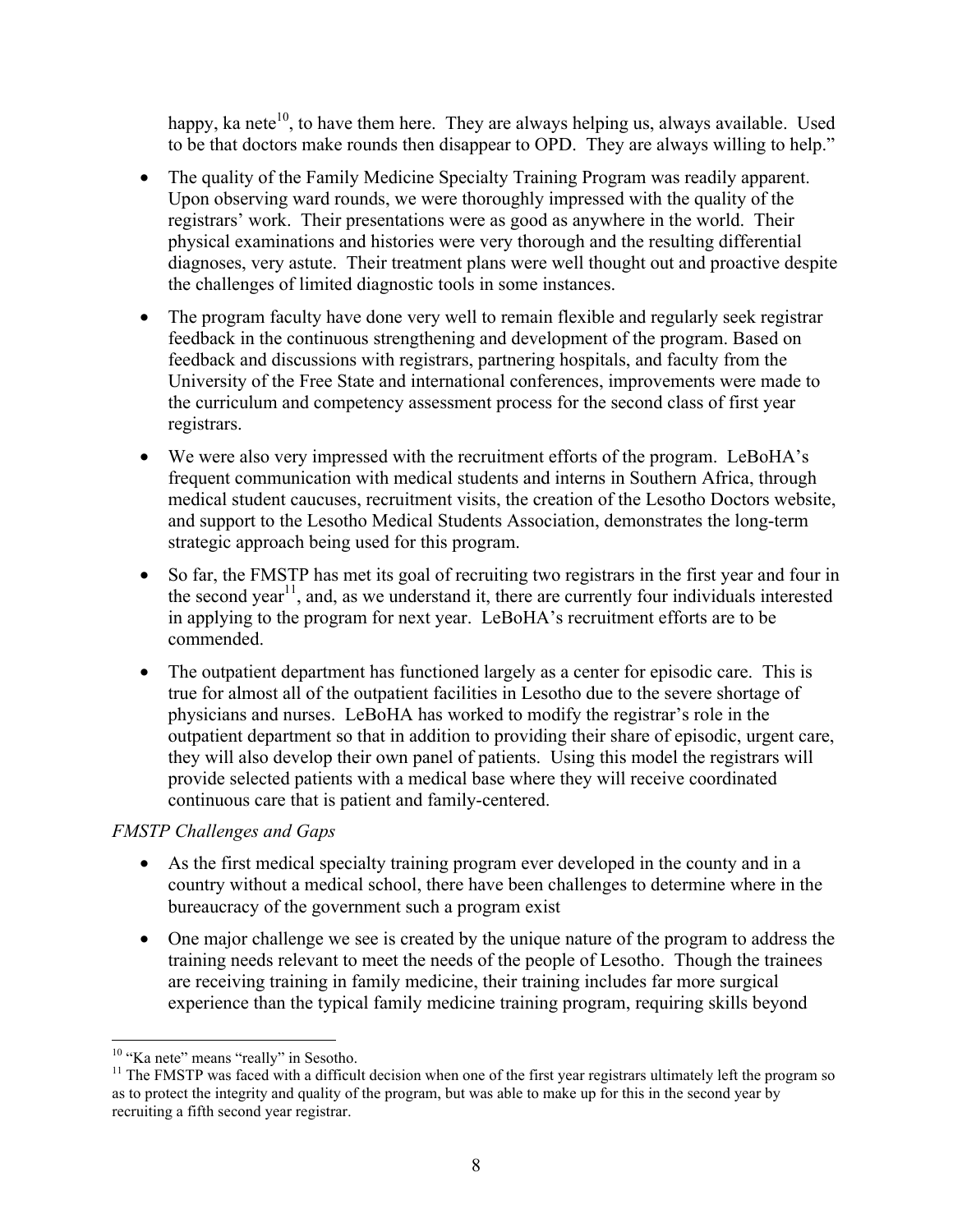those of most family medicine faculty. One of the registrars explains, "Even the University of the Free State says, yeah, you guys have quite a daunting thing to do. They refer because they have specialists around them. What we do here is even beyond what they do." Whether local, regional, or international, it is difficult to find a physician capable in all the areas where the program registrars are being trained. The registrars recognize that the consequence of this is frequent rotations to other sites, and they look forward to the day that they can become faculty of the program with all the knowledge and skills necessary to teach future registrars.

- The registrars also mentioned that housing has been a major issue that has left many of them feeling unsettled during their time in the program. They do not understand why every other doctor in the country is provided housing while they are not. This combined with the difficulty in getting signed contracts and receiving payment from the Government of Lesotho for services they have been providing has resulted in concerns among the registrars that the Government is not supportive enough of the training program.
- The sustainability of the program greatly depends on the transfer of substantial funding of faculty salaries from Kellogg Foundation funding to the Government of Lesotho by or before April 2010, as planned by the MOHSW and LeBoHA at the onset of the grant. The LeBoHA program has so far been able to recruit three highly qualified family medicine specialists to serve as faculty at a rate of US\$30,000. This is not too far from the salaries on Grade L of the Lesotho Government pay scale. However, the faculty at this level have stayed for only one year or less. On the other hand, the Program Director is paid the equivalent of an annual salary of US\$75,000 and has been in Lesotho for slightly over 1.5 years. The salary level required to recruit and retain faculty long-term is unknown and must be investigated. In addition, Boston University has informed us of a possible cost-sharing arrangement that will allow FMSTP faculty to work with the Boston University Department of Family Medicine for two months of each year in order to supplement the Government salary. This innovative strategy for the long-term sustainability of the program seems worth seriously investigating.
- Accreditation and certification remain major challenges for the program, and must be addressed. We feel that the program would be made more attractive by ensuring that the graduates of the FMSTP have a degree equivalent to their South African counterparts, typically a Masters of Medicine in Family Medicine (MMedFam).
- For the long-term success of medical care in Lesotho, consideration must also be given to ways in which the practice of medicine in general in Lesotho can be made more attractive. Such considerations must include compensation, opportunities for career and personal growth, research opportunities, improved hospital function, enhanced nursing, and similar improvements. The cost of providing a more attractive environment need not be prohibitive. There should be a feeling of excitement about building a healthcare system that is strong – and a model for others to consider.

#### *FMSTP Conclusions and Recommendations*

We feel that all of the above issues with the FMSTP are readily resolvable with the creation of a forum for regular communication with and input from the MOHSW. In addition, strengthening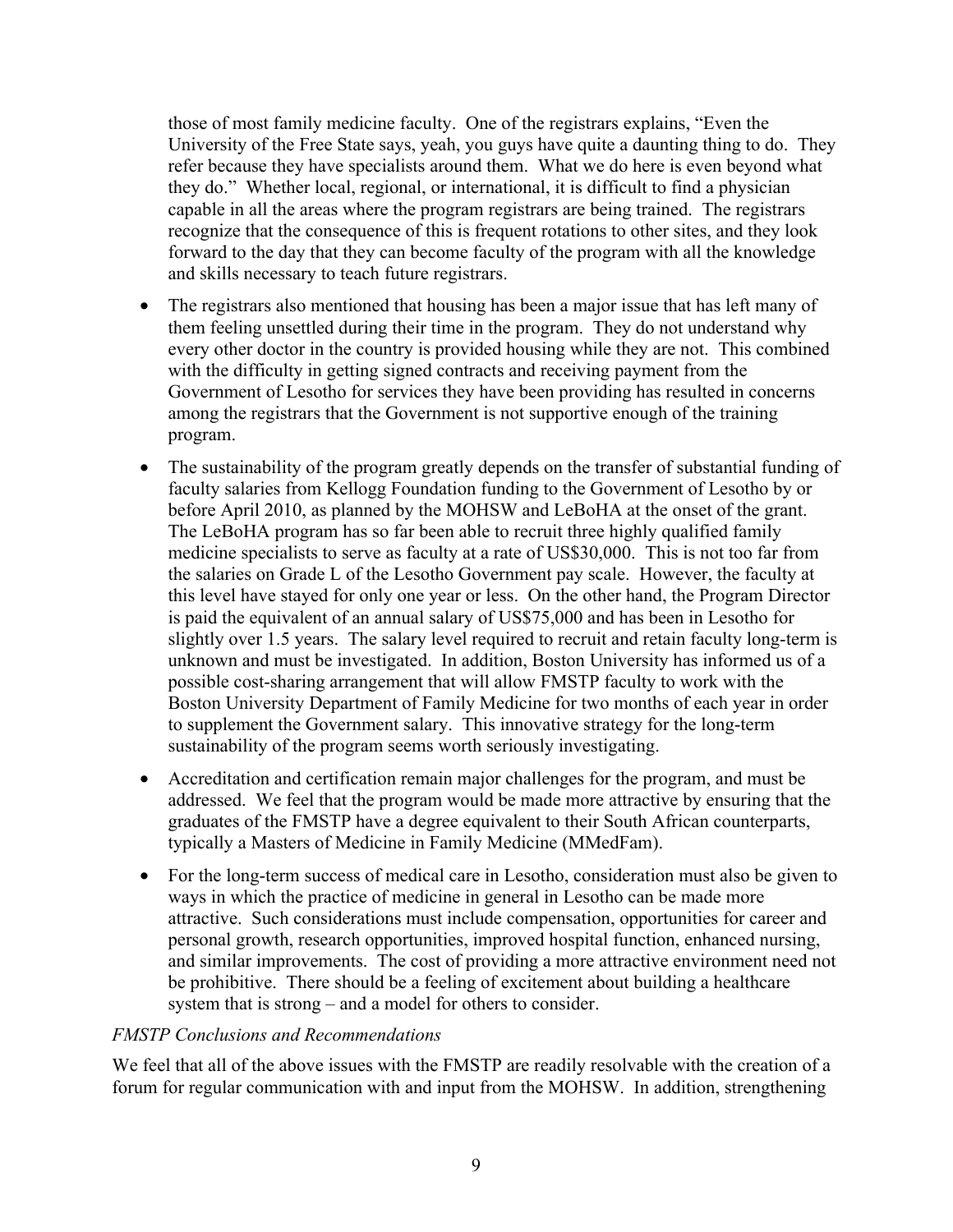linkages with other Southern African clinicians and medical institutions would greatly improve the sustainability and relevance of the program.

The mix of teaching methods, the comprehensiveness of the content and type of rotations, and the personalized hands-on, problem-solving nature of the teaching, all contribute to making this an incredibly strong training program. To operate such a high-quality training program after only two years is quite an accomplishment. The registrars attested to that fact. One registrar said, "I have learned something new everyday I have been in the program." His fellow registrars nodded in agreement. We believe this comprehensive approach should continue to be a priority.

However, we strongly encourage soliciting the continued input of registrars and local and regional physicians into further strengthening the program curriculum and schedule.

In addition, increased emphasis on hands-on, practical, primary care surgical and emergency skills through the use of clinical instructors from Lesotho and elsewhere in Southern Africa would further strengthen the program. Some of the surgeons from the United States were viewed as less effective because of their inability to adapt their knowledge and techniques to local realities of limited resources and back-up. While specialists from the U.S. certainly can contribute, physicians from the region are more likely to be knowledgeable of the skills needed in the rural hospitals and more comfortable performing the needed procedures with limited resources and back up. Where specialists from the U.S. are used, strengthening the selection process for visiting physicians could be worthwhile.

LeBoHA should continue to pursue innovative strategies for the long-term sustainability of the program, especially in regards to financial support.

A degree equivalent to their South African counterparts is necessary at the completion of the FMSTP, and intensive efforts must be put in to granting an MMedFam.

Consideration must be also be given to ways in which the practice of medicine in general in Lesotho can improve, thus strengthening the entire health service system.

#### *Nursing Program*

#### *Nursing Program Progress*

• The LeBoHA nursing team developed a competency-based modular curriculum for refresher courses using the nursing process as the theoretical and conceptual framework and focusing on a practical approach to skills learning and development. As one nurse reported, "Since Boston came, we've seen great improvement. We were not doing our work very well, not monitoring vital signs, not writing anything. 'Me Mamakara is teaching us many things about nursing. Actually, refreshing us, because these are things we learned in school." One hospital matron reported, "Really, it has improved our nursing a lot really. Some of the things we knew, but we ignored. We always complain of shortage. Things like vital signs, we were just ignoring them. Like only if they are hypertensive, only then will we check blood pressure. We have even developed a program whereby we check vital signs on every outpatient and we detected so many patients with hypertension. I even had someone stop me on the street last week. She said, 'Now, we are being examined at the hospital, even before we are seeing the doctor.'"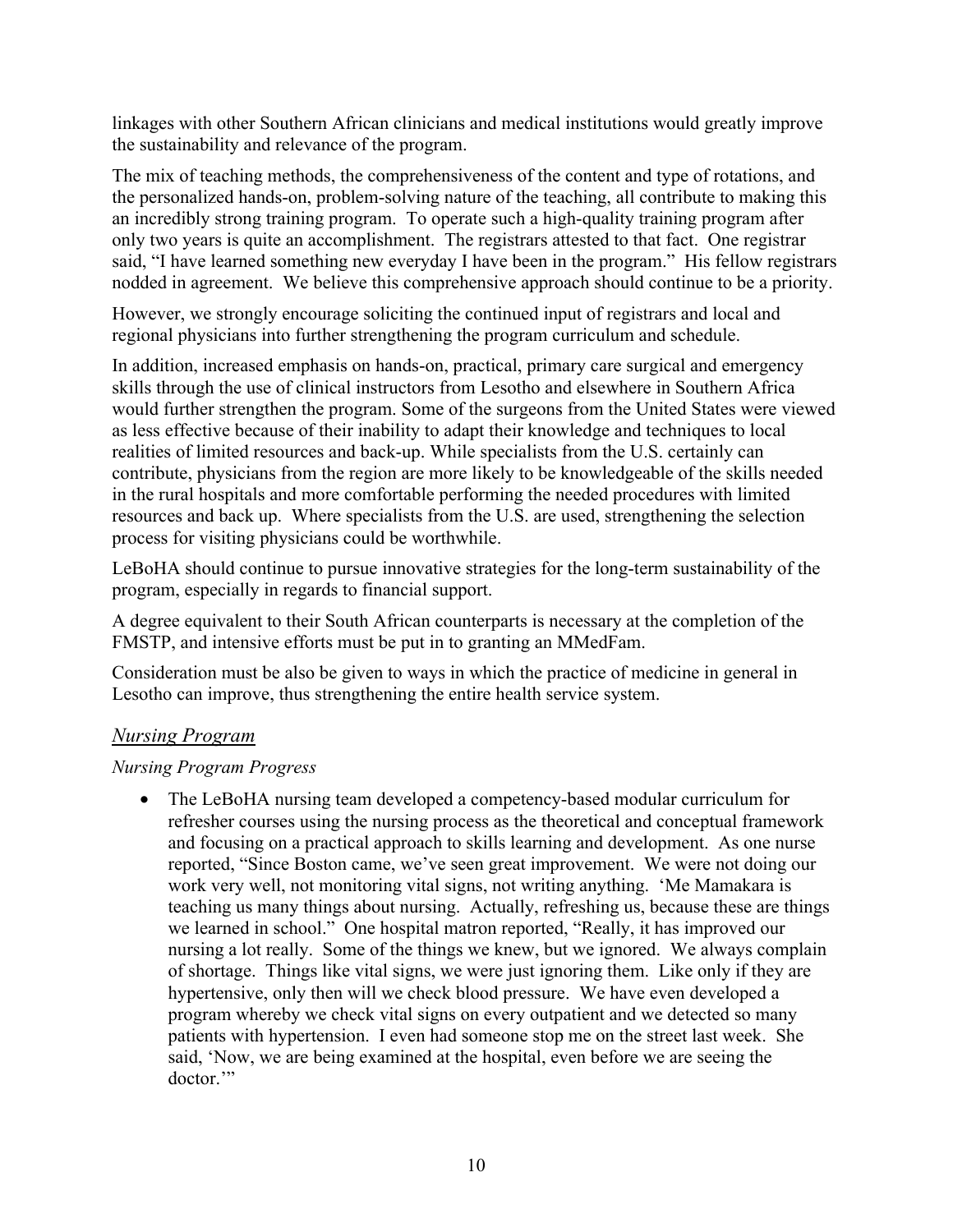- The Adult Inpatient Competency Skills Lists are used as mentoring assessment tools with a long-term goal of linking the tools to nursing performance appraisal in the future.
- "Skills Day," a supplemental skill-based training module, was also added to make the modules more hands on and interactive.
- The Matrons have been very involved in the planning and coordination of scheduling nurses to attend trainings. In addition to this, Matrons are given the modules prior to the training for their contributions to the content. Reports on the results of the trainings are also shared at the end of the month for their suggestions for strengthening of the training program.
- In an effort to improve supervision, accountability and patient care, nursing ward rounds were implemented on a weekly basis at Motebang and Maluti Adventist Hospitals.
- The hospital position of Clinical Supervisor was introduced in order to provide direct supervision of nursing care, which was often lacking due to the busy schedule of the Matrons. In addition, the Clinical Supervisor assists in improving the competency of nursing staff including assisting by scheduling, teaching, and evaluating the nurses on the necessary competencies and by organizing and facilitating the nursing rounds. On a daily basis, the Clinical Supervisor will also monitor daily activities, including attendance, staffing levels, supply inventory, and performance of duties.
- The nursing team, with approval from the Lesotho Nursing Council and the Chief Nursing Officer (CNO), developed an updated Inpatient Nursing Policy and Procedure Manual, which parallels and provides the foundation of the competency-based modules. This manual is structured to incorporate the most updated clinical procedure information that is relevant and feasible for district hospitals as well as updated inpatient ward standards of care and clear scopes of work among nursing sisters and assistant personnel. One LNC member described the collaboration: "They have been working with the LNC at each step of the development until today that it is complete and the LNC has adopted it and the CNO. We do have this document and I believe for the first time in Lesotho, we will place this document in Lesotho as the conceptual framework for our work."
- The Nurse Matrons at Berea, Maluti and Motebang Hospitals, in discussions with LeBoHA, identified poor nursing documentation as an area they wished to address. In collaboration with nurses and Matrons from these respective hospitals, four new nursing documentation forms were developed or modified: the admissions assessment, the nursing care plans, the vital signs monitoring, and the intake and output monitoring.
- To monitor the use of these forms, weekly documentation rounds were implemented in the three hospitals to assess the existing shortcomings with documentation and to implement corrective measures.
- Monitoring of documentation was also done through a documentation chart review. Baseline data was collected with follow-up data collected about six and 12 months after implementation of on-the-ward documentation training. Overall, the chart review has demonstrated an increase in the proper documentation procedures at Motebang, Maluti and Berea Hospitals, particularly in the recording of vital signs at admission and the recording of nursing diagnosis, plans, and notes, all of which can have a tremendous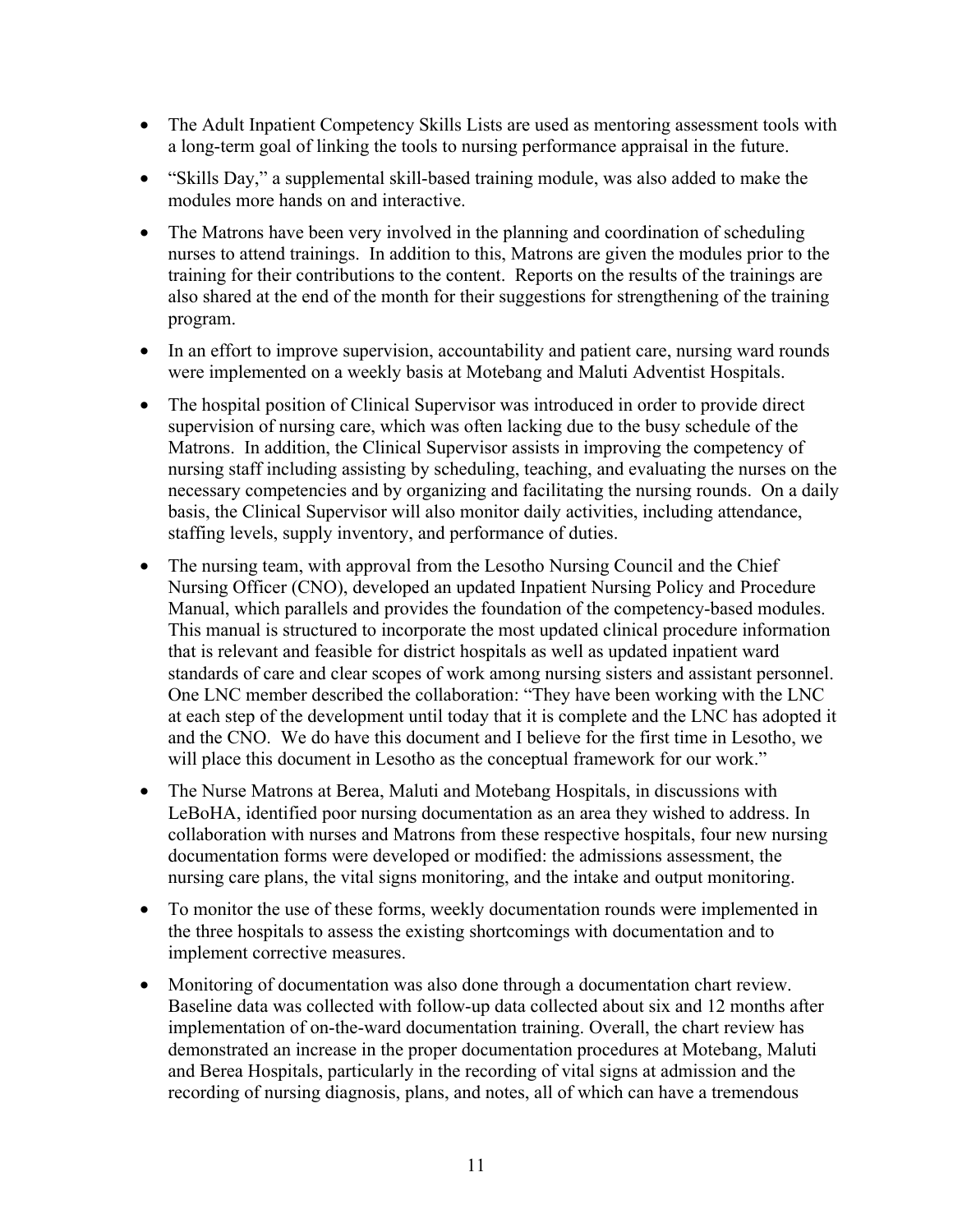impact on patient care by both nurses and doctors. One senior representative of the Lesotho Nursing Council described her findings upon evaluating the hospitals, "I found out that there is a lot of improvement in documentation. We were doing things but we were not documenting. I found out the morale of nurses is a bit higher whereas before they were complaining of shortage of staff. The team, they have done a wonderful job."

- Sustainability has been built into the program with the clinical supervisor position and mentoring and there's frequent mutually beneficial exchange of experiences between the different facilities.
- Another achievement of the nursing program that was cited frequently was LeBoHA's efforts to motivate the current work force. The 2008 and 2009 celebrations of International Nurse's Day in the districts sponsored by Global Primary Care were incredibly popular and the motivational talks by local speakers at Berea, Motebang and Maluti Hospitals have allowed nurses and colleagues the opportunity to come together in a supportive environment and realize the vital role they play in improving the health of the country. One of the hospital managers stated, "When I came here, I saw that people were demotivated and people don't do their work, we came up with a plan to come up with an award for the best department. We had a ceremony for the best cleaner and the best ward. It was very good. People are now working." Another manager gave a similar report, "[The other wards] were happy for that ward. And now they are working hard to get it themselves."

#### *Nursing Program Challenges and Gaps*

• The appropriate use of the ward attendants contribute significantly to the efficiency of the nurses. When asked how LeBoHA's work could be strengthened, one clinical supervisor suggested, "We could do more teaching of ward attendants. Now they are trained on the job. And some have been taught in the competency classes we have every Wednesday." She went on to explain, "There might be two people covering a ward: 1 registered nurse and 1 ward attendant. The nurse leaves at 4:00, so the ward attendant is left alone. Some of [the ward attendants] are interested to learn, and they can just ask for assistance. Some even apply [Plaster of Paris] with experience."

#### *Nursing Program Recommendations*

The most essential next step for the continued success of the nursing program is providing adequate support to the continued development and mentorship of the clinical supervisors.

We also feel that the nursing program could be significantly bolstered by the introduction of training geared towards ward attendants that would enable effective task shifting.

Since nursing personnel are the backbone of the health services in Lesotho, we recommend that additional funds be allocated to support a five-year intensive, integrated hospital and health center nursing development program. This would build on the current system and also include further expansion of topics and locales.

While progress has been made to encourage the nurses to improve documentation, continued improvement is needed to ensure that the nursing history is used to plan and implement patient care. The next step should be to focus on critical thinking skills. Problem Solving for Better Health (PSBH®) workshops have proven to be useful in this regard and regular bedside clinical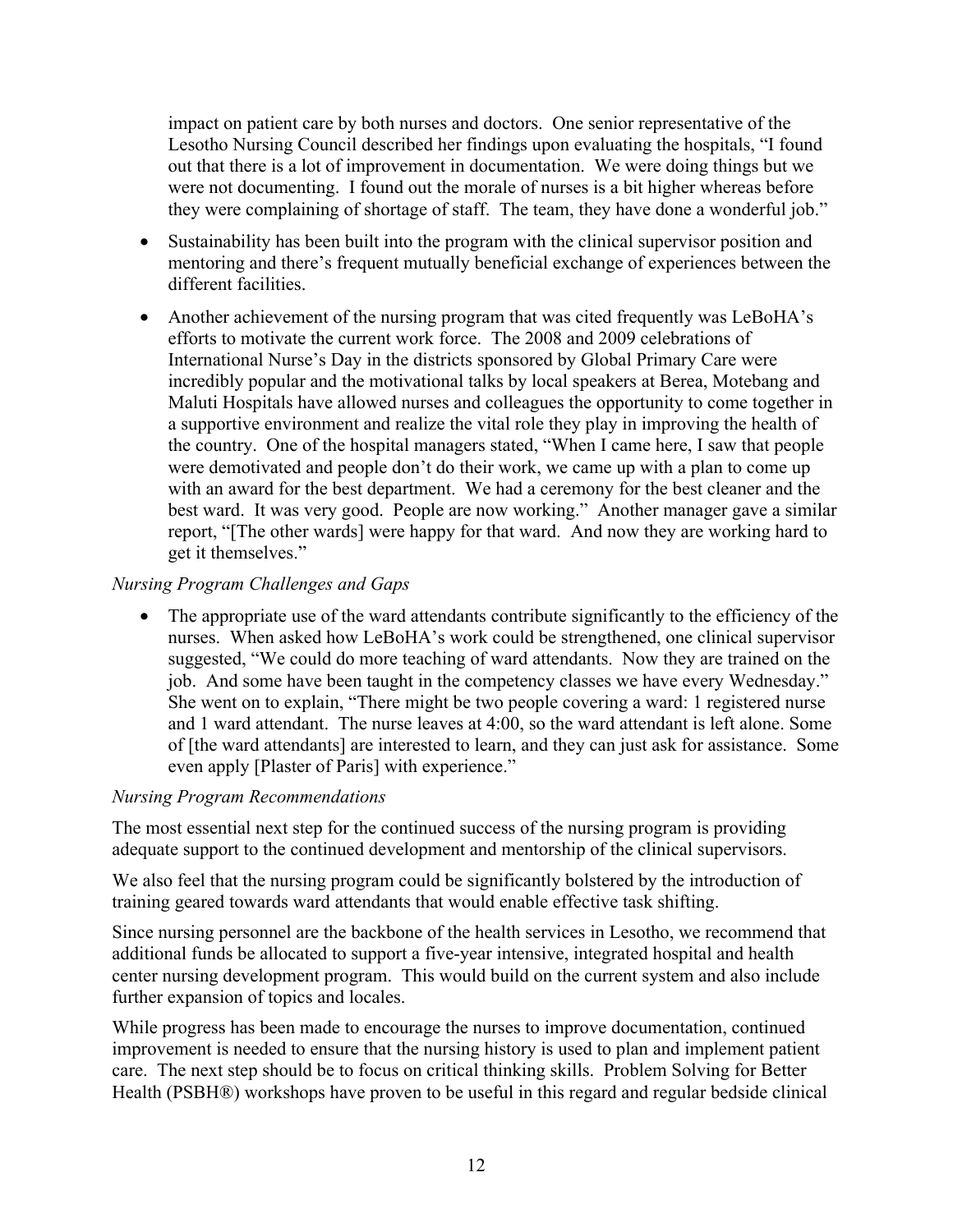teaching that focuses on what care a particular patient needs will be essential. The clinical supervisor can play a key role in expanding this work, and we commend the LeBoHA team for their vision in introducing this cadre. This is an important demonstration for a position that could potentially be expanded to other hospitals nationally, so documentation of challenges with the introduction and implementation of such a role as well as critical elements for success is very important.

We would also recommend that continued efforts be made to encourage team teaching between the FMSTP registrars and nurses. If the registrars are assigned a panel of patients, they could be paired with a team of nurses and care for those patients as a team.

Nursing is the backbone of the Lesotho healthcare system, and it is important to work toward an overall environment that is more supportive of nursing in Lesotho. Training and continuing education are vital elements of the program, but they should be supplemented when possible by enhanced authority, compensation, opportunities for professional growth, and recognition of jobs well done and continuing public emphasis on the importance of nurses to the system.

Because nurses can have a direct influence on the health practices of patients and their families, in addition to their role in acute and chronic care, the strengthening of nursing so that nurses can provide health promotion and prevention programs to the people must be part of the planning and training. It would be a mistake to restrict their training to just that required for patient care in health centers and district hospitals.

#### *Management Strengthening Program*

#### *Management Strengthening Program Progress*

- Problem Solving for Better Health (PSBH®) has been an essential part of LeBoHA's management and clinical improvements since the beginning of Kellogg funding<sup>12</sup>.
	- o Since June 2007 LeBoHA has trained and followed 198 individuals who work across the four hospitals in the Leribe and Berea districts.
	- o LeBoHA has worked with hospital management staff to have all the various cadres that work in these hospitals represented. Past PSBH® participants include cleaners, maintenance technicians, pharmacists, nursing staff ward attendants, physicians, administrators, human resource officers and statisticians.
	- o Projects have included developing new policies and procedures, improving patient care, improving patient education, and improving scheduling systems. As one nurse reported, "I was so pleased to go to the problem-solving workshop. Thereafter I enjoyed my work… I see a difference, and it's motivating for me and my colleagues."
- To further strengthen staff problem solving initiatives at Berea Hospital, LeBoHA brought in a motivational speaker to discuss the importance of problem solving and working as a team to overcome challenges.
- LeBoHA also sought to further encourage participants by posting "Success Stories". Stories were posted around each hospital to encourage participants and inform hospital

 $12$  PSBH® participants address a problem they face in the workplace that they can solve using available resources, while simultaneously improving leadership skills and accountability.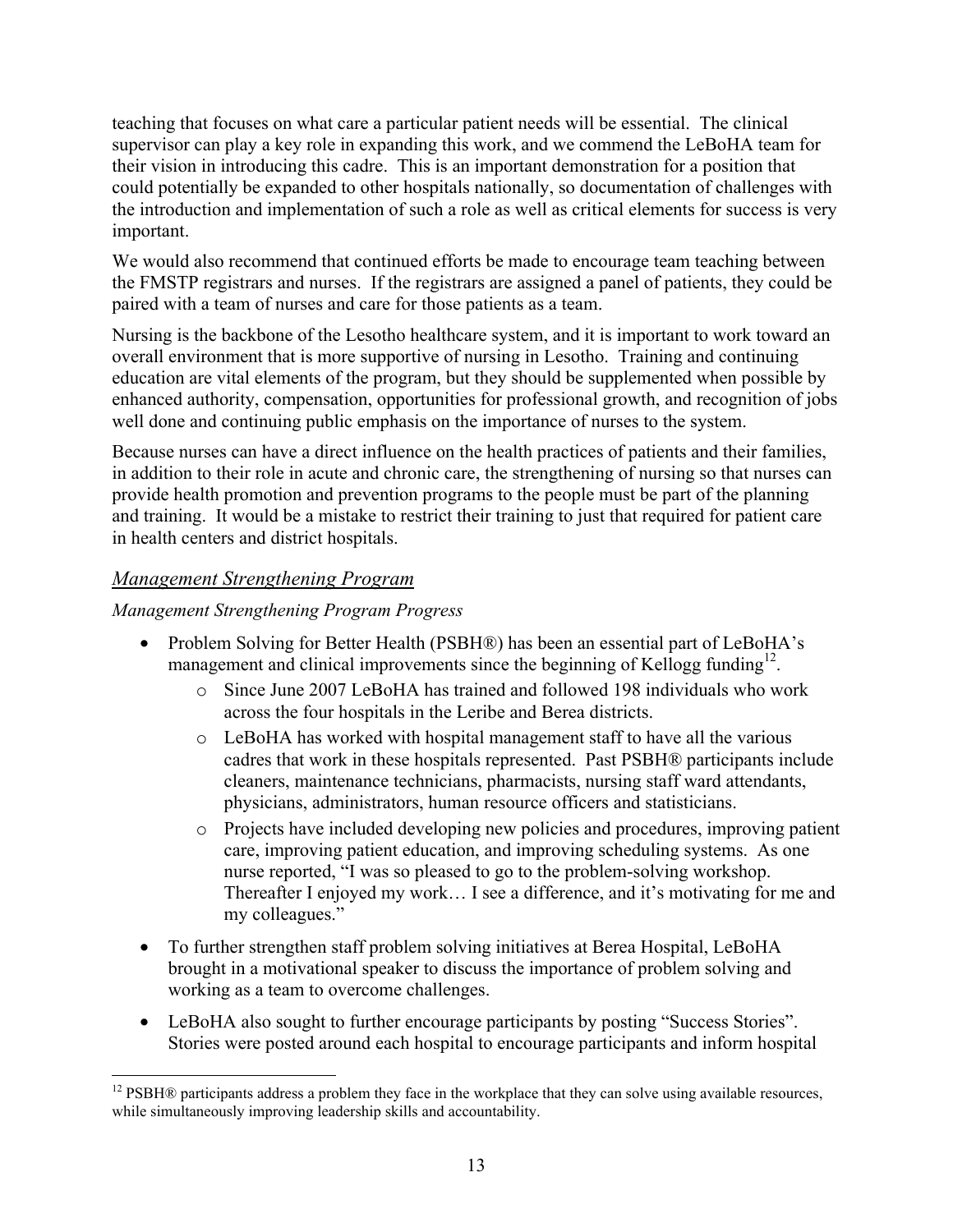staff of the activities currently going on. These posters were popular with staff and patients alike, and worked to initiate discussions about the problems the hospital was facing.

- LeBoHA's core approach to management strengthening is to customize activities to respond to issues identified by hospital leadership. Issues addressed using this "casebased" approach have included improving the gathering and analyzing of data, improving the availability of drugs and supply in casualty, improving after-hour and weekend services, decreasing pharmacy stock-outs, improving waste segregation, improving patient utilization records, and improving skill set to perform duties
- LeBoHA assisted with the restoration of the Hospital Therapeutics Committee. The Head Pharmacist, who leads this committee, stated: "For the first time, we know how much we will be ordering from NDSO [National Drug Supply Organization]. They don't know how many bottles I need for the whole year, so they just order, say 1,000 per year even thought they don't know because they don't know our average monthly consumption. We really laid out the plan to estimate how much we need. So I could really justify. We are very short-staffed, so most of the things, we are not effectively doing them. So we are able to do that with them."
- LeBoHA has also been working with Maluti, Motebang and Berea Hospital personnel to address hospital-identified accreditation concerns. These and other achievements have had an immense impact on the progress toward accreditation, especially at Maluti.
- LeBoHA assisted in forming Quality Assurance (QA) committees at Maluti and Motebang Hospital, trained 22 staff on QA techniques, and initiated 3 pilot QA projects at Maluti.
- LeBoHA has been working on financial management strengthening at Motebang, Maluti, Berea and Mamohau Hospitals, which deals with issues including poor record keeping, procurement systems delays, budget monitoring, and problems relating to the introduction and implementation of new financial systems (i.e. the Medium Term Expenditure Framework, or MTEF, and the Integrated Financial Management Information Systems, or IFMIS).
- There is no question that the success achieved to date in management strengthening has depended on the close relationships that have been nurtured and developed with the management team members, the heads of department, and the general staff at the district hospitals. When asked how LeBoHA compares to other international organizations, many of the interviewees responded that LeBoHA is not just passing out manuals or holding a workshop but is working with the staff on a day to day basis, right on the ground, working hand in hand. One administrator compared LeBoHA to another international partner, "LeBoHA is the primary group. [The other international partner] just comes when they need something. We don't really interact. LeBoHA even comes for our management meetings. Carrie is always with us. LeBoHA is like part of us. LeBoHA is us. Other groups don't really work together. They are just there." This partnership approach has given people confidence and a sense that they are capable of making changes and progress. This has been one of the most important and one of the most visible outcomes of LeBoHA's work.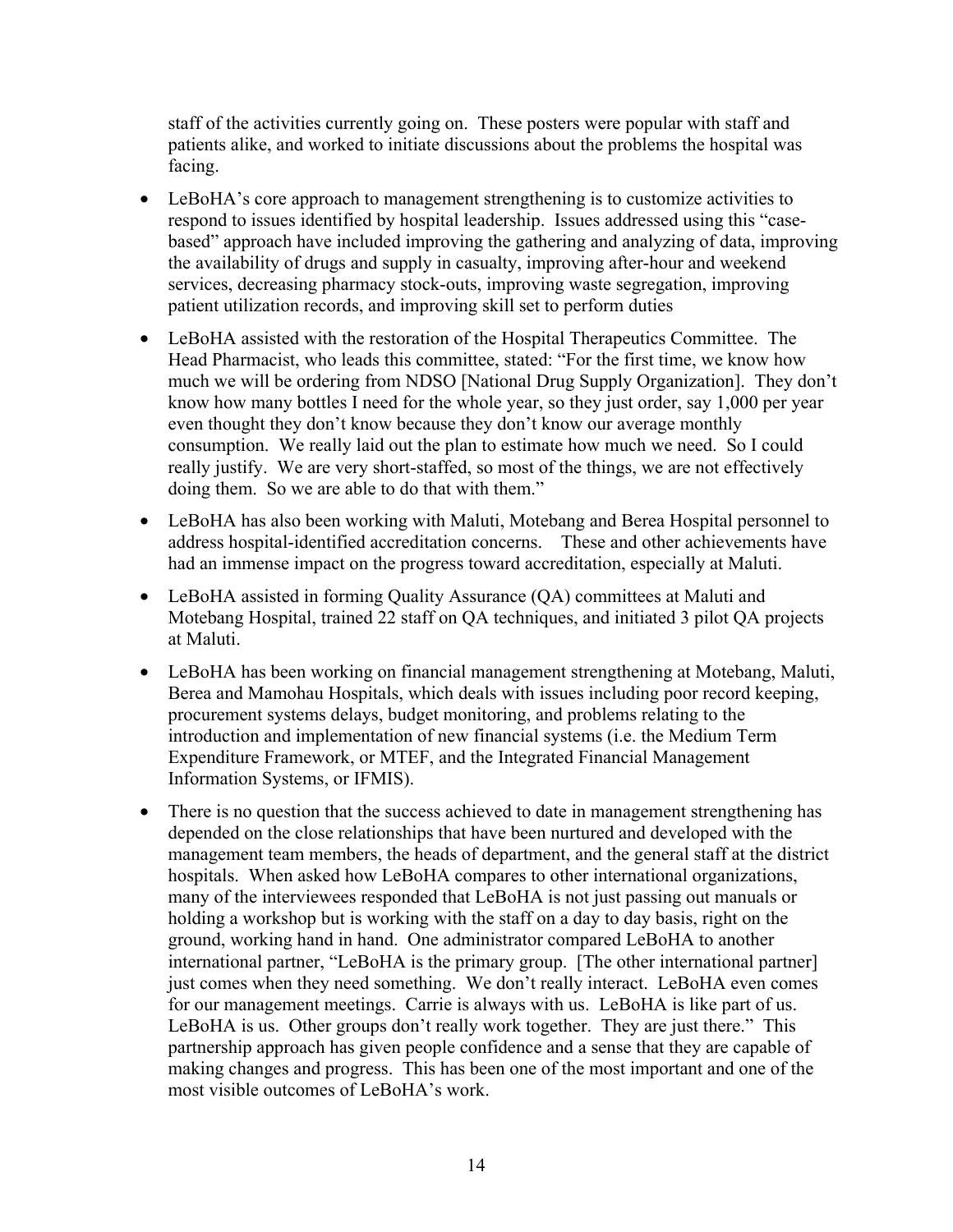#### *Management Challenges and Gaps*

- Although the management strengthening activities are constantly developing the capacity necessary for key individuals to solve their own problems, there has not yet been any individual or group of individuals identified that are being mentored to work across departments to assist in systems strengthening and system-wide problem-solving.
- Local consultants are needed to support the technical strengthening of ancillary services. Up to this point, ancillary services have been grouped together with management strengthening and their needs have been identified and either addressed directly or coordinated by the management strengthening team.

#### *Management Strengthening Recommendations*

The most essential next step to the sustained success of the management strengthening activities in the next phase of the program is the introduction of a role akin to the Clinical Supervisor for management strengthening that can be developed to oversee and facilitate systems improvements and problem-solving activities occurring across the hospital.

We commend the model LeBoHA has implemented of working hand-in-hand with local staff. LeBoHA's partnership with local staff is absolutely essential and separates this program from many others where external expertise operates largely by itself. We feel strongly that expatriate staff and consultants should work with local counterparts, assigned in consultation with the appropriate local health officials. Though this relationship would involve mentoring, the relationship is more of a collaboration between equal professionals, each contributing their particular knowledge and skills to address priority issues. This would ensure that interventions are acceptable to the stakeholders, appropriate to the social context and sustainable beyond the life of the project.

We feel that the time is quickly approaching that the management strengthening activities targeting ancillary services will be stymied by limitations in technical competence. Should additional funding become available, we also feel that the management strengthening activities will benefit a great deal from organizing local consultants to provide technical training and support for ancillary services.

Finally, we would recommend that QA activities continue and the focus be on practical interventions that have a direct impact on the quality of patient care and result in improvements in patient outcomes, patient safety and cost-effectiveness. Many of the interventions LeBoHA is implementing are in essence QA activities, and health workers need to see their daily activities in this light. Essential to this is that the members of the healthcare team feel that their efforts to improve quality are valued by LeBoHA and the MOHSW.

#### *Other Extension Projects*

While LeBoHA operates primarily within the three pillars, extension projects have evolved as a result of the *Transforming District Health Services in Lesotho* program.

#### **Lesotho Medical Student Association**

Following the medical student caucuses in 2008, medical students from the University of KwaZulu Natal formed the Lesotho Medical Students Association (LEMSA), with plans to expand to all universities with Lesotho medical students. This organization has been working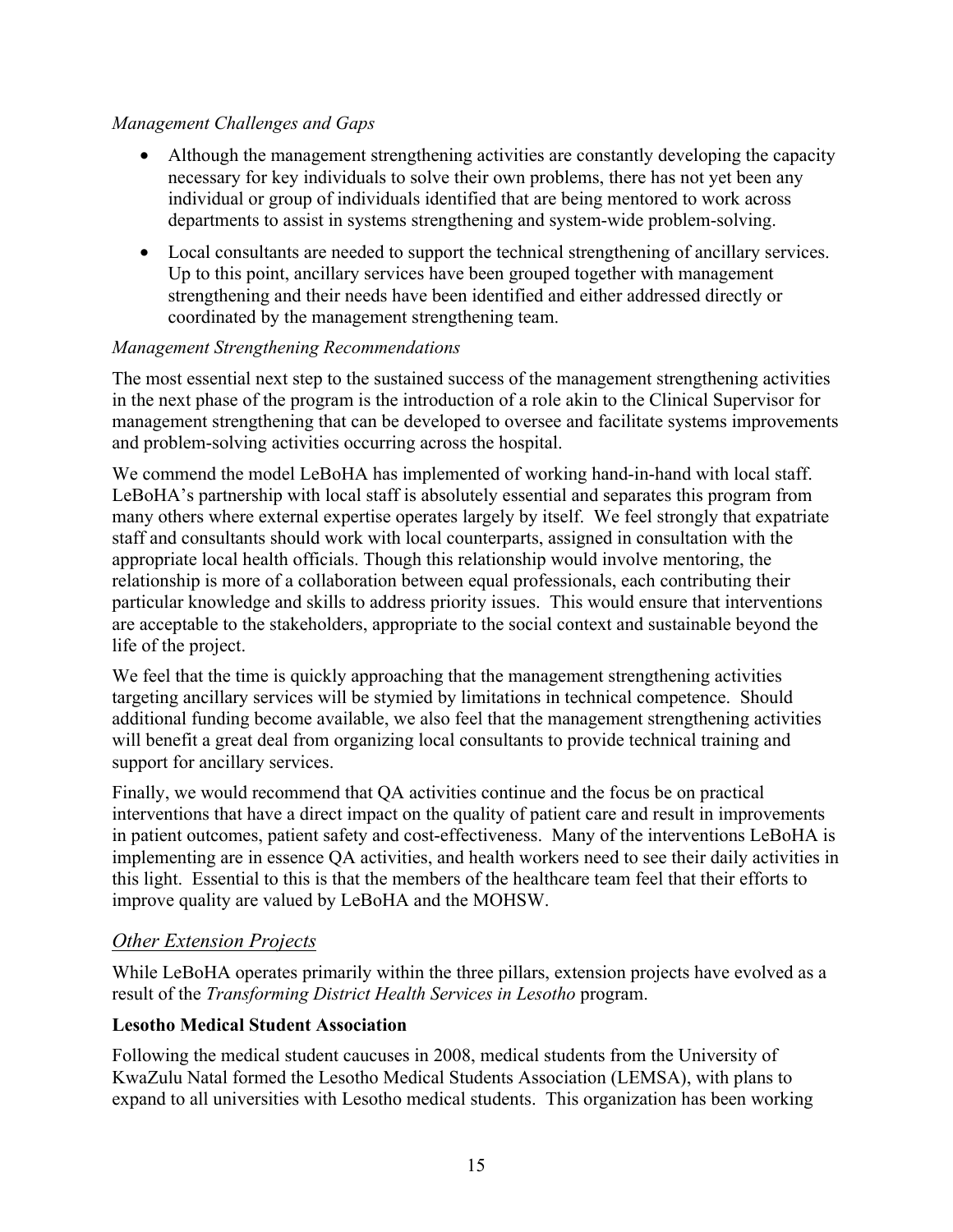cooperatively with LeBoHA, particularly in attracting Basotho graduating medical students back to Lesotho and co-hosting the annual medical student caucuses.

#### **Resident and Medical Student Volunteers**

Since 2004, more than 80 faculty, fellows, residents, and medical students from Boston University and Boston Medical Center Departments of Family Medicine, Pediatrics, Internal Medicine, and Emergency Medicine have completed rotations at Maluti and Motebang Hospitals. One registrar described how the Boston University medical students and residents add value to the program, "It's nice to have them around. They're working, they see patients, and there are things they do here that they won't do anywhere else. They somehow changed the environment; made it more academic. When it comes to research, they are much better than us. They help us a lot with that."

#### **Mountains of Hope**

A fourth year medical student at Boston University, Kara-Lee Pool, inspired by the W.K. Kellogg Foundation supported work of LeBoHA, produced a 34 minute documentary, *Mountains of Hope,* to educate her fellow students about the health care challenges faced in resourceconstrained settings, to raise general awareness about the situation in Lesotho, and to present a message that will help draw Basotho physicians and nurses back to Lesotho. Produced with support from the American Medical Association Foundation, Pfizer Inc., and others, this film highlights the massive departure of Lesotho's health care professionals to the Republic of South Africa, and tells the harrowing story of the courageous doctors and nurses who stayed, what they go through on a day-to-day basis, and what is being done to lure more of them back to a place in a dire state of need. A *Mountains of Hope* CD is attached to the back cover of this report.

#### **Lesotho Medical Association Journal and Lesotho Doctors Website**

LeBoHA has served as the editorial and publishing arm for the revitalized Lesotho Medical Journal, a publication of the  $LMC^{13}$ . LeBoHA has also worked with the LMC to host a website with information for doctors currently practicing in Lesotho as well as medical students and interns abroad $14$ .

#### **The Lesotho Learning and Sharing Forum**

LeBoHA has provided technical and administrative support for the monthly meeting of the *Lesotho Learning and Sharing Forum* for all interested health professionals in Lesotho. A typical meeting has 60 to 80 attendees with doctors, nurses, laboratory technicians and health administrators all well represented.

#### **Cervical Cancer Vaccine (Gardasil)**

LeBoHA, because of prior contacts with Merck, was able to acquire enough donated Gardasil to vaccinate 40,000 girls and young women against human papillomavirus (HPV) with the expectation that this will lead to a long-term reduction in new cases of cervical cancer and a continuing program of cervical cancer prevention. As the donated vaccine came with no support other than the vials of vaccine, the grant to BUMC allowed LeBoHA staff to provide essential logistical help in distributing the vaccine. The Gardasil vaccination campaigns simply would not have happened were it not for the Kellogg-funded LeBoHA program. This has led to the active

 $13$  Several issues are included in the CD that contains mid-term review briefing materials.  $14$  www.lesothodoctors.com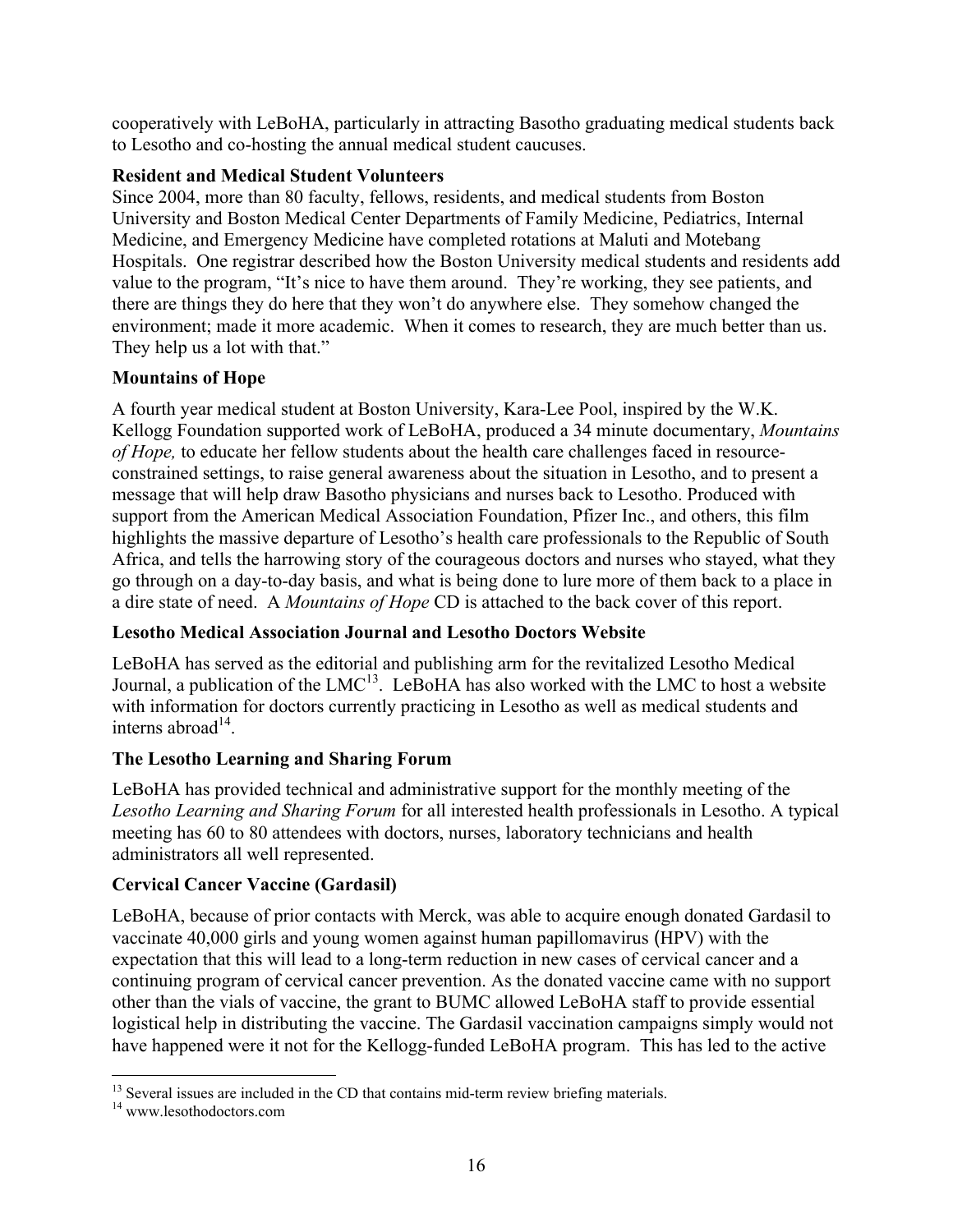consideration of a program to introduce a nationwide program for the early detection and treatment of pre-cancerous lesions by visual inspection with acetic acid and cryotherapy along with a continuing program of Gardasil vaccination.

#### **Family Literacy Lesotho**

Appendix E describes a very different, unanticipated and fortuitous benefit of the Kellogg funding – a program to promote the writing, illustration, printing and publication of books for Basotho pre-school children in Sesotho by Basotho authors and about Lesotho.

### *SPECIFIC ISSUES IDENTIFIED BY THE LEBOHA TEAM*

#### *A. Program Timeframe*

*Issue: We were asked by the LeBoHA team to assess a realistic timeframe for achieving true transformation in the Leribe and Berea districts.*

#### *Findings*:

- The current nursing program is well on its way to being fully integrated within the existing system by the end of 2011. However, the funding to assure this may not be sufficient.
- The initial specific systems changes that have been introduced as part of the management strengthening program will almost certainly be fully accepted by the end of 2011. However, assuring a long-term commitment to these changes will likely require several more years of mentoring, technical assistance and on-the-ground reinforcement.
- The framework for the Family Medicine Specialty Training Program will be fully developed as the first registrar completes the program by 2011. However, sustainable change and complete local ownership of the program will take more than five years.
- True transformation of district health services requires fundamental organizational change, which may include reorganization of the workforce and redefinition of its duties/requisite skills of the team members.

#### *Conclusion/Recommendation*:

The foundation for organizational change is being laid and the LeBoHA program is fostering the development of true change-agents. We are left with little doubt that true transformation is possible, but we expect that it is likely to take closer to ten years.

#### *B. Program Focus Areas*

*Issue: LeBoHA asked us to consider the appropriateness of the distribution of attention and resources across the four areas required for good hospital services: management and finance, physician services, nursing services, and ancillary services.* 

#### *Findings*:

• Based on a review of LeBoHA activities and discussions with the staff, we agree with LeBoHA's view that the original proposal fully recognized the importance of management,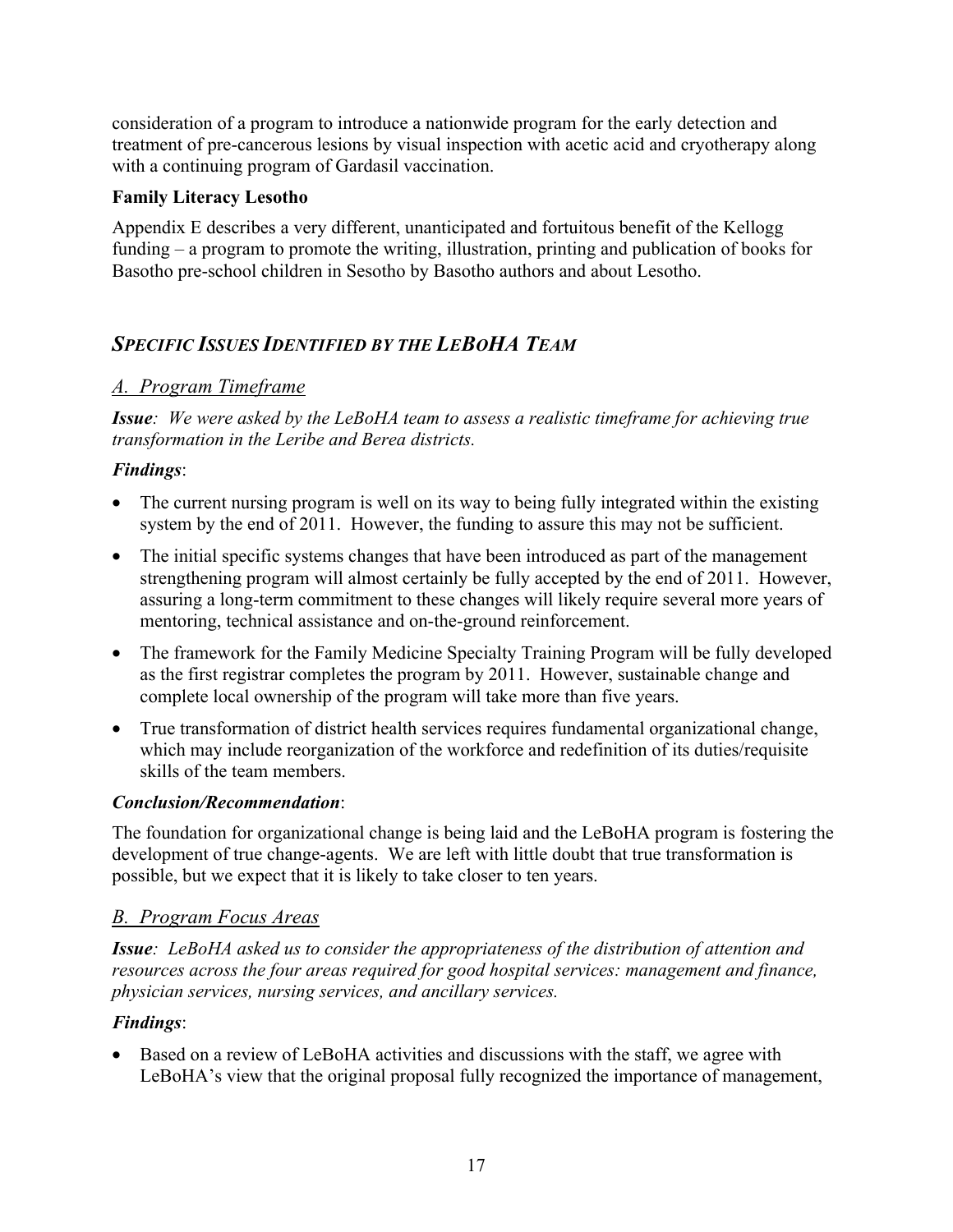finance, and physician services, but grossly underestimated the need for strengthening nursing, and completely omitted ancillary services.

- LeBoHA is to be commended for allocating additional resources to nursing when they recognized the extent of this need<sup>15</sup>. Though the amount of the resources committed has been much smaller compared to the investment in physician services and management and finance, nursing has managed to develop as much as these other areas due to the approach of seconding a part-time team of highly skilled and motivated nurses from Maluti to work with and develop as the leaders and implementers of the program.
- The major omission from the nursing program has been the neglect of the ward attendants.
- We quickly noticed that further progress in strengthening physician services is being limited by weaknesses in management and ancillary services.
- Although considerable resources are being invested in management and finance, the direct and personalized approach that has been so effective really demands even more time and resources. It seems that LeBoHA recognizes this need as they have recruited an additional  $\text{inter}^{\,16}$  to focus on management.

#### *Conclusion/Recommendation*

We believe that comprehensive strengthening of district health services requires focusing on all three pillars, and believe that the distribution of resources was appropriate for the first half of the program. While continuing to support Family Medicine, management and Nursing, we strongly recommend that LeBoHA also consider ways to provide technical assistance in the areas of pharmacy, radiology, laboratory, and maintenance. Perhaps this can be done by identifying good local consultants or perhaps by sharing expertise between hospitals. Adapting and focusing the PSBH® methodology to focus on these areas is yet another possibility. We also believe more support should be provided to Nursing Program, with expansion to include ward attendants.

#### *C. Program Approach*

*Issue: We were also asked to assess the (1) effectiveness, (2) cost-effectiveness, and (3) future directions of the overall approach to providing continuing education for health professionals.* 

#### 1. Effectiveness of the Approach

#### *Findings*:

- The specific approach that is being used by LeBoHA has without question been very effective for nursing, management, ancillary services, and physicians alike. LeBoHA has emphasized on-site, one-on-one and small group training and mentorship in all its program areas.
- For nursing, we found the most effective approaches to be:
	- o The use of practical refresher trainings on real patients in the wards of their own hospital;

 $15$  This is due to the flexibility allowed through the supplementary grant from Kellogg directly to BUMC.

<sup>&</sup>lt;sup>16</sup> Interns are carefully selected recent graduates or public health graduate students who make a 6-12 month commitment to work with LeBoHA in Lesotho.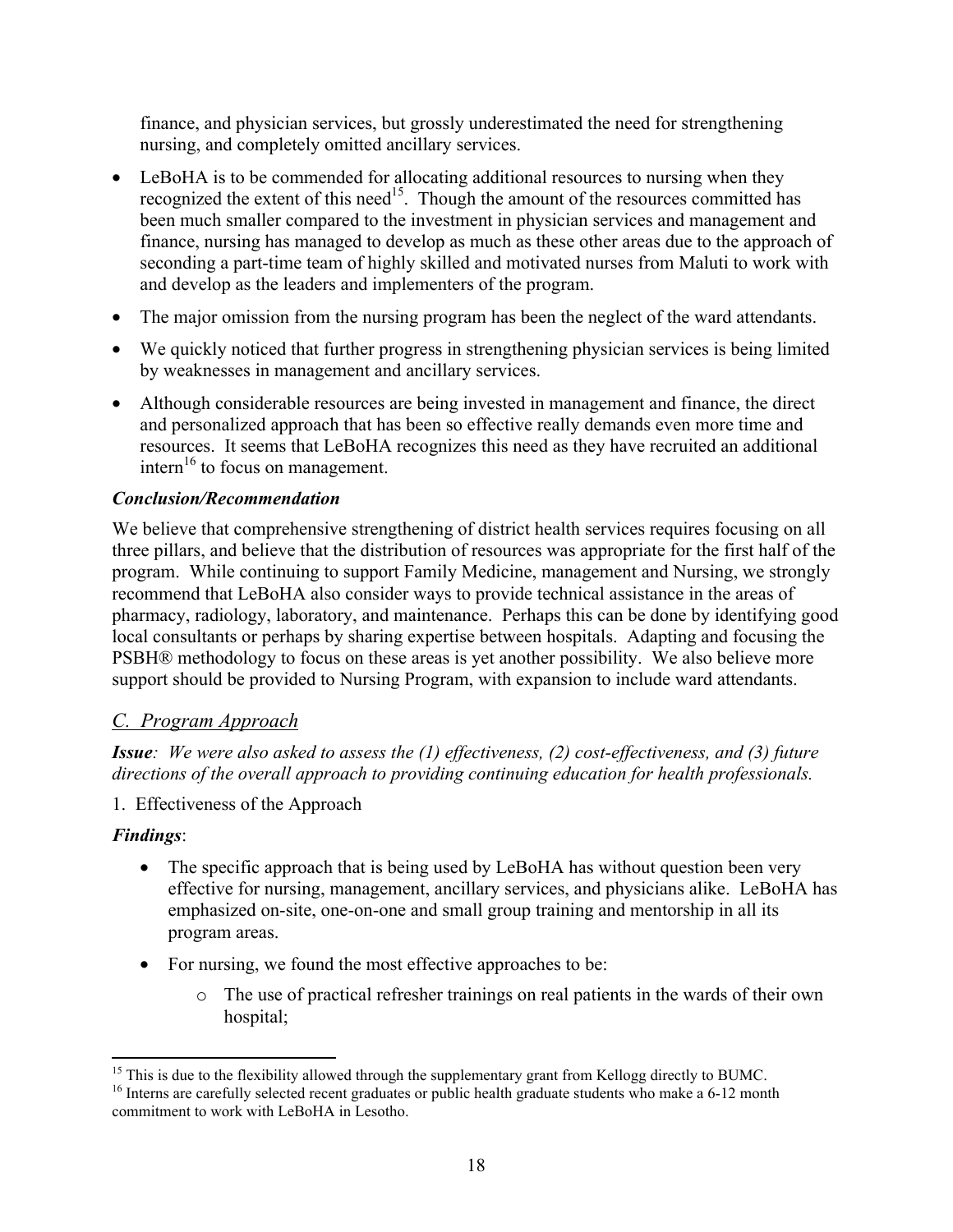- o Brief didactic sessions conducted done on-site and offered to small groups;
- o Weekly on-site visits to the wards by the LeBoHA training specialist;
- o The introduction of a Clinical Supervisor role;
- o And the conducting of quarterly matron meetings, serving to bring the matrons and clinical supervisors from the three hospitals together to share challenges and lessons learned and to promote the continued development of the nursing program.

For management strengthening, effective approaches include:

- Identification of the priorities for each hospital by regularly talking with the hospital management teams and staff, by attending all the management meetings, and by being continuously present, allowing LeBoHA to assist with urgent as well as chronically irritating matters as they arise.
- Using an on-site approach that allows LeBoHA to customize the management program for each hospital in order to address the needs in a way that is most appropriate for the context and leadership of the hospital.
- Using the Problem Solving for Better Health approach to encourage hospital employees to develop an individual action plan that addresses a problem they face in the workplace that they can solve using available resources.
- Providing mentorship and training of management and ancillary staff in order to build capacity.

In its initial design, the Family Medicine Specialty Training Program, even though a formal training program, was intended to provide on-site, practical, one-on-one or small group training to Lesotho's registrars<sup>17</sup>. We had the opportunity to observe first-hand the many advantages to LeBoHA's method of training, and believe the effective approaches include:

- o Conducting training alongside other registrars, resulting in the development of a strong sense of camaraderie and promoting team approaches to learning and working;
- o Working with the program faculty daily, thus receiving regular feedback about every aspect of providing care, including their diagnostic, procedural, presentation, and interpersonal skills;
- o Relating grand rounds and skills development workshops to the topics and areas that are most needed and relevant to daily practice; and
- o Making use of local doctors as lecturers, resulting in increased relevance of topics and improved support and communication between the FMSTP and local physicians and organizations.

#### *Conclusion/Recommendation*

There is little doubt as to the effectiveness of the LeBoHA approach for continuing education. Individual skills are being developed, attitudes are changing, and the specific problems that are being identified and addressed are often illuminating larger systems issues that are key to address for more permanent change.

 $17$  This differs from the traditional postgraduate training in South Africa, which expects registrars to complete a minimum number of procedures independently at their own practice site and provides several 3 to 5 day didactic trainings each year over the four years.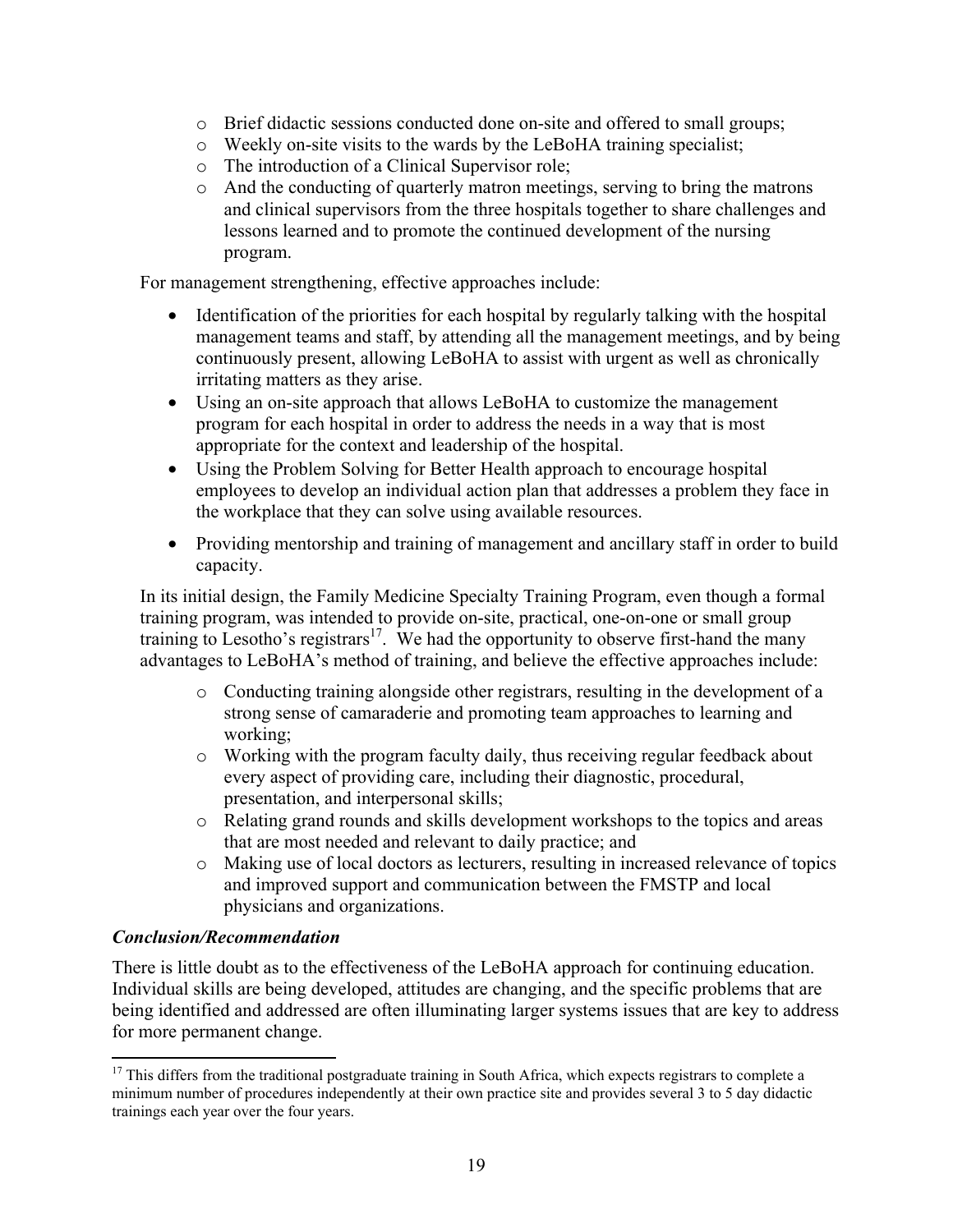However, this direct and individualized style is very time-consuming, which is part of the reason for the need for more time to achieve true transformation.

#### 2. Cost-Effectiveness of the Approach

#### *Findings*:

- We do not feel that the less intensive, off-site workshops are sufficient for the skills development and attitudinal changes needed to make the long-term impact required on the targeted individuals and institutions.
- We note with interest the actual costs per person-month of effort by LeBoHA.
	- o Of 685 person months of total effort, 82% was delivered in Lesotho and of that over 60% in the districts.
	- o At US\$2,774 per person per month inclusive of all costs (expatriate and Lesotho personnel, international and local travel, direct training costs) and overhead at 0%, the costs are remarkably low.

#### *Conclusion/Recommendation*

It is our opinion that the program is effective and low-cost when considering the frequency with which a large number of people are being trained, the quality and relevance of the training, and the large number of problems that are continuously being solved, including ones that have resulted in fairly substantial monetary savings to the hospitals.

There is no question that the work being done is incredibly challenging and will require expatriate medical and managerial assistance for at least several more years. However, we do think that the overall cost-effectiveness of the program can be improved by hiring additional local counterparts that can be mentored to operate in the roles currently held by expatriates. More funds and time are required in the short-term to identifying local counterparts and then develop their skills and requisite attitudes and to complete the transformation of district health services and build the faculty and administrative structures essential to have a sustainable program.

#### 3. Future Direction of the Approach

#### *Findings*:

- There are several issues regarding the recruitment and/or maintenance of physicians and nurses in the districts that we believe requires continued examination and thought.
	- o The new national referral hospital being built in Maseru will be a strong draw for all staff in Lesotho as salaries are very likely to be above the civil service pay scales. Further, Maseru has better housing and schools than available in district towns.
	- o The attractions of higher pay and better hospital facilities in South Africa represent yet another challenge.
	- o Still other issues relate to the overlapping lines of authority of the District Health Management Teams (DHMTs) and the hospital-based authorities.

#### *Conclusion/Recommendation*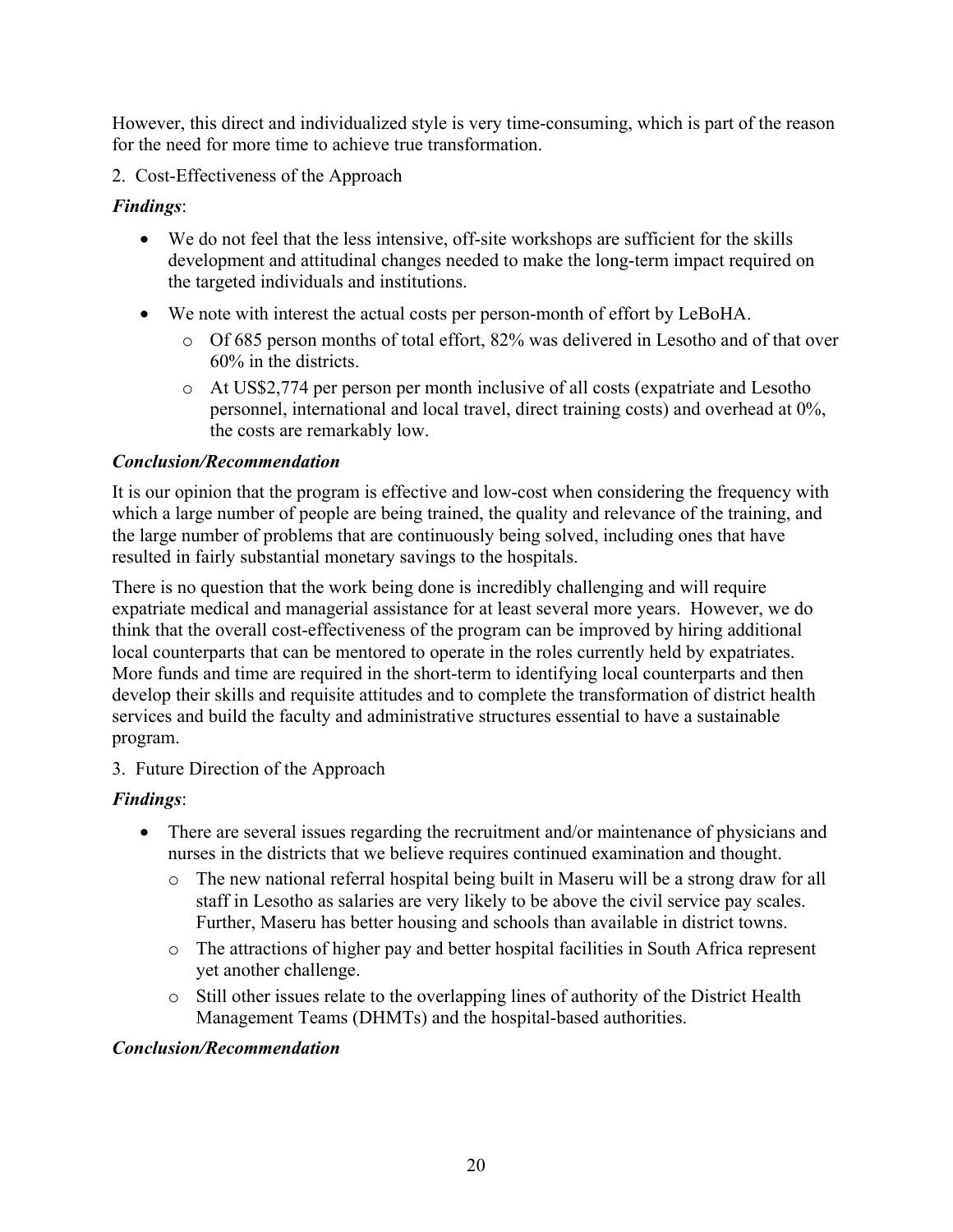If strong physicians are to be retained in the district hospitals, new approaches to the multiple issues posed, including the use of available manpower and cost-effective communication technologies, as well as improved local management, need to be considered.

#### *D. Program Scale*

*Issue: LeBoHA asked the Midterm Review team to assess the appropriate scale of the program with regard to the number and type of facilities that should be included in the program at this time.* 

#### *Findings*:

- To date, LeBoHA has done work in all four hospitals in the Leribe and Berea districts with most of the focus on Motebang and Maluti, some focus on Berea, and minimal focus on Mamohau. These hospitals represent CHAL and Government hospitals of different sizes and categories (local, district, and regional hospitals).
- Based on our review, the LeBoHA program has focused largely on hospital improvement with only limited engagement with the health centers. While we agree with LeBoHA that the district hospital must function well in order for health centers to function well, the reverse is also important and it will be important to strengthen health centers in order to achieve the true transformation of district health services.
- An additional aspect we believe to be worthy of consideration in longer-term planning is the extent to which better-health practices can be moved out of the health centers into villages and people's homes. The key here is helping the people themselves to take on some responsibility for their own health. The people must be brought into the health system as active participants.

#### *Conclusion/Recommendation*

Because of the very time-intensive approach that is used by LeBoHA, we feel it is important to continue to focus on selected hospitals before the program is further expanded. We feel that for now the focus should remain on Motebang, Maluti, and Berea since strong relationships have been built at all three facilities and a great deal of momentum that has been established.

However, we agree with LeBoHA that long term strengthening of district health services requires future expansion to the health centers and the community. It is abundantly clear that the resources for the current Kellogg funded program are not sufficient for this expansion. We support LeBoHA's strategy to begin expansion to the health centers by piloting a program that will mentor a core group of community-based trainers and supervisors that can support the strengthening of their own and neighboring health centers. We understand that funding from the Izumi Foundation will allow this pilot to begin, but we caution that substantial additional resources will be required to truly strengthen health centers in a meaningful way without detracting from the essential focus on hospitals.

Additional thought should also be spent on the issue of involving community members in health services, and we feel that LeBoHA and the MOHSW have the opportunity to show how this might be done, and to set an example for other countries to follow.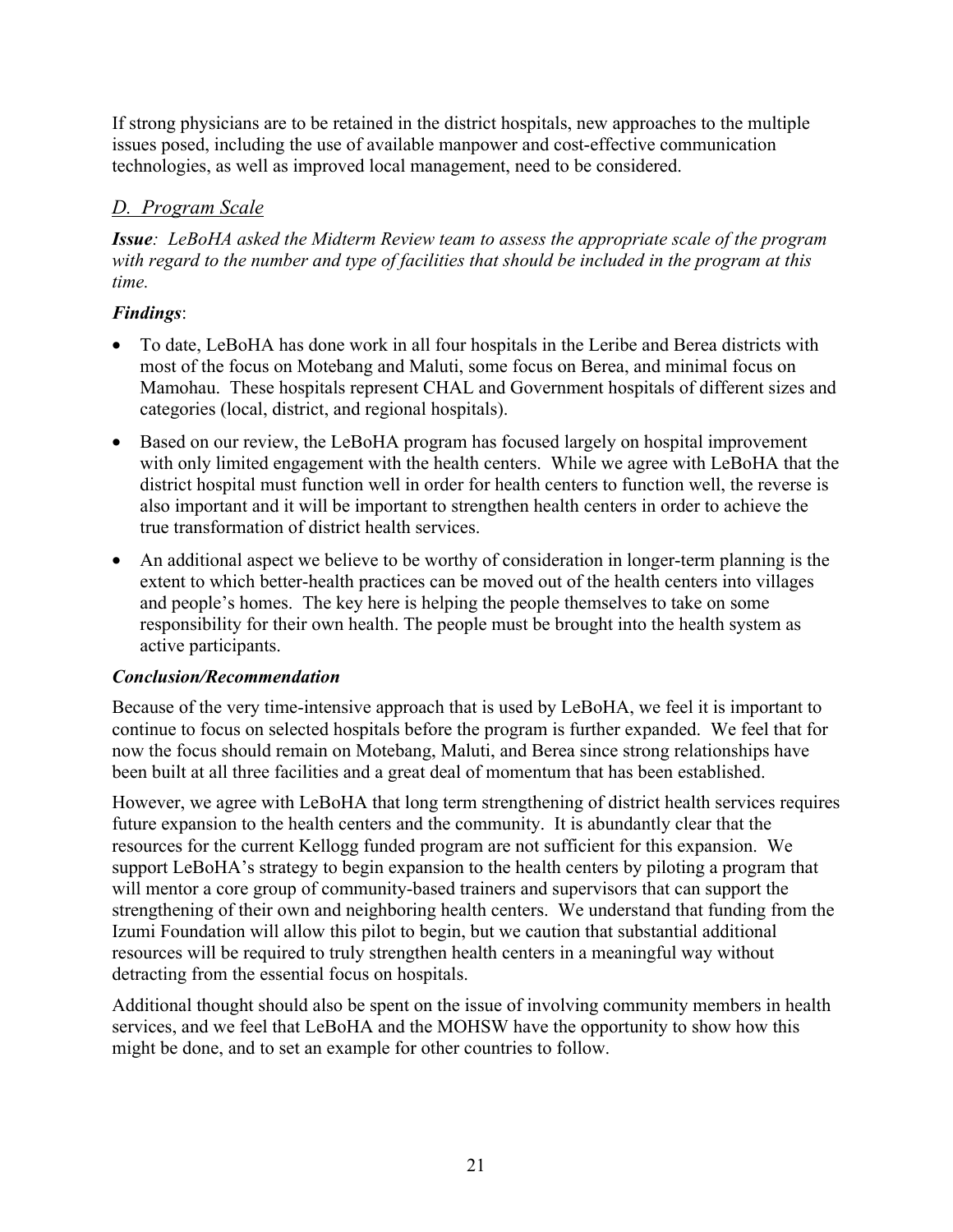#### *E. Key Policy Considerations*

*Issue: LeBoHA has also asked us to review the major policy issues that will be the greatest hurdles to overcome in achieving the successful transformation of district health services.* 

#### *Findings*:

We have identified several challenges related to decentralization that may impede successful transformation. We understand that LeBoHA has already discussed these issues with the MOHSW in depth in other contexts, but it is worth highlighting the key issues as they relate to the LeBoHA program.

- There is a great deal of uncertainty around the roles of the members of the DHMT and the role of the DHMT as an organization. We understand that LeBoHA has pulled back a great deal from its work with the DHMTs because of these challenges.
- Another concerning issue is the separation of hospitals and health centers that has resulted from shifting health centers to local government under decentralization. We believe this will hinder the integration of strong, coordinated district health care, as well as make expansion to health centers more difficult.
- There is a lack of provision for autonomy of hospitals in the strategy for decentralization. The challenges at the hospital level resulting from their lack of autonomy were apparent in nearly every interview. Most dangerously, the lack of autonomy leads to a lack of accountability and no sense of ownership among the staff in the hospital. Furthermore, the hospital managers are transferred so frequently that developing this sense of ownership is made even more difficult. This general feeling of being controlled centrally has even filtered into areas that are supposed to be controlled locally.
- LeBoHA's original proposal to Kellogg made mention of a plan to "introduce, on a pilot or test basis, central changes in policies and procedures only when district level solutions will not suffice." This has not yet happened in the LeBoHA program. There were a few central policies that were reported by our district hospital interviewees repeatedly as major challenges to moving forward. Chief among them was the lack of serious consequences for poor performance and serious misconduct.

#### *Conclusion/Recommendation*

Until there is a clear and realistic vision and strategy for decentralization at the central level with clear roles and objectives for the District Health Management Teams and their staff, it will be very difficult for any organization to make a substantial impact with the DHMTs. In addition, the move of health centers to local government under the decentralization plan has disconnected them from the hospital system. Working towards the goal of an integrated system of care with each level functioning at the maximum level of efficiency is going to be very difficult without having clear channels of communication with referrals and management of patients in chronic care. In addition, future expansion of the program to the health centers is going to be very difficult without being able to draw from the hospital as a sustainable base for supervision and training. These issues must be clearly addressed before expansion is to occur.

It is important to work toward an overall environment that is more supportive of health care provision in Lesotho. Training and continuing education are vital elements of the program, but they should be supplemented when possible by enhanced authority, responsibility and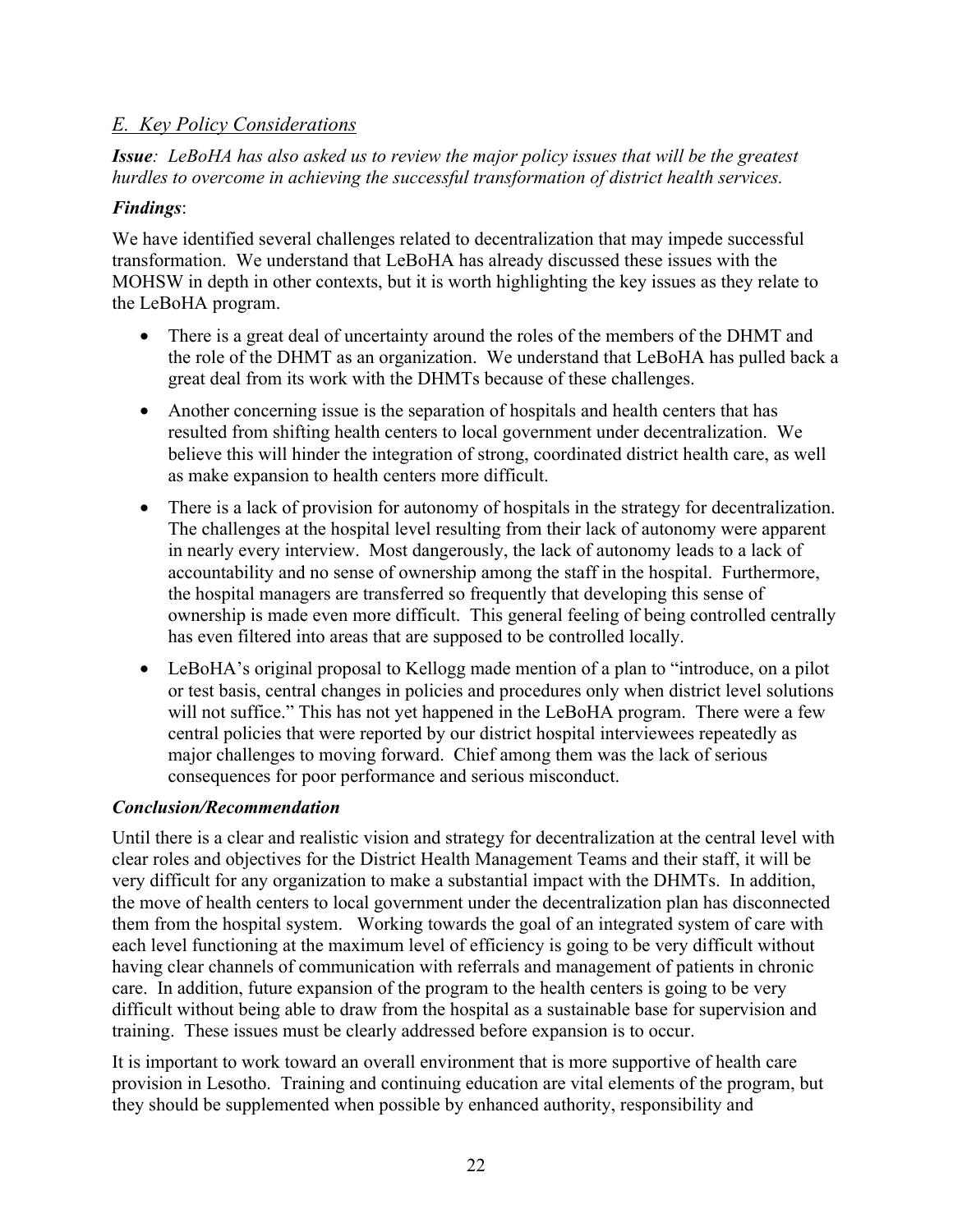accountability at the district level with a particular focus on hospitals, compensation, opportunities for professional growth, and recognition of jobs well done and continuing public emphasis on the importance of nurses to the system. This can only be done with proactive support from the central level.

There is no question, however, that many of these issues are difficult problems to solve and any proposed solutions should be tested on the ground before changes are made to national policy. We believe the LeBoHA program presents a unique opportunity for the MOHSW to test potential solutions that can be very closely monitored with regular reports by the LeBoHA team.

#### *F. Key Context Considerations*

*Issue: LeBoHA has also asked us to assess the reality of the program's goal to train family medicine physicians in order to staff district hospitals with physicians that have the relevant knowledge and skills to meet the needs of the majority of the people at the district level.* 

#### *Findings*:

We see two major challenges to achieving this aim that have become further complicated by recent developments.

- First, recruiting and retaining physicians for work in Lesotho, which is the highest priority of the LeBoHA program, will be made even more difficult if the proposed salary increase in South Africa goes into effect. The most recent figure being considered by the South African government as the annual salary for interns is R314,023. This figure is higher than the annual salary of the highest paid Government employed physician in Lesotho. If the Lesotho Government is unable to narrow the gap in physician salaries between Lesotho and South Africa, other efforts of the Government of Lesotho to appeal to physician concerns become essential. The physicians we spoke with concurred that the salary increase in South Africa would make it more difficult to recruit and retain physicians in Lesotho. One senior specialist physician said, "I was listening to the news in South Africa about the environs for doctors. A 50% increase for interns. We're going to lose everyone. This means this government is going to have to do something. This means that an intern is making more than me… The salaries won't be the major cause, but we really need to pay attention because it's just going to be that much more difficult."
- Even if the challenges of recruiting and retaining physicians for work in Lesotho are overcome, the challenge of effectively distributing them throughout the country remains. This will be made even more difficult when the new referral hospital becomes operational in the next two to three years.
- When we asked the registrars if they would encourage their physician peers to join the Family Medicine Specialty Training Program, one responded, "I have quite a few friends at QE II. The concept of the program, they love, but they don't want to go to Leribe. Their life is in Maseru"

#### *Conclusion/Recommendation*

We did not talk with enough physicians to get a good sense of the extent of this challenge and possible solutions. However, we recommended to LeBoHA that they hold a forum that would focus on a discussion among health professionals in Lesotho of the different possible scenarios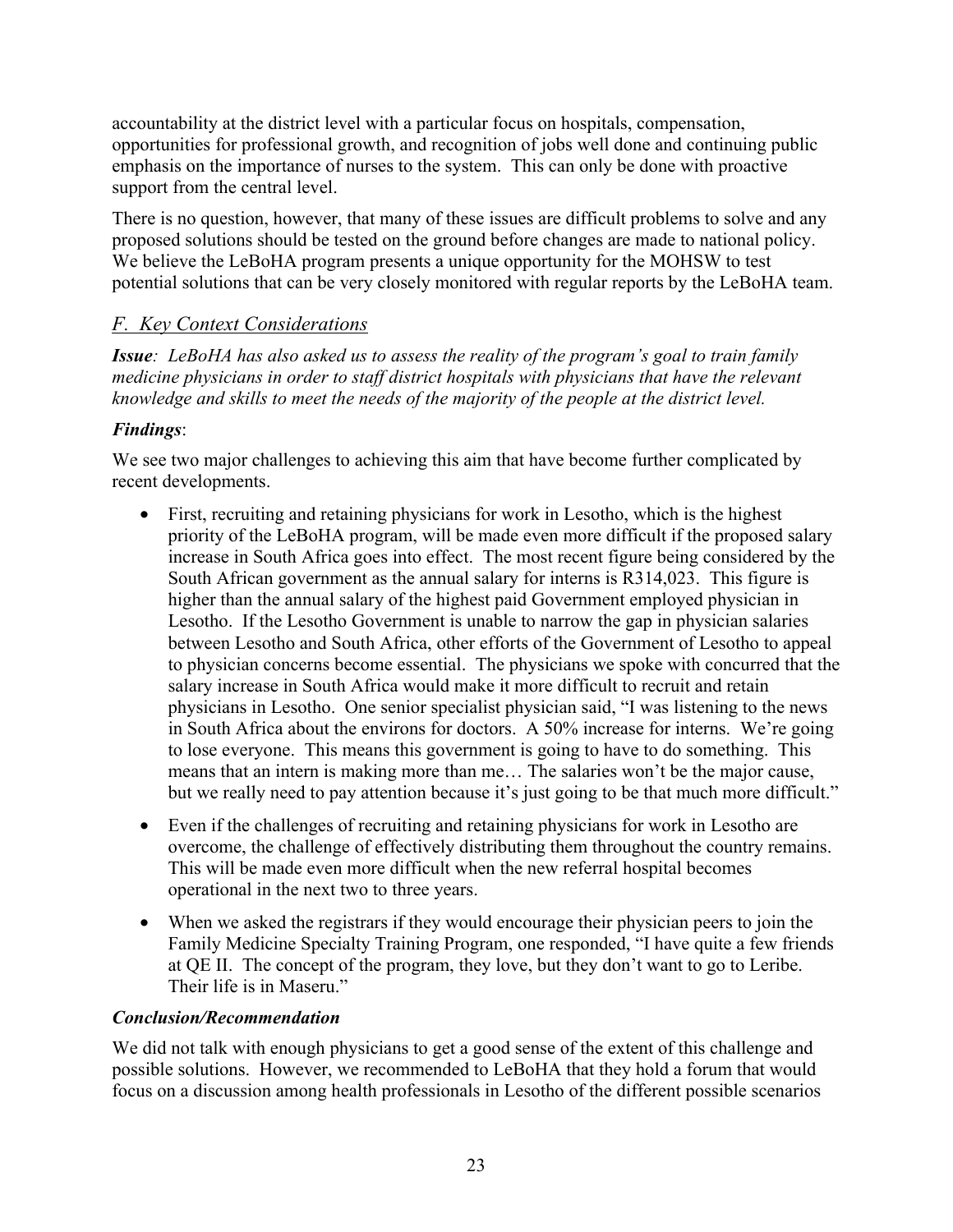for the delivery of health care services in the districts that recognize the economic and social realities faced by Lesotho. They organized such a meeting the weekend following the completion of our on-site review. Their summary of that meeting concludes:

Overall, the meeting raised many important issues, but confirmed the need to consider the social and financial realities and constraints in seeking creative solutions to strengthening Lesotho's health system."

Based on our discussions with the registrars and other practicing physicians and this summary, we do not feel that it is realistic to expect that the FMSTP graduates will serve as the primary core medical staff of all Lesotho's district hospitals. We therefore recommend a continuing dialogue between the MOHSW and LeBoHA to explore and test ways to sustainably and effectively bring the skills of specialists in family medicine to bear in all the districts, with representatives from the Lesotho Medical Association, Lesotho Medical Council, Lesotho Nursing Association, Lesotho Nursing Council, Government health professionals, health professionals in private practice, FMSTP trainees, medical students, and the Ministry of Health and Social Welfare be formed to develop a strategy for staffing district hospitals that fully recognizes the contextual realities.

#### *G. The Role of the Government of Lesotho*

#### *Issue*: *LeBoHA asked us to assess the relationship between the Government of Lesotho and LeBoHA.*

#### *Findings*:

- As we understand it, key members of the Ministry of Health and Social Welfare played an active role in the design of the program and development of the proposal to the Kellogg Foundation. However, the initiation of the program has been carried out by LeBoHA, with the MOHSW serving largely to grant permission and to advise in a limited number of issues.
- The need for increased Government involvement is essential for the continued success of the Family Medicine Specialty Training Program. Decisions about accreditation and certification are vital and long overdue and the source for continued financial support of the program needs to be resolved soon<sup>18</sup>. Programmatic and policy decisions may need to extend beyond the Ministry of Health and Social Welfare to include other Government Ministries. The role of the MOHSW, however, is essential to coordinate the different players and to make the key decisions about the future direction of the program.
- Another potential role for involvement of the MOHSW is in the management strengthening component of the program. There is an abundance of problems that can be solved at the district level and plenty of enthusiastic counterparts willing to address them. However, as we mentioned earlier, these facilities are ripe for implementing bigger change.

 $18$  LeBoHA informed us that a very productive meeting took place shortly after the midterm review with all key players in the MOHSW to discuss the necessary steps to reach a decision about accreditation and certification. We are very encouraged by this and feel that if this type of collaboration continues going forward, the future of the program will be assured.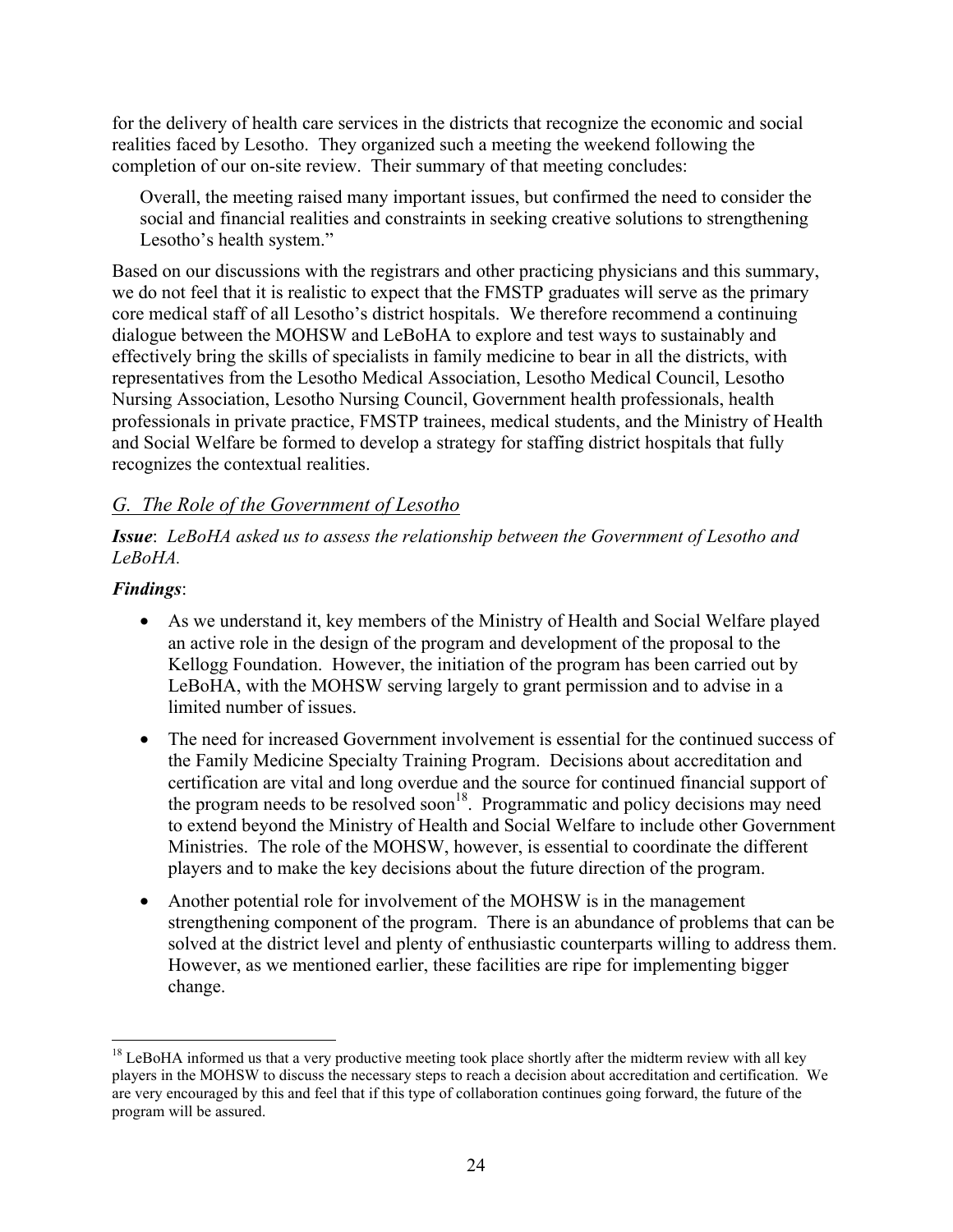• The MOHSW-LeBoHA program is complex and holds out great promise. However, a program of this complexity necessarily has challenges that require collaborative identification of problems as well as collaborative development of solutions.

#### *Conclusion/Recommendation*

In our opinion, the rapid maturing of the LeBoHA program has necessitated an increase in Government involvement to ensure the appropriateness and sustainability of the program. Specific issues to be addressed by the MOHSW at this time include accreditation and certification of the Family Medicine Program, and the planned, but yet to be implemented, assumption of FMSTP recurrent personnel and related costs by the MOHSW. We suggest that the MOHSW and LeBoHA not only work together more closely but also collaborate more actively with the Ministry of Public Service and the Ministry of Finance and Development Planning.

Furthermore, if the MOHSW agrees that there is a need to address some of the broader central level challenges, there is a unique opportunity in the LeBoHA facilities to test some possible solutions to determine the most appropriate approach before changing national policy.

In general, it is our belief that, for the promise of this program to be realized, the regular and informal communication between the central MOHSW, and likely other ministries, needs to be substantially strengthened. As the challenges facing the program often raise policy issues, the participation of senior MOHSW policy staff is essential.

#### *H. Program Sustainability*

*Issue: LeBoHA asked us to consider what Boston University's role should be in the continuation of the program and asked us to recommend key strategies to assure that the program becomes one that is sustainable and truly owned by Lesotho five or ten years from now.* 

#### *Findings*:

In addition to the critical role of the Lesotho Government in the continuation of the program as described above, we feel that there are also essential roles for health training institutions, the professional health organizations, civil society, and the continued involvement of Boston University.

• There is a major potential role for the health training institutions in the long-term sustainability and ownership of the training programs. This has already been demonstrated by incorporating teaching of the nursing process and the revised documentation forms in the Maluti School of Nursing curriculum. Members of the Lesotho Nursing Council and Lesotho Nursing Association thought that expansion of the nursing program to the nursing schools was an essential next step. One nurse stated, "Can you go to the other hospitals? At least have one [clinical supervisor] in each training hospital. Because you've done only one school of nursing at Maluti. So at least you will have someone looking at the quality at the training hospitals." Another nurse emphasized the importance of introducing the policy and procedure manual in the nursing schools, "We cannot forget the school of nursing, so we want to introduce it there where they get comfortable with this document and then they will use it later when they go out to work."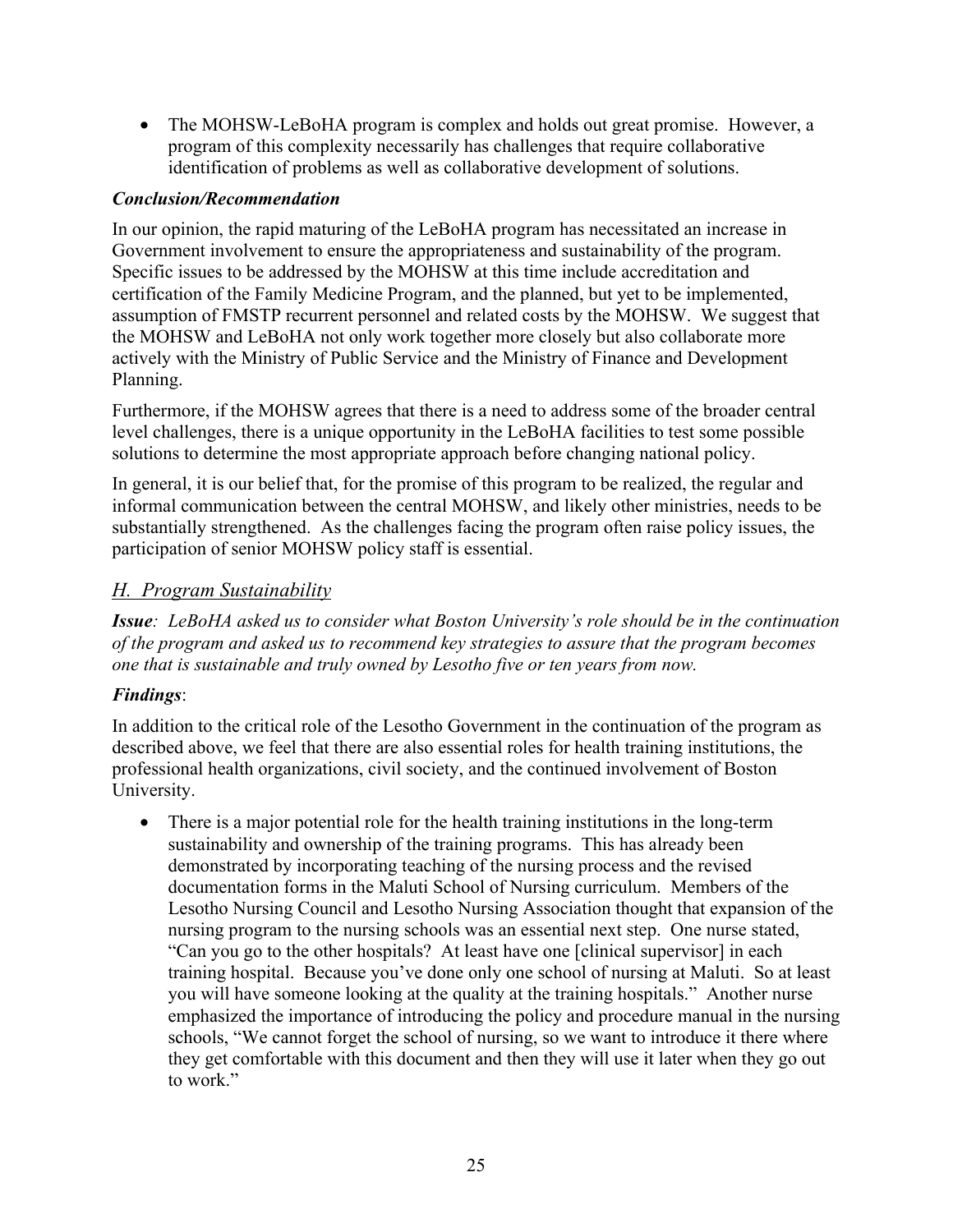- There may also be an important role for the National University of Lesotho in sustaining the Family Medicine Specialty Training Program. Specifically, the registrars expressed a great deal of interest in earning a Masters of Medicine in Family Medicine (MMedFam) degree as part of the FMSTP.
- It is unclear to us how seriously Lesotho is considering a medical school. If Lesotho does begin to seriously pursue developing a medical school, there could be tremendous benefit from building off of the groundwork that has been laid by the FMSTP.
- It is clear that the Lesotho Nursing Council and the Lesotho Nursing Association have been closely involved in the oversight and direction of the nursing program and the development of the policies and procedures. We also see many areas where the Lesotho Medical Council and the Lesotho Medical Association have worked together with LeBoHA, including the strengthening of the Learning and Sharing Forum, the publication of the Lesotho Medical Association Journal, and participation in the annual medical student caucus meetings. However, the Family Medicine Specialty Training Program could benefit from more active participation of the LMC and LMA.
- Although it is always a challenge to effectively involve civil society, the importance of their involvement was raised during our discussions. One member of the Lesotho Medical Council made the point, "No one is talking to the people about what they want. Bring the people into the system… We need to have a hospital board where there is enough pressure on the real decision-makers." Both addressing issues that are identified as critical by the communities and enhancing communication of information to the communities will further enrich the service strengthening activities and are likely to improve patient satisfaction as a whole.
- Finally, there is no question that the role of the Boston University Medical Campus team has been essential in the implementation of this program to date. This role continues to be essential but the growing emphasis on capacity building needs to be supported and strengthened. We feel that this should continue with the involvement of even more local counterparts so that every aspect of their work is more likely to survive should funding discontinue.

#### *Conclusion/Recommendation*

In order for the program to be sustainable and for the people of Lesotho to take ownership, we believe that other programs and organizations, outside of the MOHSW, must be involved. This includes:

- Expansion of the nursing program to the nursing schools;
- Continuing to explore the possibilities of establishing an MMedFam degree at the NUL. There are many advantages to having such a degree available at NUL as opposed to depending on South African programs for such a degree, and we recommend that these discussions continue.
- Promoting more active participation of the LMC and LMA in the Family Medicine Specialty Training Program.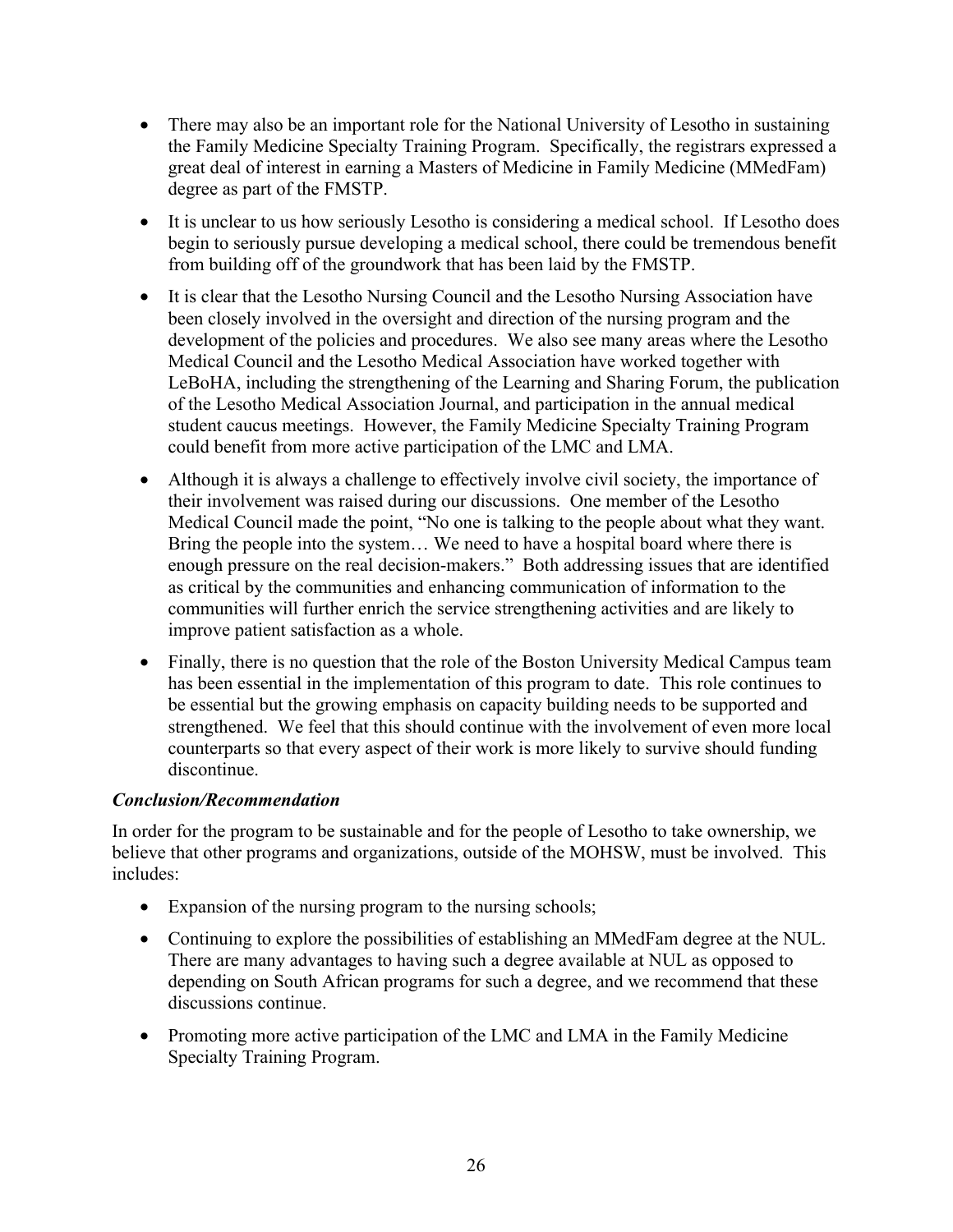• If Lesotho does begin to seriously pursue developing a medical school, there could be tremendous benefit from building off of the groundwork that has been laid by the FMSTP**.** 

We also see major benefits to operationalizing community participation and increasing community communication and encourage LeBoHA and the MOHSW to approach this matter.

Sustainability and ownership can also be improved by transitioning the program to local counterparts. The BUMC team will be essential to the core program activities over the next three to probably five years. After that time, particularly in the area of family medicine specialty training, it would be desirable to build toward low cost ways to maintain a continued relationship.

#### *I. Program Funding*

*Issue: LeBoHA also asked the team to decide whether additional funding would be necessary, and if so, how much and for how long.*

#### *Findings*:

- The W.K. Kellogg Foundation has been a wonderful source of support for LeBoHA and a good fit for the nature of the program. The Kellogg Foundation's long-term view and recognition of the need to adjust to the unanticipated challenges and changing priorities have been essential to the success of their program. It is our understanding that the funding that was given directly from Kellogg to Boston Medical Center, in addition to the planned activities, was essential for meeting many unanticipated needs including the expanded training of nurses and support of improvements in ancillary services that has occurred to date and was also essential for establishing the FMSTP at Motebang Hospital by providing accommodations for the registrars, which was another major unanticipated need.
- We feel that LeBoHA is to be commended for the amount that they have accomplished with the resources they have available. They have made extensive use of carefully selected recent graduates or graduate students in public health that make 6-12 month commitments to work in Lesotho as interns. In addition, the identification and mentorship of Basotho for use in the nursing program and in Problem Solving for Better Health has been very effective. They are also increasing the use of medical specialists working elsewhere in Lesotho for grand rounds teaching and as adjunct faculty of the FMSTP. The program has also benefited a great deal from a volunteer program that recruits, orients, and manages physician volunteers from Boston Medical Center, and occasionally elsewhere to work in Lesotho.
- We mention again and were amazed to learn that LeBoHA has delivered 685 personmonths of technical assistance in the MOHSW-funded program as of the end of May 2009, 560 of which were in Lesotho with about 60% of those based in the districts. This amounts to an average of 23.6 person-months of assistance every calendar month at a rate of \$2,774 per person-month (\$33,288 per person-year) inclusive of all expatriate and local salaries, fringe benefits, travel, accommodations, training costs, and miscellaneous expenses. The 685 person-months does not even include the resident and medical student volunteers from Boston Medical Center who have paid their own way as well as BUMC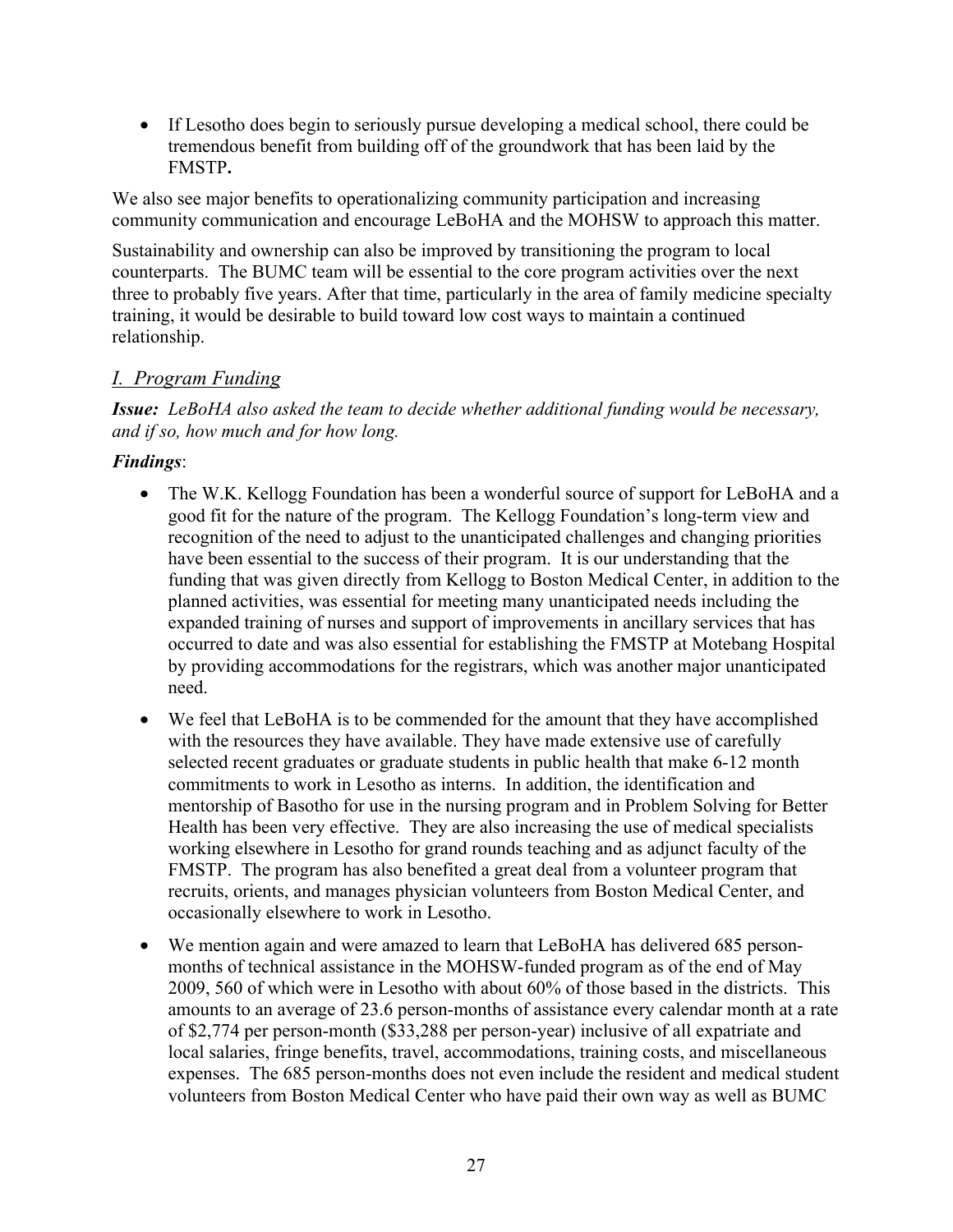legal counsel, accounting, and grants management services, which have all been provided at no cost. This is a very high return on investment.

#### *Conclusion/Recommendation*

We feel strongly that Kellogg has made a worthwhile investment and there is much has been done with the resources available. However, there is no question that additional funding is needed for both the continuation of LeBoHA's existing activities and for the continued development and gradual expansion of the program. There is much to be gained by all parties for the continuation of this partnership.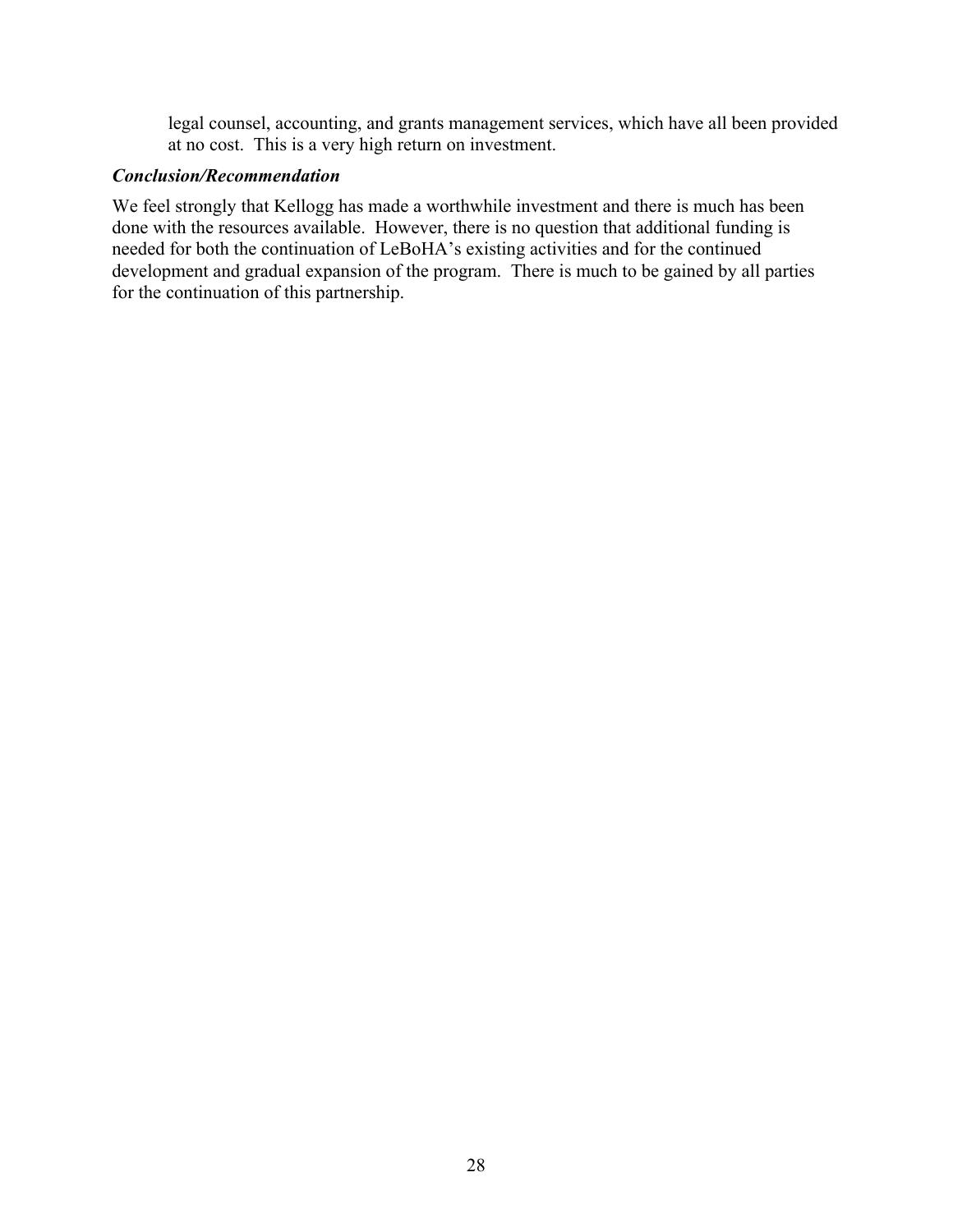## **III. CONCLUSION**

We believe that LeBoHA's model successfully strengthens both clinical and management components of health care through a process that (1) offers a balanced mix to address physician, nursing, and management services, (2) takes a customized stepwise approach that addresses the problems identified as highest priority by those managing the facilities, (3) is based on working together with the facility's health professionals to provide them with the knowledge, skills, direction, and motivation to address the challenges necessary to improve the delivery of health services and (4) always considers long-term sustainability and works within available resources.

Few organizations attempt to address both clinical and management aspects of health in parallel. The value and necessity of this approach was clear to us during the review. As physicians improve their clinical skills, they require tests, tools, equipment, and drugs to effectively treat the patient. Their efficiency and effectiveness are dependent upon the efficiency and effectiveness of the system within they operate as well as the efficiency and effectiveness of the nurses and ancillary staff they work with. All of these components really must be taken together, and LeBoHA's model does just that.

To truly transform district health services in Lesotho, major organizational transformation is needed within the health system. That transformation starts with changing the basic values and norms of health workers at every level. This type of change happens gradually and is dependent upon incremental successes that serve to reinforce positive change. This process for improvement is not based on a prescribed formula that is imposed on an existing system but is instead customized to fit the nature and needs of the institutions and individuals. The hospitals visited in the two districts have represented a variety of needs and the training that LeBoHA has conducted was tailored to meet the particular needs of each individual facility. We agree that this customized approach is necessary in order to build capacity that builds off of the existing strengths of each facility and is relevant to the needs faced by the individual institutions.

As mentioned earlier, the success achieved by LeBoHA to date has depended on the close relationships that have been nurtured and developed. This partnership approach has given people confidence and a sense that they are capable of making changes and progress. Through this process leaders are being identified and mentored to take on this work long-term. LeBoHA's approach is releasing human potential.

Though we recommend that LeBoHA continue to focus on Motebang, Maluti, and Berea with the current resources available, we feel strongly that LeBoHA's model can be successfully expanded and applied to other hospitals as well as health centers in Lesotho with additional manpower, financial resources, and time. It should be noted that implementation of the model anywhere requires a real investment of time and people. To be sustainable in the long run and operate within the Government of Lesotho's existing resources requires supplementary and external financial and human resources to initiate the process of transformation. The model cannot be diluted and still maintain its effectiveness. This customized, personalized approach does not take an army but it does take a few highly skilled and committed people over a number of years striving for transformation. The transformation team for one hospital could be supported for a month for less than the cost of a one-week workshop for 50 people; and there is no doubt that this approach is far superior to the more traditional seemingly infinite stream of workshops.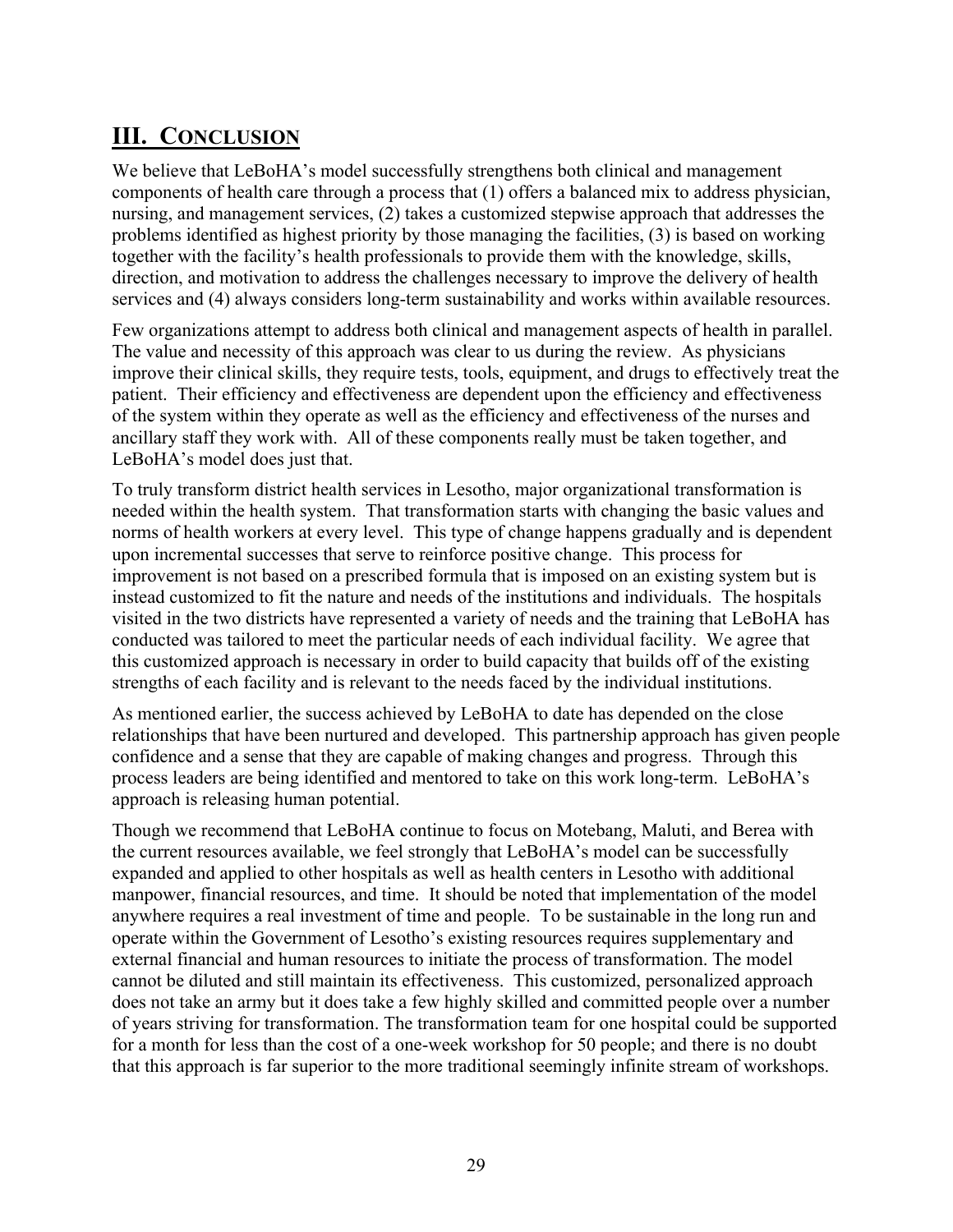Ten years from now, if things are done correctly, Lesotho's health care system and the health of its people will be a model for others to emulate. To achieve this goal, we asked ourselves what should LeBoHA focus on in the next five years? First, thinking outside the usual box is essential; just because health care is delivered in certain ways in other places does not mean that it has to be done that way in Lesotho. Secondly, LeBoHA must keep its focus. It should not spread itself too thin. Focusing practical implementation of concepts and policies at Motebang, Maluti, and Berea is good, although the policies and concepts themselves ought to be designed and thought out with the full realities of Lesotho in mind. One can summarize the approach as thinking big while at the same time implementing pilots and tests on a manageable scale until the ideas are better tested.

Overall, we feel that the LeBoHA program is more than its three components. Rather, it is also about developing a model for transformation of any healthcare system so that it becomes an integral part of a society and is thus far more effective than the uncoordinated, often too insular and overly specialized programs that have been implemented around the world to date. We believe that LeBoHA is something different.

Based on our experiences in Lesotho, we feel the LeBoHA program with its three components (FMSTP, nursing, and management strengthening) is the right program at the right place at the right time. It is unique in its comprehensive approach and, with time, it should be made even more comprehensive. The LeBoHA program has already made strong contributions in each of its program areas and should continue its efforts for the next five to ten years.

In summary, the W. K. Kellogg Foundation is making a valuable contribution to the people of Lesotho through its support of the LeBoHA program. In our view, the LeBoHA program is comprehensive, cost-effective, appropriate to the social context, and acceptable to the community of health professionals as well as to the patients it serves. Our review team took seriously our responsibility and probed deeply in our interviews. In all cases, as reflected in the quotations throughout this report, the response to the LeBoHA interventions were positive. But much remains to be done. Though sustainability has been built into all aspects of the program, primarily through the involvement of the local professionals, more time and more support will be needed to put the transformation process on a firm, auto-replicative and self-sustaining footing.

For that reason, the review team is recommending a five-year extension of funding slowly phasing out to zero, with continued support of family medicine and management, an increased focus on strengthening the nursing workforce, and expansion to include ancillary services. We reiterate our overarching recommendations:

1. Provide additional funding to cement management and work practice changes, stabilize the Family Medicine Specialty Training Program, significantly strengthen and extend nursing service improvements with a focus on health centers and ward attendants, and increase technical support for ancillary services.

2. Funding should be geared to realistic milestones, developed in collaboration by the MOHSW and LeBoHA, that recognize the principle of sustainability and the progressive assumption of funding responsibility by the GOL as articulated in the original 5 year Kellogg grant.

3. Funding should be for five years and of approximately the same magnitude as the current grants.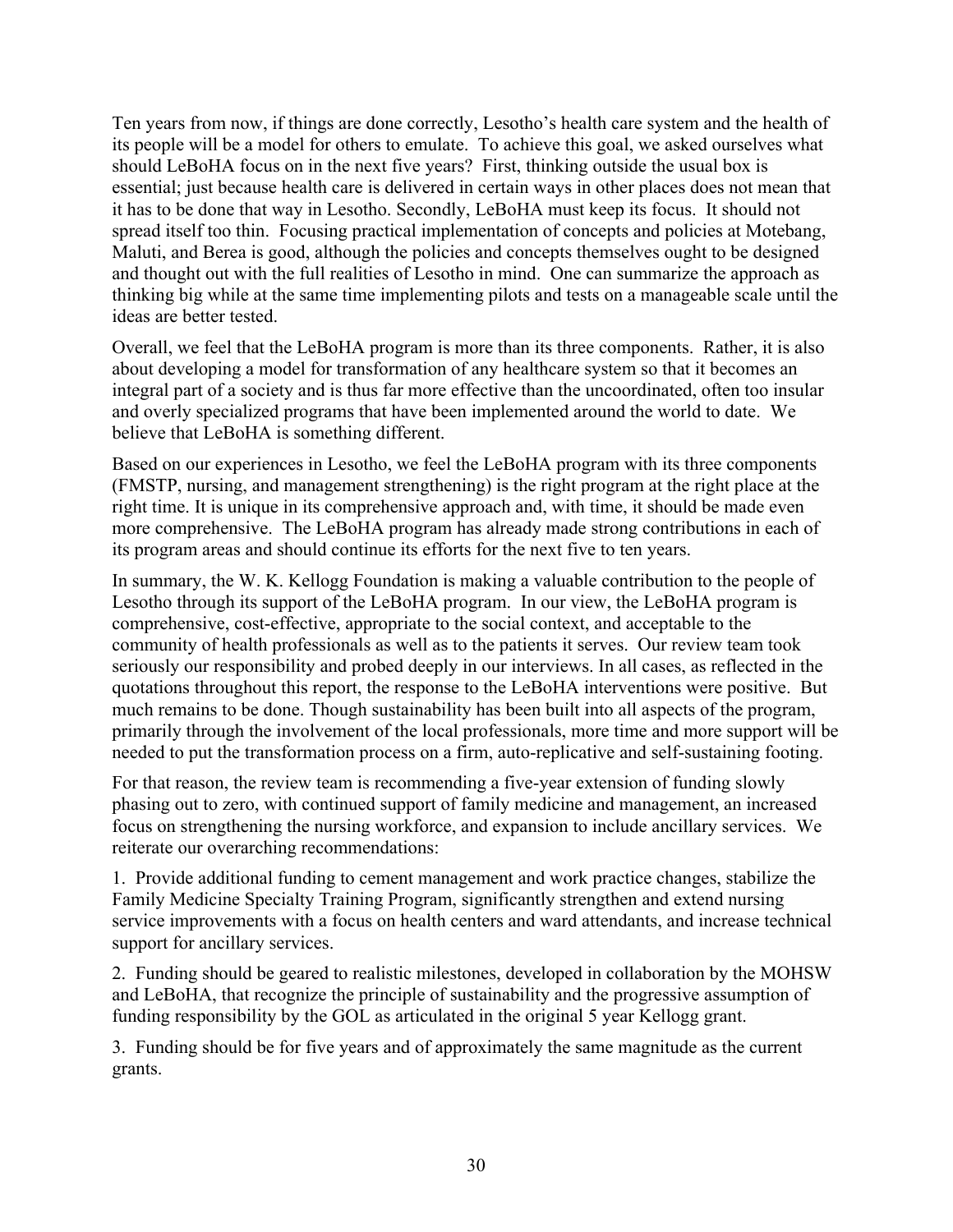There is probably no other program with as much potential as the MOHSW-LeBoHA partnership to measurably improve the health of a people, while contributing a new model for health system development and management to the world. This powerful, cost-effective program is worthy of continued and increased support for at least the next 5 years, with the ultimate goal of being an auto-replicating and self-sustaining health program that is both of and by the people.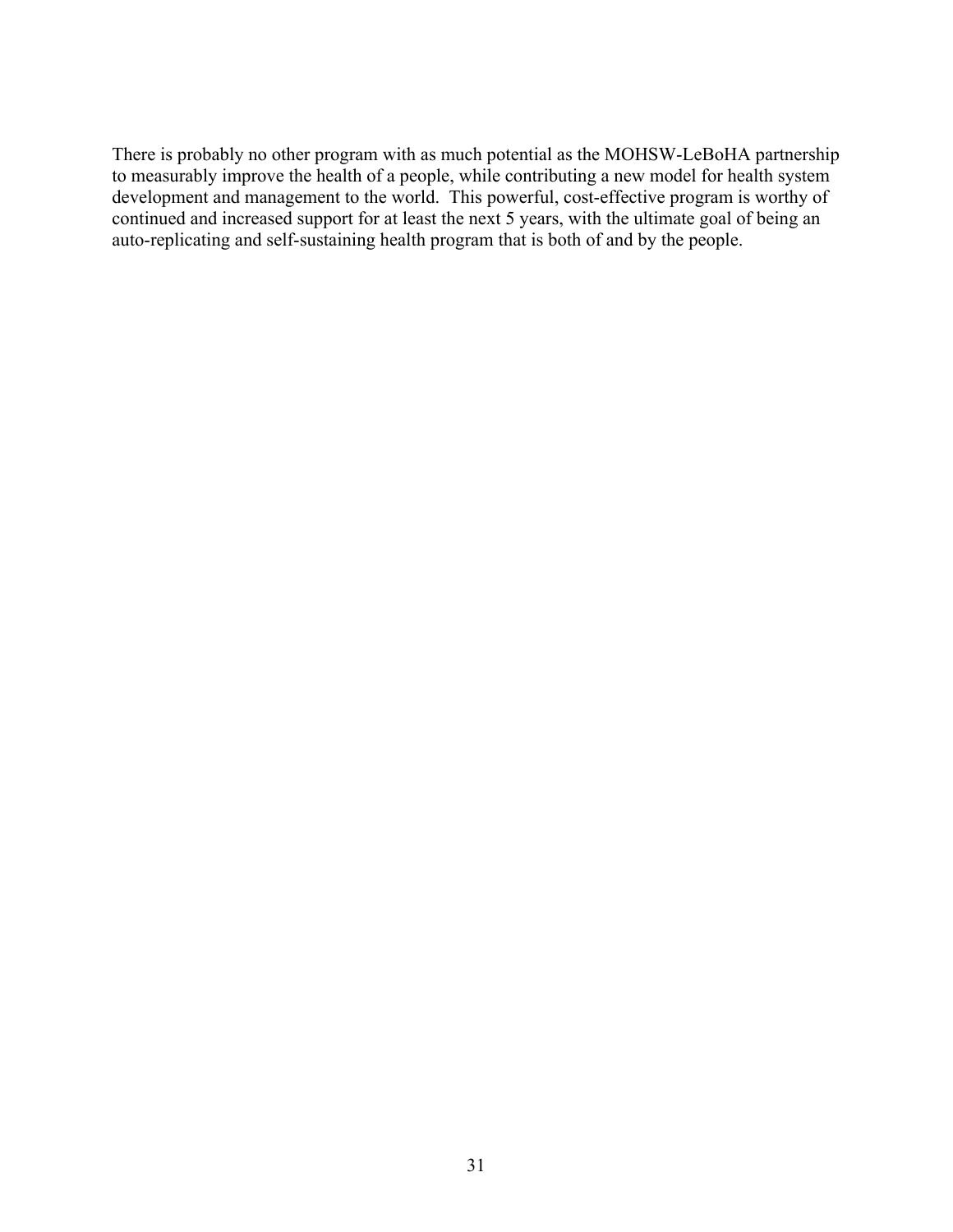## **APPENDICES**

- Appendix A: Lesotho-Boston Health Alliance Staffing list
- Appendix B: Midterm Review Briefing Memo
- Appendix C: Midterm Review Team Biographies
- Appendix D: Midterm Review Schedule

#### Appendix E: The Lesotho Family Art and Literacy Centre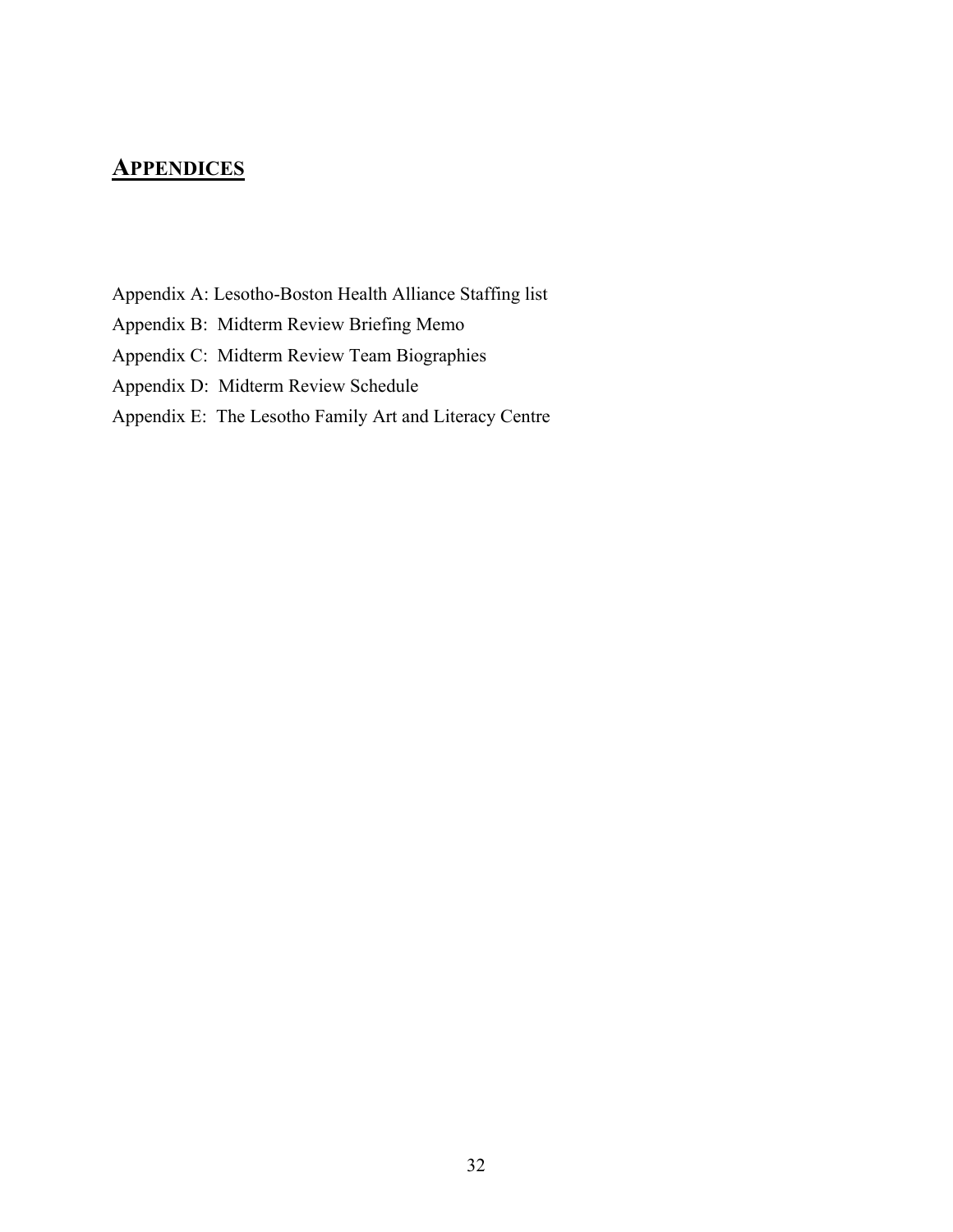#### *APPENDIX A: LESOTHO-BOSTON HEALTH ALLIANCE STAFFING LIST*

#### **Lesotho Personnel**

| Carrie Cafaro            | <b>Management Specialist</b>      |  |
|--------------------------|-----------------------------------|--|
| Tlalinyane Chakache      | Driver                            |  |
| Dr. Laura Dooley         | Deputy Director, FMSTP            |  |
| Dr Luckson Dullie        | Lecturer, FMSTP [80% effort]      |  |
| Dr. Phil Elkin           | Director, FMSTP                   |  |
| Mahali Kahlolo           | Office Assistant                  |  |
| Teboho Kitleli           | Senior Advisor [10% effort]       |  |
| Dr. Senate Matete        | Country Representative            |  |
| Liteboho Mlakaza         | Program Administrator             |  |
| Mamakara Motanyane       | <b>Nurse Education Specialist</b> |  |
| Martina Moturmane        | Nurse Trainer [25% effort]        |  |
| Sandy Phoenix            | <b>Nurse Consultant</b>           |  |
| Mary Piet                | <b>Health Trainer</b>             |  |
| Dr. Jorge Rodriguez      | Lecturer, FMSTP [10% effort]      |  |
| Gloria M. Ntsaba Sefuthi | Nurse Trainer [25% effort]        |  |
| Lisebo Tsumane           | <b>Financial Manager</b>          |  |
| 5 Graduate Interns       |                                   |  |

#### **Boston Personnel**

Josh Berman Associate Director - Elizabeth Cunningham Program Manager

Dr. William J. Bicknell Director  $[75\% \text{ effort}]^{19}$ Lauren P. Babich Senior Program Advisor [20% time paid] Dr. Brian Jack Clinical Director [20% time] Caylan Kenney Administrative Assistant Alysa Veidis Nursing Director [7% time] Taryn Vian Senior Management and Finance Advisor [5% time]

<sup>&</sup>lt;sup>19</sup> Dr Bicknell and Josh Berman are currently Boston-based but split time between Boston and Lesotho. Dr Bicknell spends four months per year in Lesotho. Josh Berman is 30% time in Boston and 70% time in Lesotho.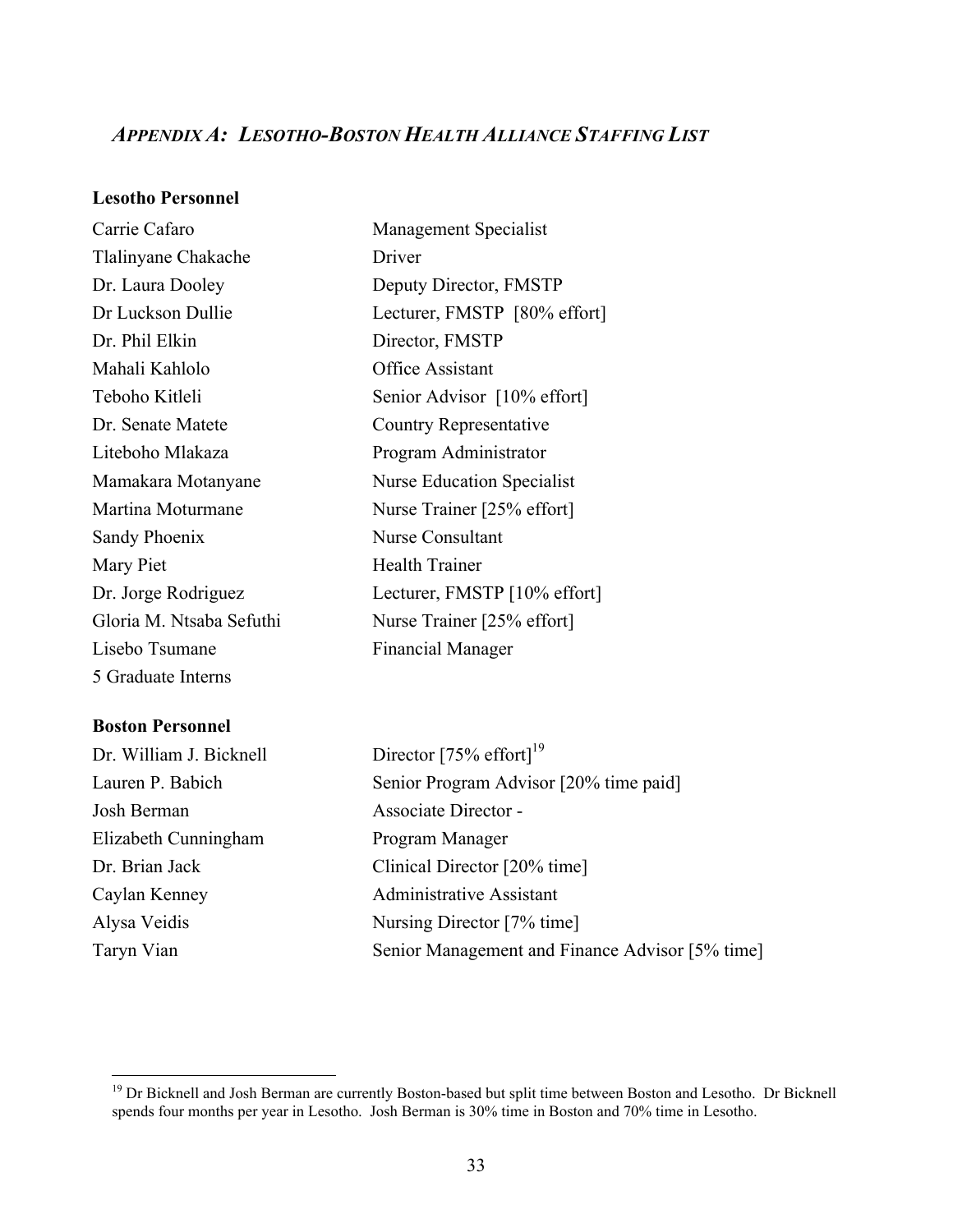#### *APPENDIX B. MIDTERM REVIEW BRIEFING MEMO*

June 5, 2009

To: Mid-Term Review Team

From: Bill Bicknell

Re: Background, Charge to the Team, an Overview of Issues and Selected Documents

#### Background:

In 2001-02 Boston University carried out the economic feasibility and design study for a possible new Queen Elizabeth II (QE II) hospital. This engagement led to a discussion between Dr. Phooko, then Minister of Health & Social Welfare, as to whether or not Lesotho would be interested if Boston University (BU) would make a multi-year commitment to work with the country as it grappled with the impact of HIV/AIDS. Dr. Phooko indicate his interest and Dr. Silber, then Chancellor (functionally President) of BU approved and provided start-up funding for a decade or more commitment on June 10, 2003. Attachment 1 is a summary of our activities and all sources of funds from 2003 until the present.

Dr. Barry Smith introduced our program to the W.K. Kellogg Foundation Program Officer for Lesotho, Ms. Fernanda Farinha. Discussions with her led to our submitting a planning grant in 2005. We soon received notice that the Kellogg Foundation had awarded us a one-year planning grant for calendar year 2006 to support detailed planning and initial start-up activities in support of a program with the Ministry of Health and Social Welfare (MOHSW) to transform district health services. This grant was substantially based on a working paper, "Primary Care, Effective District Hospitals & Health Centres" (Attachment 2) presented at a workshop on October 20, 2005 opened by the Minister of Finance and Development Planning, the Honourable Minister Timothy Thahane.

With the active and enthusiastic participation of the MOHSW a grant application to the Kellogg Foundation was submitted by the MOHSW on Sept 20, 2006 that identified Boston University Medical Center as the intended primary non-governmental implementing agency<sup>20</sup>.

The grant (attachment 3): Transforming District Health Services in Lesotho: A Feasible and Sustainable Way Forward had two major foci:

• Demonstrating the effects of improved management in the MOHSW and Christian Health

 $20$  Subsequently the Lesotho-Boston Health Alliance was chartered on September 4, 2007 as a charitable trust to act as the agent for all activities of Boston University and Boston Medical Center in Lesotho. Dr. Senate Matete was appointed as our first Country Representative on January 15, 2008.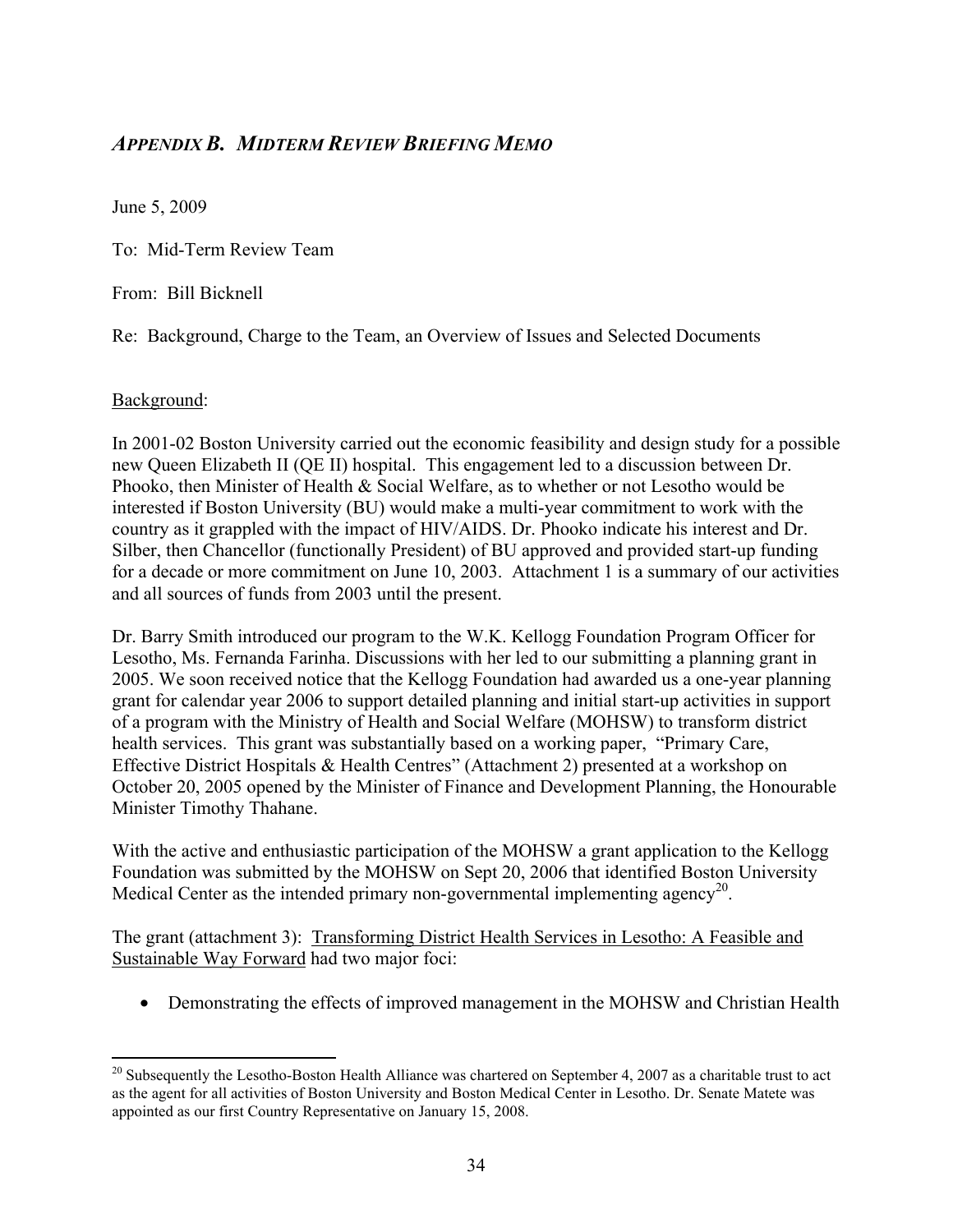Association of Lesotho (CHAL) hospitals and health centres in the districts of Leribe<sup>21</sup> and Berea with the intent of applying successful lessons learned to other districts in Lesotho and possibly other countries in the region.

• Initiating the first post-graduate specialty training program in Lesotho – the Family Medicine Specialty Training Program (FMSTP) - with a focus on attracting young Basotho physicians and providing them with the skills needed to meet the bulk of the medical and public health challenges facing district doctors. In brief, our objective is to produce good district physicians.

With good physicians, with relevant clinical skills, and better functioning hospitals the practice environment becomes conducive to retaining physicians and the real objective – better patient care – should be attainable. It soon became clear that we had not adequately recognized or planned for the need to improve nursing services and that has become a third leg of the program.

The grant was for five years as that was the longest funding time period that Kellogg supports. For purposes of flexibility and to allow LeBoHA to do complementary and essential activities that were not explicitly within the grant through the MOHSW, the Kellogg Program Officer felt it was desirable to directly fund BMC from April 1, 2007 through September 30, 2009 for \$400, 000 with the informal understanding this would be supplemented with a follow-on grant to end December 31, 2011. Our Program Officer also recognized that it was quite likely it would take more than five years to accomplish our ambitious work plan. We agreed. This led to initial planning for the mid-term review to take place in mid-2009 as 1) the timing would fit within Kellogg funding cycles and 2) the findings would support and illuminate the need for additional funding and an extension of time. The intent was to refund the small, direct grant to BMC and set the stage for extending, with additional funding, the large grant through the MOHSW, probably for another three years. All of course, subject to performance.

In late 2008 we learned of the difficulties facing the Kellogg Foundation due to improprieties discovered in their Pretoria office. Although our funds for both grants were assured, all new Kellogg grant-making activities in Southern Africa were placed on hold until at least the end of September 2009. At that time, Mr. Jim McHale, WKKF Senior Vice-President for Programs advised me that the Board would consider whether or not to continue any activities in Africa and, if so, how. He concurred in our conducting the mid-term review as planned. He also advised all grantees that Mr. Tom Sessel had been appointed to serve as an evaluator and advisor to Kellogg on their African Program. We have provided Mr. Seessel with considerable material about our work. I have spoken with him several times by phone and he met on April 1, 2009 with our Country Representative, Dr. Senate Matete; Drs Elkin and El Rayess, our Family Medicine Director and Deputy Director; 'Me Mamakara our nurse educator; Carrie Cafaro, resident management consultant in Leribe; and Josh Berman who plays a general problem solving and trouble-shooting role. Mr. Seessel later joined several of the staff for dinner.

<sup>&</sup>lt;sup>21</sup> Mohale's Hoek is stated in the grant proposal. However, it soon became clear that Leribe (Motebang Hospital) was a much better choice and with the concurrence of the MOHSW, we substituted Leribe for Mohale's Hoek.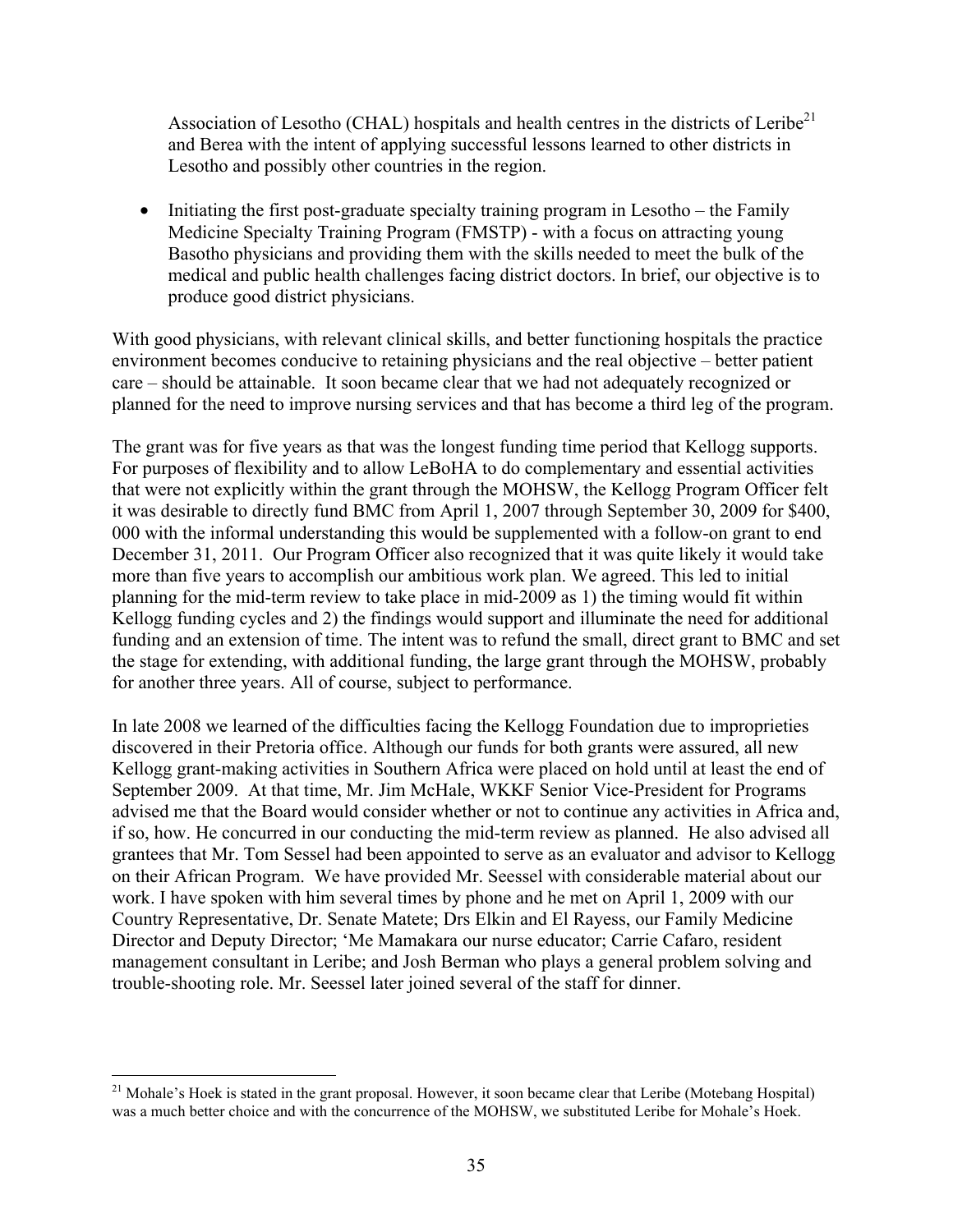#### Objectives and Charge to the Team:

The overall objectives of the mid-term review are:

- 1. Briefly review progress made towards achieving overall goals to date.
- 2. Obtain expert advice on areas where the program needs strengthening.
- 3. Provide guidance on priorities and implementation steps for the next several years.
- 4. Provide a framework that will assist LeBoHA as it seeks additional funds for completing the Transformation of District Health Services, expanding and intensifying the strengthening of nursing services and completing all aspects of the development of a sustainable specialty training program in Family Medicine.

More specifically, our request to you is straightforward:

- What have we done right?
- Where have we gone astray?
- Does the original intent remain viable?
- What should LeBoHA focus on in the next 3 to 5 years?
- What are critical elements that require action by the Government of Lesotho?
- Do you recommend additional funding? If so, for approximately how much money and for what period of time?
- What specific recommendations do you have that you feel are essential if a sustainable, enduring and successful program to transform district hospitals and related health services is to be achieved in a way that:
	- o institutionalizes the Family Medicine Specialty Training Program
	- o retains nurses
	- o retains well qualified Basotho specialists in Family Medicine

#### Overview of Issues and Program Principles

The major issues, as we see them and you may very well have others or disagree with us, include:

1 - Organizational change and developing a sustainable program is more than a five-year process. We feel it is closer to 8 to 10 or possibly even more years. This holds true for the overall program to transform district health services and for the Family Medicine Specialty Training Program:

• There are many large and somewhat open questions including: accreditation, the role of the National University of Lesotho (NUL), the desirability/need for a M Med Fam degree, and exactly where and how to house the FMSTP, so that the program endures without regard to support from Boston including activities from recruiting registrar candidates through continuing education and meaningful employment within Lesotho after the completion of training (see Attachment #4, memo to Mrs. Makhakhe from Drs. Matete, Jack and Bicknell with its own two attachments).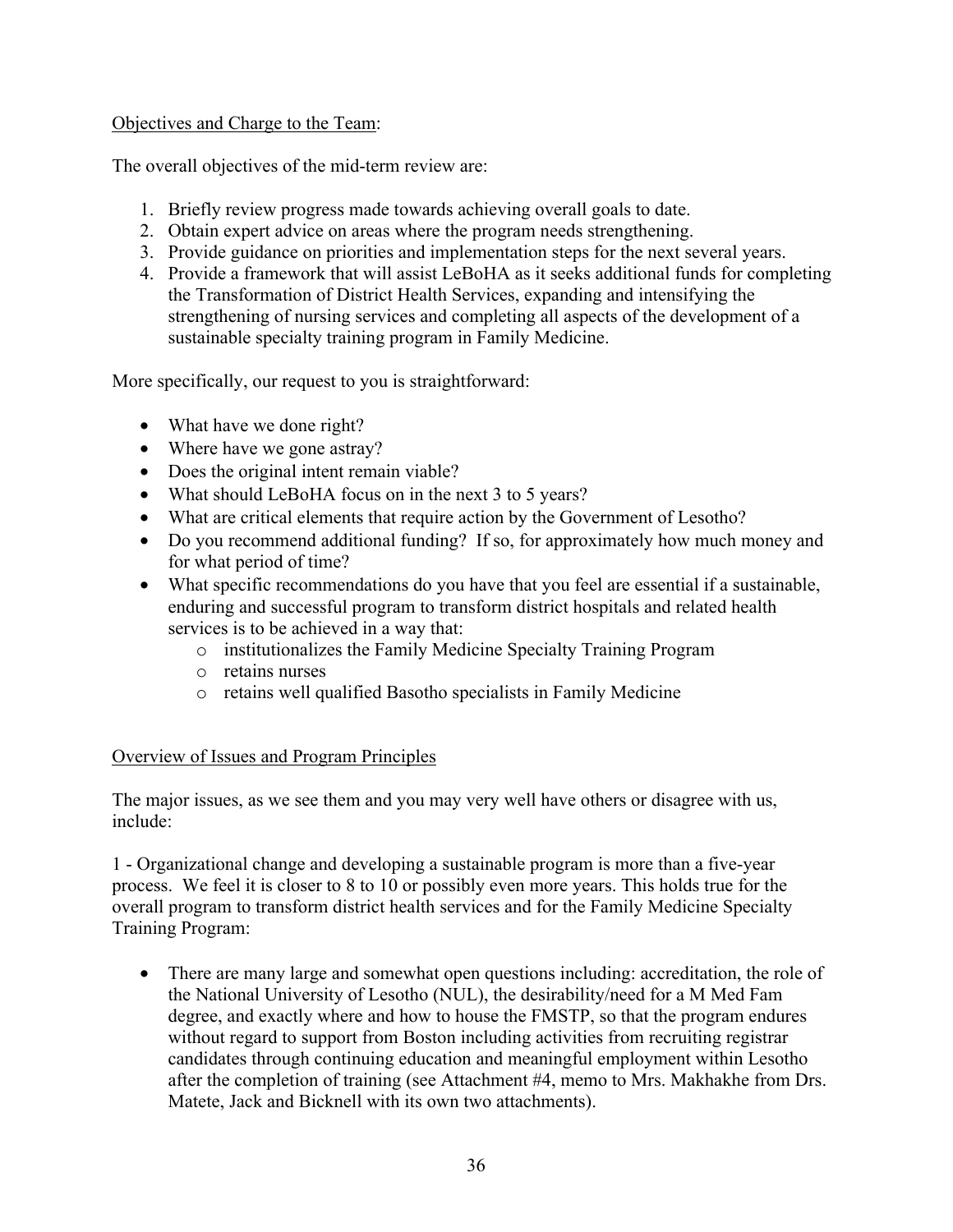- Health centres used to be directly linked to a parent hospital. With decentralization they have become/are becoming part of local government. Staffing support, in-service education, coordination of care and referrals are now less defined and rather problematic. This stands in the way of rational services and improved primary care.
- As district hospital services improve and as physicians advance in their training and ultimately graduate as specialists in Family Medicine, they will form the core medical staff at district hospitals. District hospitals will always need more funds than government can provide. What are the pros and cons of a geographic full-time practice for faculty, senior registrars and ultimately graduates of the FMSTP at district hospitals with retention and sharing of revenues on-site?
- What are key strategies and specific steps we should be taking with Government and civil society to assure the program becomes one that is sustainable and owned, in the broadest sense of the word, by Lesotho?
- Looking ahead 3 to 5 years, is there a continuing role for Boston or is this code for dependence and control and we should plan to pack up and leave?

2 - It has become very clear that effective continuing education whether for physicians, nurses, accountants, administrators or laboratory personnel is best done on-site, one-on-one and in small groups, sometimes with one discipline and sometimes across disciplines. This is time consuming, expensive and, we feel, it works. Individual skills are built, attitudes change and the specific problems identified and addressed often illuminate larger systems issues setting the stage for engagement with central government.

3 – We have focused on hospital improvement so far with only limited engagement with health centres as we found and continue to believe that until a district hospital is functioning well, it is a waste of resources to work on heath centres.

4 - Good hospital (ambulatory, emergency and in-patient) services require continuing improvement and often reform in four areas, co-equal in importance:

- Management and finance
- Physician services
- Nursing services
- Ancillary services laboratory, x-ray, pharmacy and maintenance

In our original proposal we fully recognized the importance of the first two areas, recognized, but grossly underestimated the need for strengthening nursing and more or less omitted ancillary services. Going forward we feel imbalances in our approach must be remedied. Do you agree?

5 - Initiating our work mostly only required the GOL to be permissive, letting us get started. Now the maturity and complexity of the program is such that far more day-to-day involvement with central government senior staff in the MOHSW, Ministry of Public Service (MOPS) and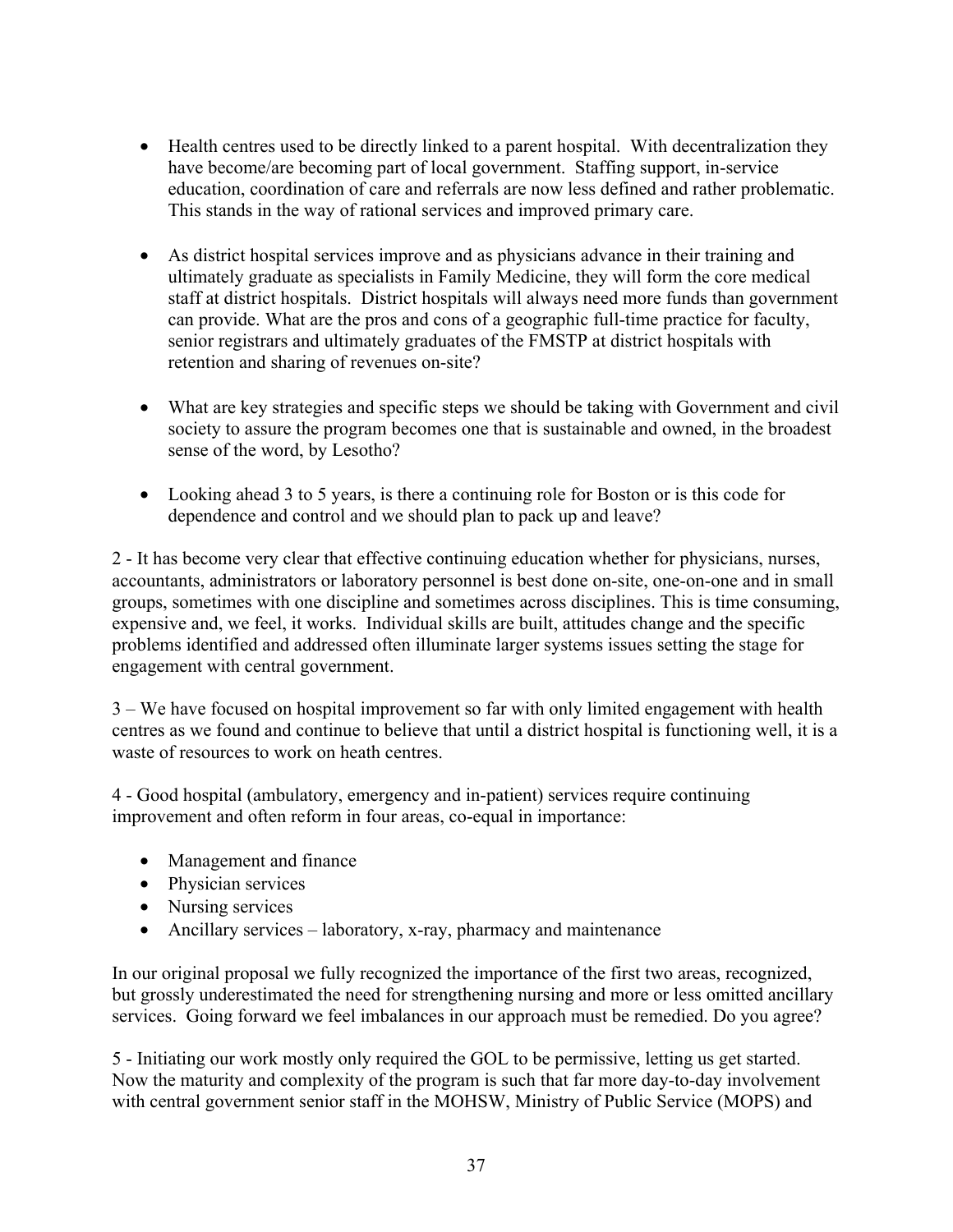Ministry of Finance and Development Planning (MOFDP) is needed with time for a full discussion of issues and challenges along with collaborative participation in resolving management, financing, personnel dilemmas and complex systems issues. However, government at these levels is short-staffed and over-burdened. For some current examples see Attachment #5, Bicknell's April 9, 2009 memo to the recently arrived new Principal Secretary in the MOHSW.

6 – We feel we have done a great deal with rather modest amounts of money. This has been possible by:

- Extensive use of carefully selected graduate students making 6 month and, in one case, a one year commitment to work in Lesotho,
- The identification, development and use of Basotho in management and training see particularly PSBH, PSBN and the overall nursing program and, to a growing degree, the use of medical specialists working elsewhere in Lesotho as adjunct faculty for the FMSTP.
- Initiating a volunteer program that recruits, orients and manages physician, nurse and laboratory specialists from Boston Medical Center, and occasionally elsewhere, to work within our program.

To what extent do you feel this has worked? Where and to what extent should changes be made?

7 – We are facing a critical need for additional funds for at least 3 and preferably five years. Based on your analysis, please identify and put in priority order with a rationale the program areas that most need funding.

#### The Team

Barry Smith and Ruth Stark are the external members and co-team leaders. Representatives from the MOHSW are being invited as well as representatives of the medical and nursing leadership. The registrars (residents) have been asked to select two of their number to be team members and represent the views of the registrars.

#### Selected Documents

By the end of next week, we will be providing you with 1) a focused summary of issues and accomplishments for the nursing program, FMSTP, management, and PSBH and PSBN activities, 2) a list of the people involved in the program including the current staff list as well as volunteers, med students, interns, partial volunteers and consultants, and 3) a current financial report including expenditure and budget reports.

You will be added to the Kellogg project on our web-based project management program, so you can both peruse some of the day-to-day updates and access a folder called "Mid-Term Review." You will receive an email shortly from Lauren Babich with instructions for accessing and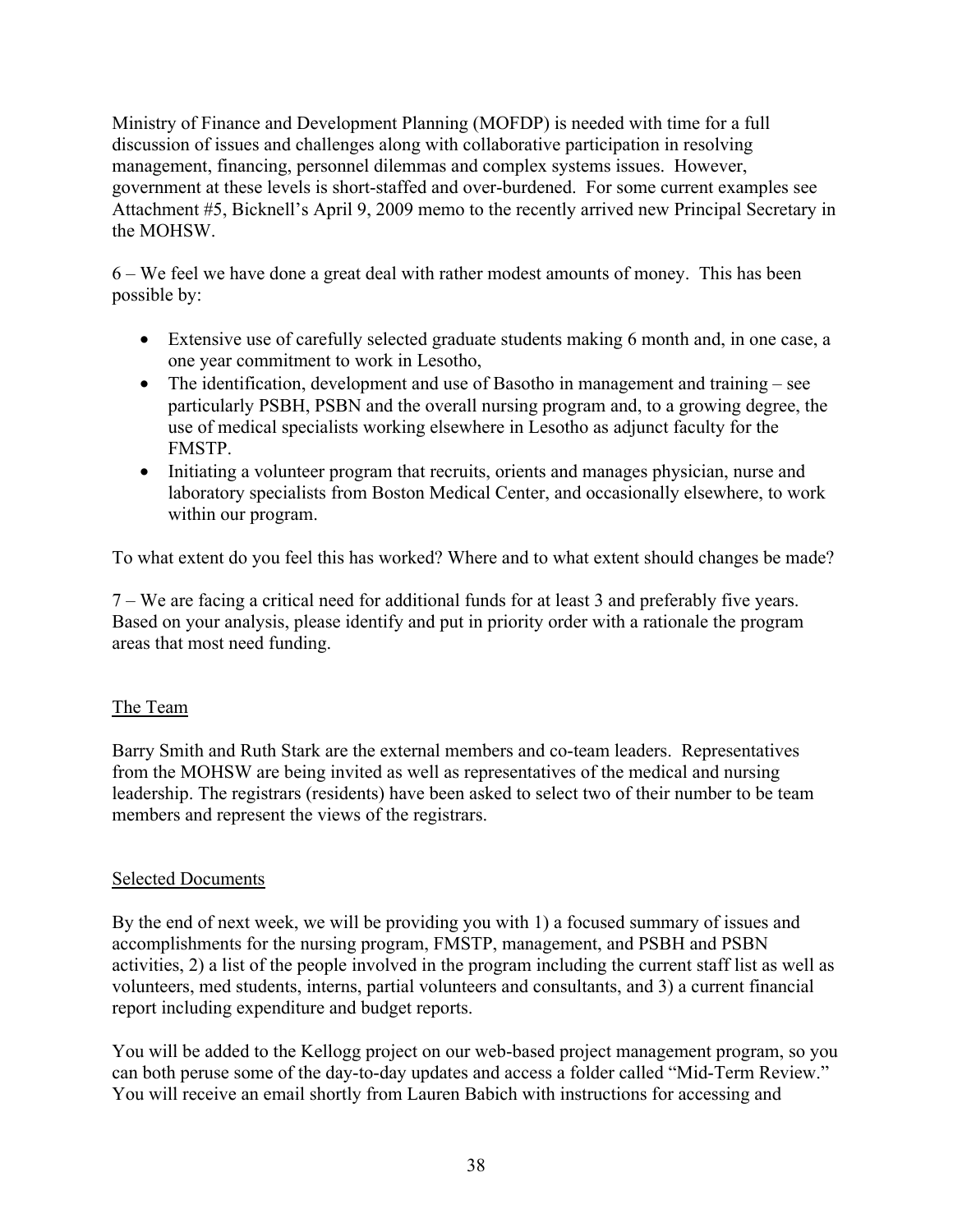logging onto the site. In addition, one copy of most documents – we are trying to give everyone good access while limiting deforestation - will be available in hard copy for all members of the team to share once everyone assembles in Maseru.

#### Provisional Schedule & Process

(n.b. The schedule is a work in progress and will be more firm by the time you arrive. However, you can count on some unplanned changes during the week of the site visit.

#### Saturday

• Open and catching up as team members arrive.

#### Sunday late afternoon and evening

- Overview of LeBoHA and Kellogg funded activities and plans for the mid-term review.
- Viewing of the 35-minute film: Mountains of Hope produced by a fourth year Boston University Medical Student. It was done by Hollywood professionals she recruited and funded. We will be showing this Sunday evening when the team assembles at Lancer's Inn.

#### Monday

- Queen Elizabeth II hospital visit and meeting with registrar on a rotation there
- Breakfast with Lesotho Nursing Council and Chief Nursing Officer, MOHSW
- Meetings with Senior Staff, MOHSW Probably the Director of Health Planning and Statistics and possibly the Director General
- Drive to Maluti for meetings in the late afternoon at Maluti Hospital with the Matron and Medical Superintendent of the hospital.
- Drive to Leribe for dinner with Phil Elkin and Fadya El Rayess, FMSTP BU faculty
- Stay overnight in Leribe

#### Tuesday

- Nursing rounds at Maluti
- Quality Assurance meeting at Maluti
- Meeting with other key hospital staff and problem-solvers at Maluti
- Meetings with key hospital staff at Motebang including but not limited to the Director, Matron and Administrator.
- Dinner with Carrie and Taryn and other management strengthening team members
- Stay in Leribe

Wednesday

• Joint nursing and physician ward rounds and discussions with registrars and nurses at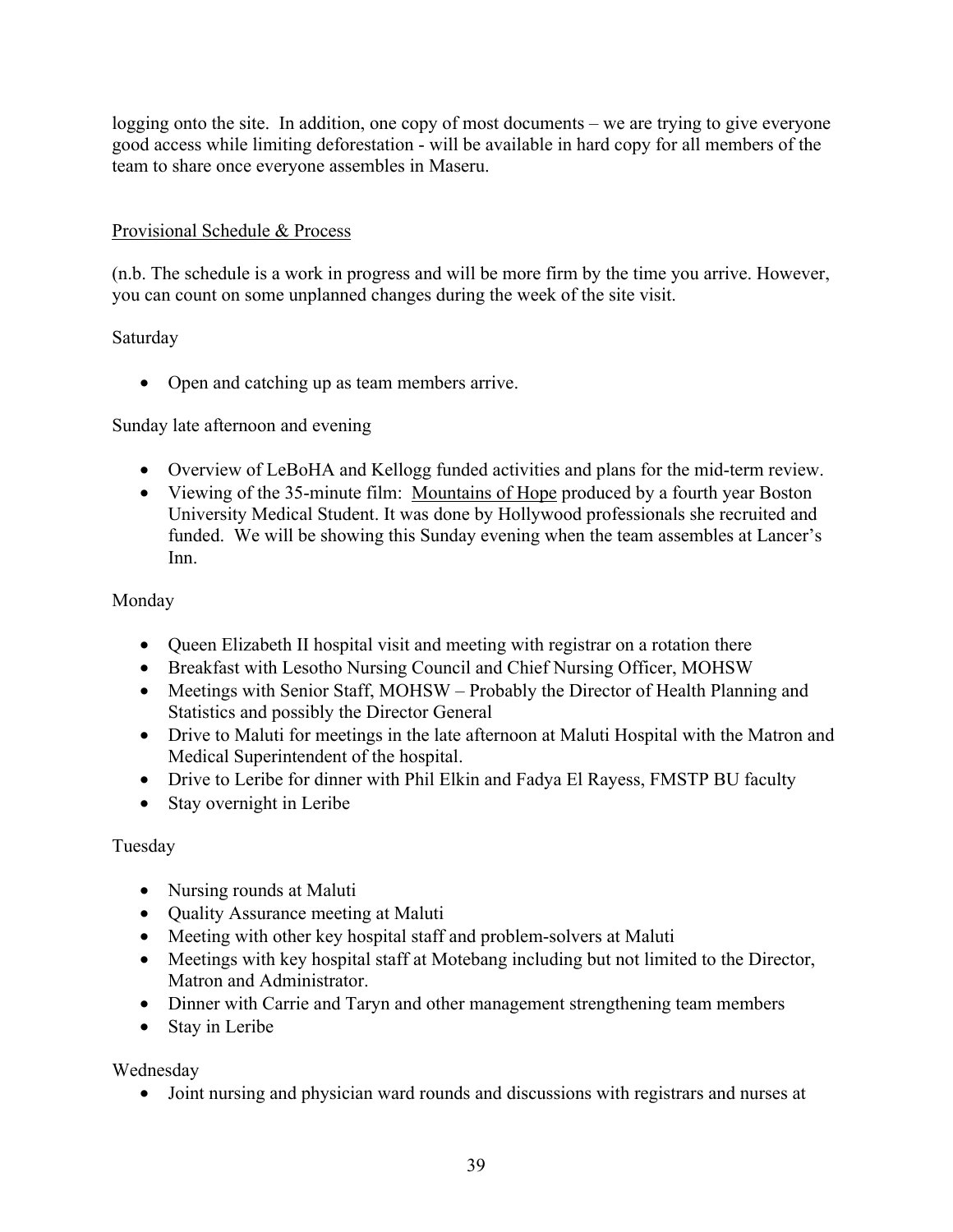Motebang Hospital

- Meetings with key staff at Motebang including the Head of Pharmacy, Accountant, and Radiology
- Return to Lesotho for the Learning and Sharing Forum

Thursday

- Early morning departure for Berea  $(\sim 50$  minutes away) for a short visit. Then you will have seen three of the four hospitals we are working with.
- Return in time for lunch meting with the Director of Health Planning and Statistics and the Director of Operations
- Afternoon meetings with the Director of Family Health, the Director for Decentralization and the Director for Clinical Services.
- Thursday evening pre-dinner meeting with the registrar selection committee Invitees to include Dr. Mokete, Dr. Monyamane, Dr. Moji, Dr. T. Mohapi and Dr. L. Mohapi. N.b. This may become a dinner meeting with an abbreviated post dinner meeting in preparation for Friday debriefings.
- Thursday evening working dinner or after dinner meeting in preparation for debriefings on Friday.

Friday

• Debriefings and wrap-up

LeBoHA staff will organize site visits and meetings. If and as possible you can write up – no need for elegance – your thoughts, we will integrate them into a summary document one to two work weeks after the site visit is over and circulate to each of you in draft for your further comments. We will then revise, recirculate and hopefully have a final document sometime in late July.

Cell phones:

- Senate 62000550
- Lauren 62267866
- Bill 58963922

#### Summary

In brief, we want to prepare the team in advance so you can quickly move into insightful, forward-looping and penetrating analysis that will help us identify weaknesses, set priorities for the next 3 to 5 years and contribute to informed requests for more time and additional funds so as to assure sustainable improvement in patient care in the districts. And where our assumptions and beliefs seem at odds with reality as you see it, we want to know that too.

Attachments: 1) Program Summary as of May 2009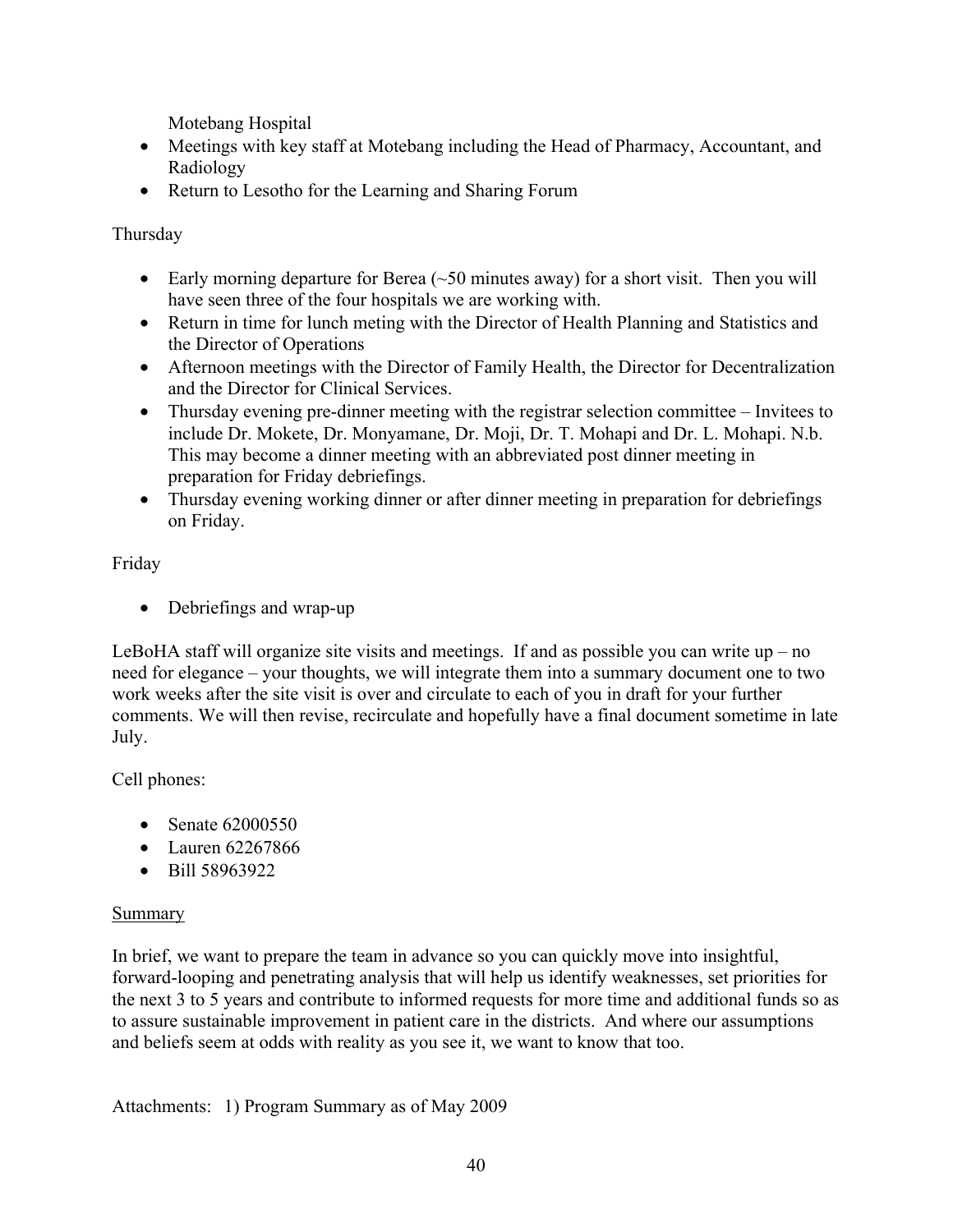2) Africa Workforce Development Working Paper – October 20, 2005

3) Kellogg grant

4) Memo to Mrs. Makhakhe from Drs. Matete, Jack and Bicknell with roundtable discussion summary and budget attachments

5) Bicknell April 9, 2009 memo to the new Principal Secretary in the MOHSW.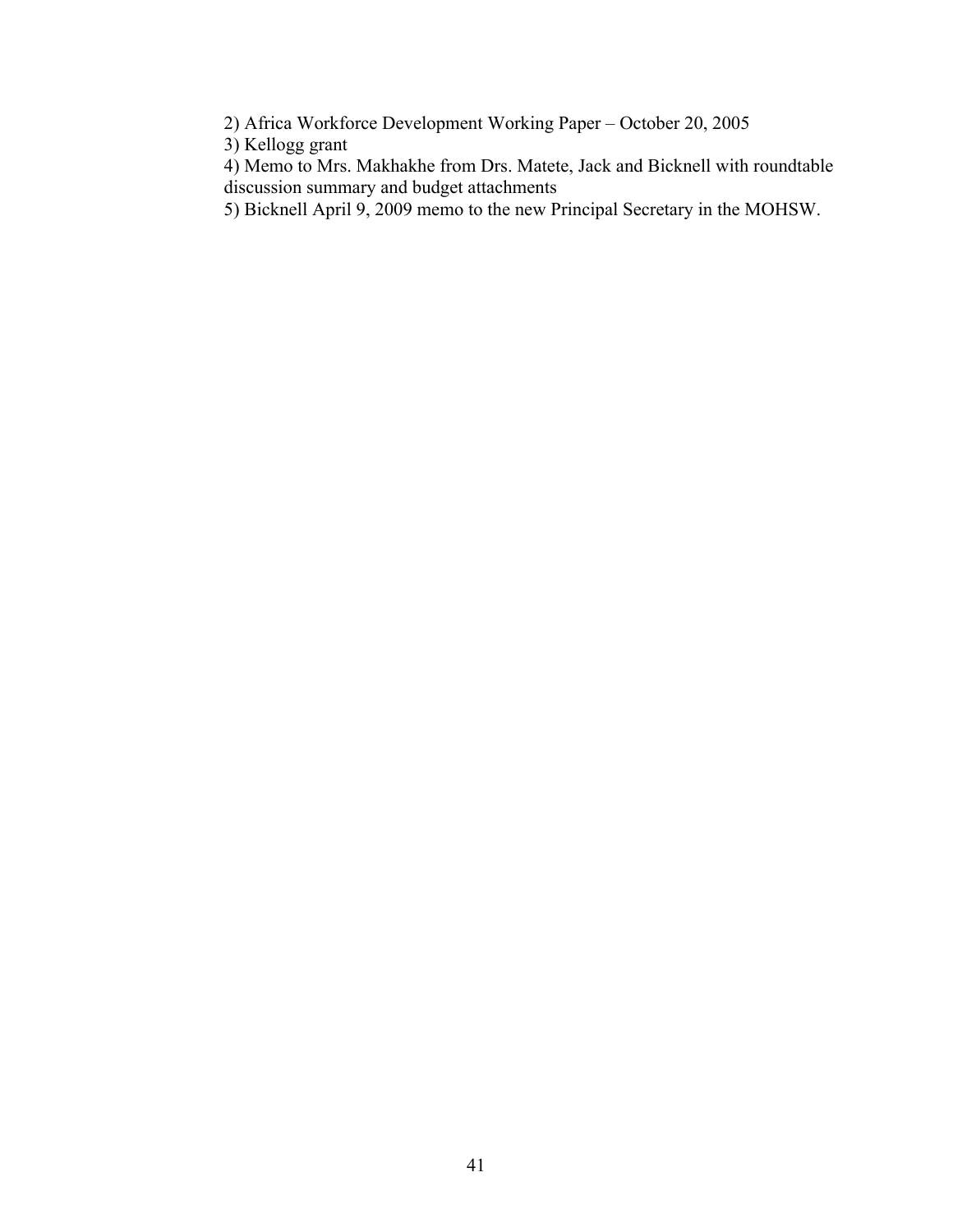#### *APPENDIX C. MIDTERM REVIEW TEAM BIOGRAPHIES*

#### **Barry Smith, MD**

Director, Dreyfus Health Foundation Professor of Clinical Surgery, Weill Cornell Medical College Attending Physician, New York Presbyterian Hospital Director, The Rogosin Institute

Dr. Smith received his undergraduate education at Harvard and his PhD in molecular biology/neuroscience from MIT. His MD was awarded by Weill Cornell Medical College in 1972. His internship and residency programs in general and neurosurgery were undertaken at New York Hospital (now New York Presbyterian Hospital – Weill Cornell Medical Center) and Massachusetts General Hospital, the latter with a Schering Fellowship from the American College of Surgeons. He spent five years at the National Institute of Neurological, Communicative Disorders and Stroke (NINCDS) from 1973 to 1978, where he was involved in neuro-oncology research and where he became Deputy Director of the Surgical Neurology Branch. He returned to New York to Memorial Sloan Kettering Cancer Center, where he continued his research in brain tumors and also became Director of what was to become the Dreyfus Health Foundation. In this latter role he developed the Problem Solving for Better Health® program/movement that ultimately spread to 32 countries and became a component of LeBoHA's program in Lesotho. The Dreyfus Health Foundation became a division of The Rogosin Institute (affiliated with Weill Cornell Medical College and New York Presbyterian Hospital) in 1988. Along the way, Dr. Smith became Professor of Clinical Surgery at Weill Cornell and an Attending Physician at New York Presbyterian Hospital and, in 2008, Director of The Rogosin Institute, as well as the Foundation. He continues his research work in oncology, including the conduct of clinical trials, and has added a research program in diabetes to his efforts.

Dr. Smith has served, or is serving, on the boards of non-profit organizations concerned with health (such as Global Health Action), the Kornfeld Foundation, the New York City Rescue Mission, and the Desmond Tutu Peace Foundation. He is the author of more than 100 scientific papers, the editor of two books including the Encyclopedia of Neuroscience, and a reviewer for several professional journals.

#### **Dr. Ruth Stark, RN, PhD**

Country Representative for South Africa, Catholic Relief Services Chief of Party, AIDSRelief

Dr. Ruth Stark has served as Catholic Relief Services' Country Representative for South Africa since 2003. As Country Representative, she oversees a \$25 million budget and a staff of 18 to implement CRS programs in South Africa in response to the HIV/AIDS pandemic. In this role, Ruth also serves as Chief of Party for AIDSRelief, a five-member consortium headed by CRS and funded by the President's Emergency Plan for AIDS Relief (PEPFAR) that provides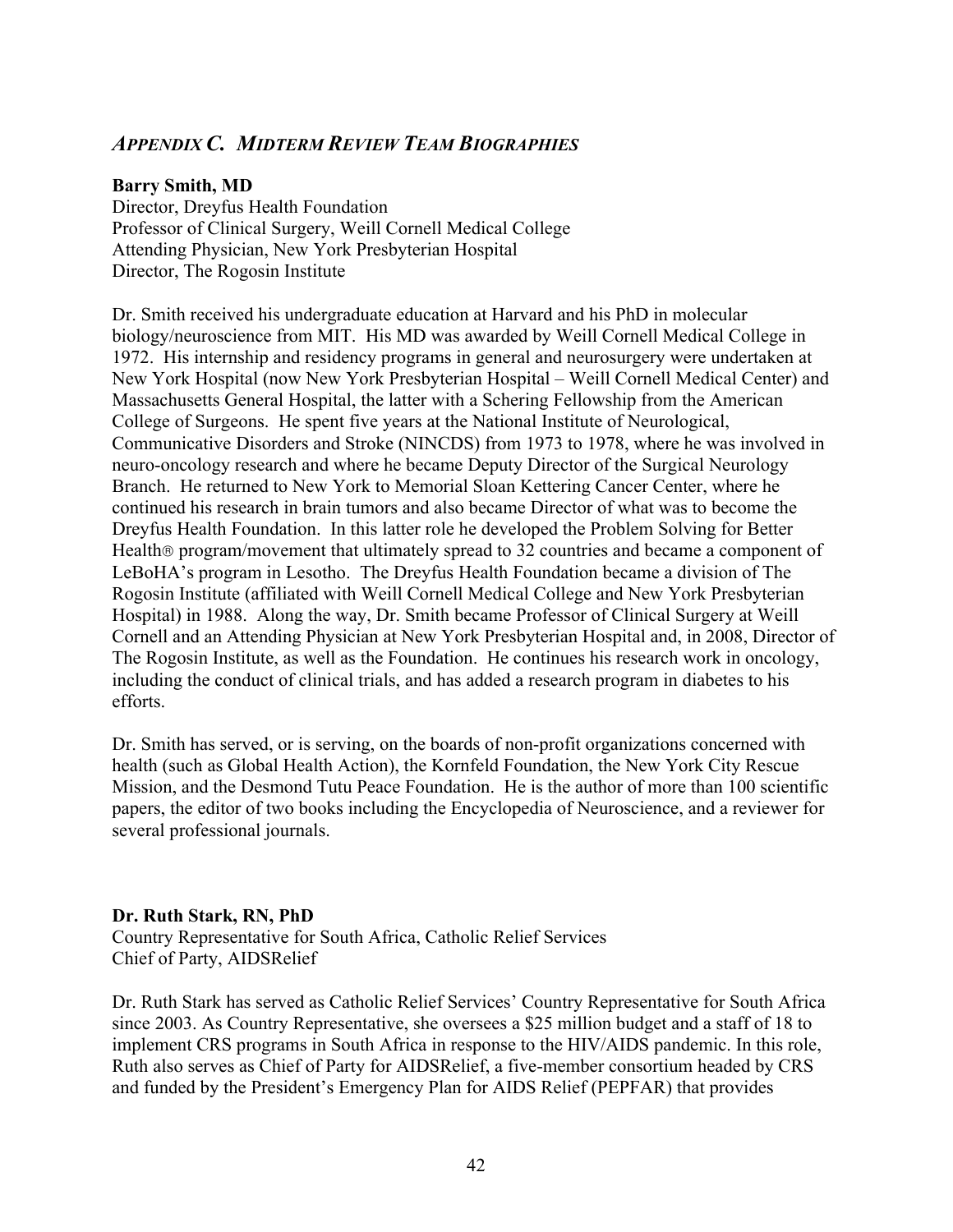lifesaving antiretroviral therapy to poor and underserved populations in nine countries, including seven in Africa.

Prior to joining CRS, Ruth spent 30 years in the international development field in a wide variety of positions. From 1989 to 2002, she worked for WHO, her last assignment serving as Country Representative in Papua New Guinea. Other positions she held at WHO included Regional Nursing Adviser and Acting Director of Health Services Development for WHO's Western Pacific Region, and Nursing Adviser for the Pacific Islands. She has also served in a number of education roles, including Faculty Development Consultant and Family Nurse Practitioner for the National Health Institute in Botswana as well as Public Health Educator for the Swaziland Institute of Health Sciences. From 1978 to 1983, Ruth worked at Stanford University Medical School as Director of Women's Health Care and Midwifery Education Project; as lecturer in the Department of Family, Community and Preventive Medicine; and as Training Coordinator for the Stanford University Primary Care Associate Program.

Over the years, Ruth has been a member of numerous mission teams seeking to appraise and improve development initiatives. She has also participated in a range of health studies, authored multiple publications, and delivered health presentations worldwide, including many presentations focused on HIV/AIDS and antiretroviral therapy. A member of the Southern African HIV Clinicians Society, Ruth holds a Ph.D. in Health Services from Walden University in Minneapolis. She also holds a master's degree in Health Services from the University of California, Davis; an R.N. degree from the College of San Mateo in California; and a B.S. degree in Social Welfare from Arizona State University in Tempe.

#### **Mrs. Carley Smith**

Formerly Director of Operations, Dreyfus Health Foundation

Mrs. Smith was Director of Operations for the Dreyfus Health Foundation from 2000 through 2007 and continues to oversee many of the Foundation's PSBH® programs. With a background in health and non-profit administration, she has also participated in PSBH® workshops and program and grant administration in almost all of the 32 countries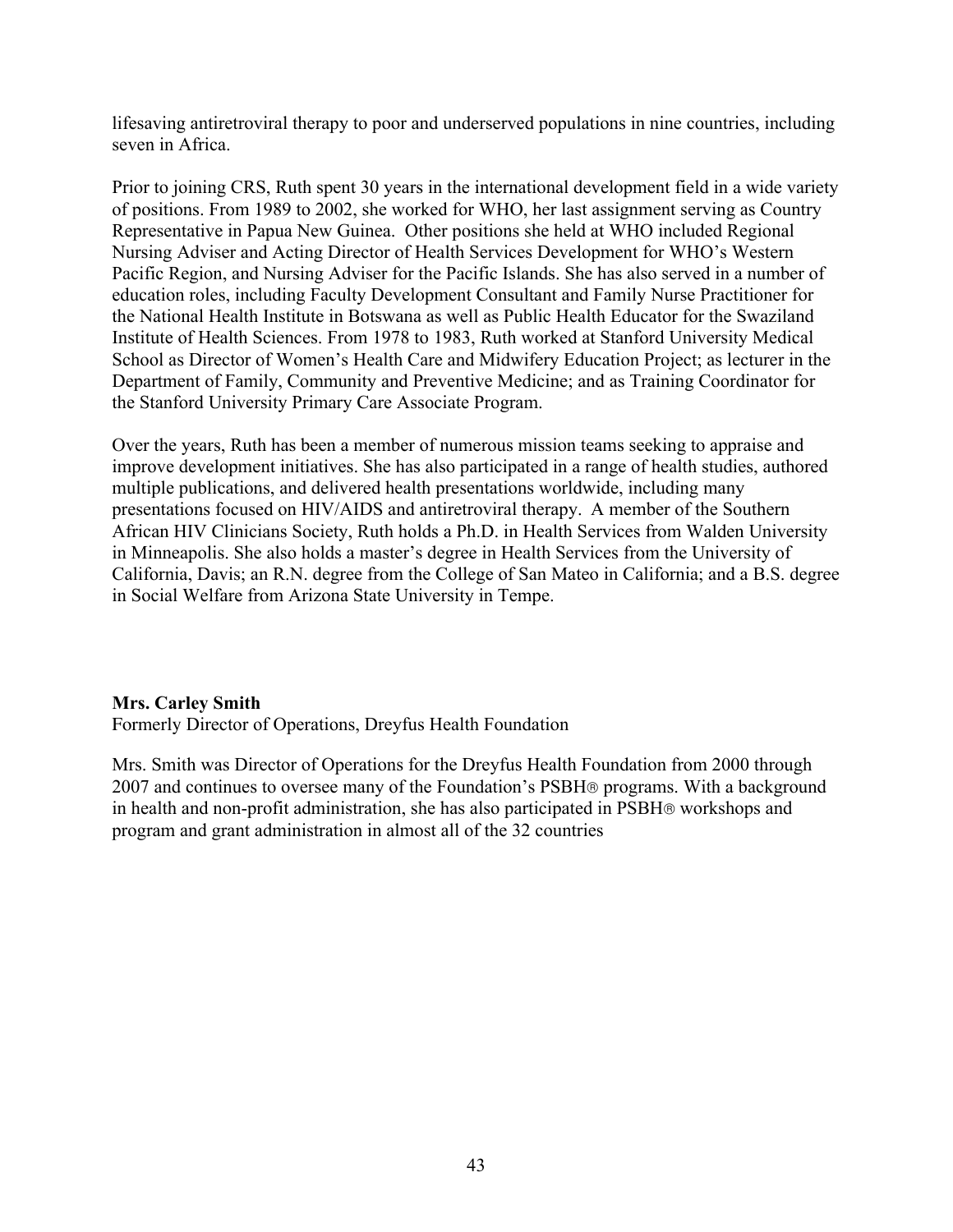### *APPENDIX D. MIDTERM REVIEW SCHEDULE*

Day 1: Introduction to the Midterm Review (Sunday):

- Introduction of review team, LeBoHA staff, and key stakeholders
- Overview of LeBoHA and Kellogg funded activities
- Overview of objectives and plans for the midterm review

Day 2: MOHSW, QE II, Nursing Organizations, and FMSTP Faculty

- Lesotho Nursing Council and Lesotho Nurses Association
- Senior Staff at the MOHSW: Director General and Director Health Planning and **Statistics**
- FMSTP Faculty: Program Director and Deputy Director
- Site Visit to QE II Hospital: Hospital Tour and Registrar Interview

Day 3: Maluti and Motebang Hospitals

- Maluti Hospital Matron: QA, Nursing Program, Accreditation, and General Management Strengthening
- Maluti Hospital Nurse: PSBH Participant
- Maluti Hospital Wellness Centre Manager: PSBH Participant and Financial Management Training Participant
- Maluti Hospital Statistician: Statistical Training and Data Management
- Motebang Hospital Matron and Motebang Clinical Supervisor: Nursing Program and Management Strengthening Activities
- FMSTP Faculty and Registrars: FMSTP Activities and Lunchtime Case Study
- LeBoHA Management Strengthening Team: Management Strengthening Activities
- Maluti Nursing Rounds: Led by LeBoHA Nurse Trainer with Maluti nurses and physicians
- Maluti Quality Assurance Committee Meeting

Day 4: Motebang Hospital

- Motebang Ward Rounds: Joint Nursing and Physician Ward Rounds and Discussions with Participating Registrars and Nurses
- Motebang DMO: FMSTP, Nursing, and Management Activities
- Motebang Administrator: Management and Nursing Activities
- Motebang Head of Pharmacy: Management Activities
- Motebang Head Accountant: General and Financial Management Activities and Training
- Motebang Head of Radiology: Technical Training and Management Activities

Day 5: Berea Hospital, Decentralization Coordinator, MOHSW, and FMSTP Selection **Committee** 

- Berea Hospital DMO and Matron: Management and Nursing Activities
- Berea Nurse: PSBH Participant
- Berea Ward Rounds: Review of Nursing Activities and Documentation Initiative
- Debriefing with MOHSW: Director General and Director Health Planning and Statistics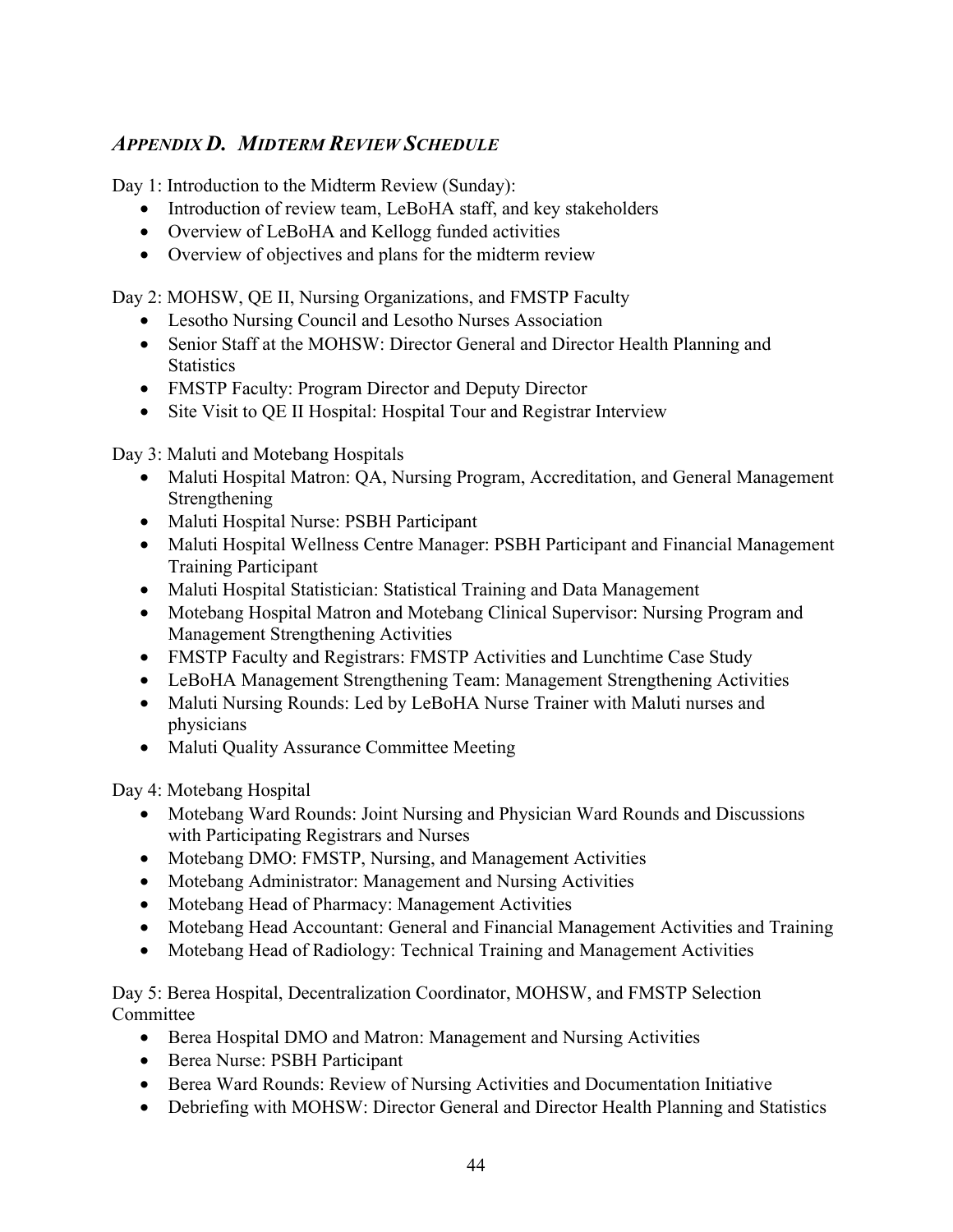- MOHSW Decentralization Coordinator: History and Challenges with Decentralization
- FMSTP Selection Committee: Review of FMSTP Progress and Health System Challenges

Day 6: Debriefing and Review with LeBoHA Team (Friday)

• Debriefing with LeBoHA Team: Review of Findings and Suggestions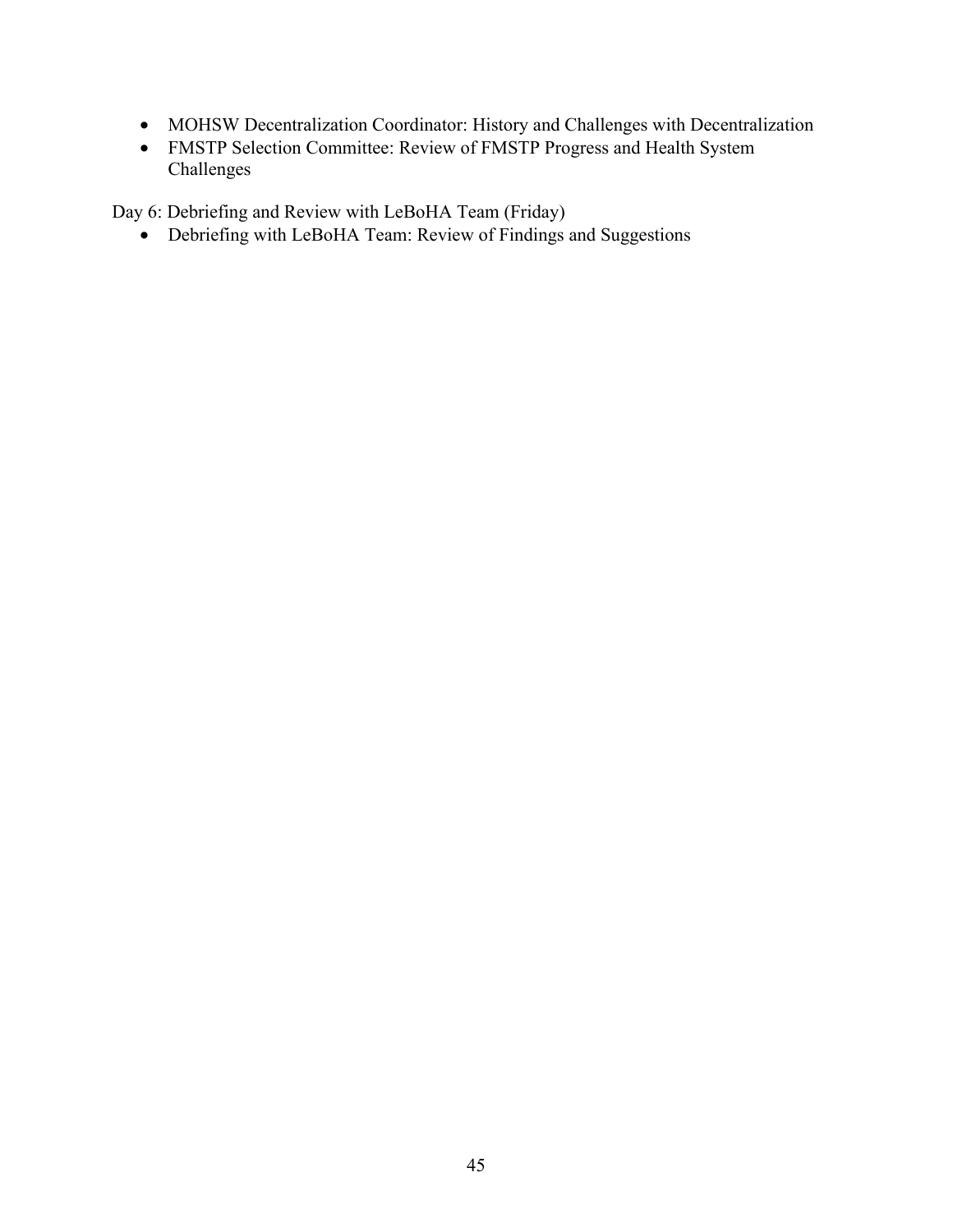#### *APPENDIX E. THE LESOTHO FAMILY ART AND LITERACY CENTRE*

The LeBoHA program is unique in that its extension projects also address the social causes of illness and vulnerability, supporting activities that enrich community life and foster human development through the innovative Family Art and Literacy Centre. Our team visited the Lesotho Family Art and Literacy Centre in Khubetsoana, a village on the outskirts of Maseru. A bit of background about the Centre will explain its relationship to the Kellogg Program to Transform District Health Services.

The Centre was recently founded by Professor Jane Hale, wife of Bill Bicknell, Director of the Kellogg Program to Transform District Health Services. Professor Hale, who teaches French and Comparative Literature at Brandeis University, received two Fulbright Senior Specialist grants in 2006 and 2007 to provide teacher training for the Lesotho College of Education and the Ministry of Education and Training. When she discovered that reading tended to be a chore rather than a pleasure even for the most educated Basotho, she initiated a pilot international site for Reach Out and Read, a U.S. -based pediatric literacy program, at the Baylor Pediatric AIDS Clinic in Maseru. The quick success of that project, which is now fully funded by the Bristol-Myers Squibb Employee Giving Program, convinced Professor Hale of the need for locally published children's picture books written about Lesotho in the local language, Sesotho. In 2007 she brought together a group of Basotho colleagues to form Family Literacy Lesotho for the purpose of developing such literature. The Queen of Lesotho became the patron of the group because of her deep interest in education for young children. Family Literacy Lesotho's first two books were created by Basotho artists and writers and published at Lesotho's historic Morija Press in 2008. In the same year the Kellogg Foundation granted Professor Hale \$20,000 to buy books back from the publisher for free distribution to families with young children in Lesotho's hospitals and clinics.

Family Literacy Lesotho subsequently joined with the Children's Art Organisation of Lesotho to apply for a Rotary International matching grant of \$11,800 to establish a Family Art and Literacy Centre, in order to provide a space for the creation of children's picture books as well as supplies, work space and a meeting place for Basotho artists and writers. It also serves as a community cultural center for children and families in the densely populated neighborhood of Khubetsoana.

When our team visited the Family Art and Literacy Centre, we found a well-designed, culturally sensitive, and highly effective project for fostering literacy and art in a society that is struggling to move forward despite what at times seem to be overwhelming obstacles. A critical component of the well-being and optimal functioning of any society is the development of its people's ability to express—and recognize—themselves and their lives in literature and visual art. In fact, the United Nations Development Program uses literacy as one of the major components in its Human Development Index, along with life expectancy, school enrollment, and gross development product per capita. While the difficult material conditions in Lesotho (40% of its population lives below the minimal US poverty line) leave few resources for the support of literature and the other arts, these realms of human expression are vitally important to its citizens' quality of life. The Centre's demonstrated ability to draw in children to read books and, even more importantly, to create stories and art under the supervision and stimulation of